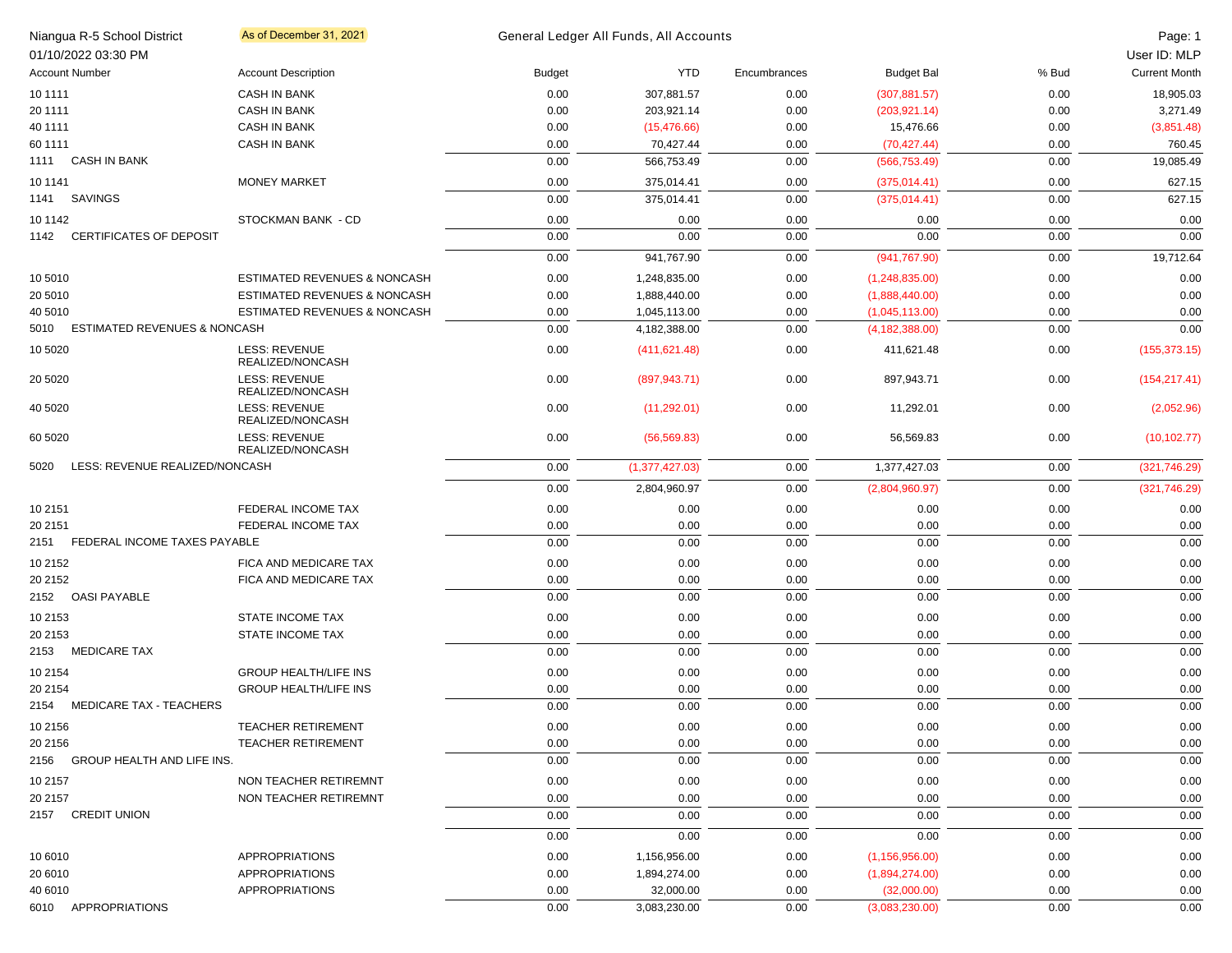| Niangua R-5 School District          |                              | General Ledger All Funds, All Accounts<br>Page: 2 |                |              |                   |       |                      |  |
|--------------------------------------|------------------------------|---------------------------------------------------|----------------|--------------|-------------------|-------|----------------------|--|
| 01/10/2022 03:30 PM                  |                              |                                                   |                |              |                   |       | User ID: MLP         |  |
| <b>Account Number</b>                | <b>Account Description</b>   | <b>Budget</b>                                     | <b>YTD</b>     | Encumbrances | <b>Budget Bal</b> | % Bud | <b>Current Month</b> |  |
| 10 6030                              | <b>EXPENDITURES</b>          | 0.00                                              | (720, 438.25)  | 0.00         | 720,438.25        | 0.00  | (135, 840.97)        |  |
| 20 6030                              | <b>EXPENDITURES</b>          | 0.00                                              | (684, 696.87)  | 0.00         | 684,696.87        | 0.00  | (150, 945.92)        |  |
| 40 6030                              | <b>EXPENDITURES</b>          | 0.00                                              | (48,938.64)    | 0.00         | 48,938.64         | 0.00  | (5,904.44)           |  |
| 60 6030                              | <b>EXPENDITURES</b>          | 0.00                                              | (49,022.56)    | 0.00         | 49,022.56         | 0.00  | (9, 342.32)          |  |
| <b>EXPENDITURES</b><br>6030          |                              | 0.00                                              | (1,503,096.32) | 0.00         | 1,503,096.32      | 0.00  | (302, 033.65)        |  |
|                                      |                              | 0.00                                              | 1,580,133.68   | 0.00         | (1,580,133.68)    | 0.00  | (302, 033.65)        |  |
| 10 31 10                             | <b>BUDGETED FUND BALANCE</b> | 0.00                                              | 91,879.00      | 0.00         | (91, 879.00)      | 0.00  | 0.00                 |  |
| 20 3110                              | <b>BUDGETED FUND BALANCE</b> | 0.00                                              | (5,834.00)     | 0.00         | 5,834.00          | 0.00  | 0.00                 |  |
| 40 3110                              | <b>BUDGETED FUND BALANCE</b> | 0.00                                              | 1,013,113.00   | 0.00         | (1,013,113.00)    | 0.00  | 0.00                 |  |
| <b>BUDGETED FUND BALANCE</b><br>3110 |                              | 0.00                                              | 1,099,158.00   | 0.00         | (1,099,158.00)    | 0.00  | 0.00                 |  |
| 10 3111                              | <b>FUND BALANCE</b>          | 0.00                                              | 682,895.98     | 0.00         | (682, 895.98)     | 0.00  | 19,532.18            |  |
| 20 3111                              | <b>FUND BALANCE</b>          | 0.00                                              | 203,921.14     | 0.00         | (203, 921.14)     | 0.00  | 3,271.49             |  |
| 40 3111                              | <b>FUND BALANCE</b>          | 0.00                                              | (15, 476.66)   | 0.00         | 15,476.66         | 0.00  | (3,851.48)           |  |
| 60 3111 000 003                      | SA CLASS OF 2021             | 0.00                                              | 0.13           | 0.00         | (0.13)            | 0.00  | 0.00                 |  |
| 60 3111 000 004                      | SA CLASS OF 2022             | 0.00                                              | 5,667.59       | 0.00         | (5,667.59)        | 0.00  | (75.00)              |  |
| 60 3111 000 005                      | SA CLASS OF 2023             | 0.00                                              | 1,521.85       | 0.00         | (1,521.85)        | 0.00  | (94.66)              |  |
| 60 3111 000 006                      | SA CLASS OF 2024             | 0.00                                              | 4,878.47       | 0.00         | (4,878.47)        | 0.00  | 143.00               |  |
| 60 3111 000 009                      | SA YEARBOOK                  | 0.00                                              | 8,211.13       | 0.00         | (8,211.13)        | 0.00  | 335.00               |  |
| 60 3111 000 011                      | SA BETA CLUB                 | 0.00                                              | 1,268.77       | 0.00         | (1,268.77)        | 0.00  | 1,419.62             |  |
| 60 3111 000 012                      | SA STUDENT COUNCIL           | 0.00                                              | 2,562.42       | 0.00         | (2,562.42)        | 0.00  | 917.60               |  |
| 60 3111 000 016                      | <b>SA HS CHEERLEADER</b>     | 0.00                                              | 456.04         | 0.00         | (456.04)          | 0.00  | (513.90)             |  |
| 60 3111 000 018                      | <b>SA MUSIC DEPT</b>         | 0.00                                              | 2,668.91       | 0.00         | (2,668.91)        | 0.00  | 0.00                 |  |
| 60 3111 000 019                      | <b>SA ART CLUB</b>           | 0.00                                              | 750.63         | 0.00         | (750.63)          | 0.00  | 0.00                 |  |
| 60 3111 000 020                      | SA JH CHEERLEADER            | 0.00                                              | (534.58)       | 0.00         | 534.58            | 0.00  | 0.00                 |  |
| 60 3111 000 021                      | SA DRAMA/SPEECH & DEBATE     | 0.00                                              | 933.78         | 0.00         | (933.78)          | 0.00  | 0.00                 |  |
| 60 3111 000 025                      | <b>SA VENDING MACHINES</b>   | 0.00                                              | (1,208.50)     | 0.00         | 1,208.50          | 0.00  | 0.00                 |  |
| 60 3111 000 029                      | <b>SA FOREIGN LANG</b>       | 0.00                                              | 362.94         | 0.00         | (362.94)          | 0.00  | 0.00                 |  |
| 60 3111 000 030                      | <b>SA FCCLA</b>              | 0.00                                              | 1,118.10       | 0.00         | (1, 118.10)       | 0.00  | 816.00               |  |
| 60 3111 000 031                      | <b>SA BAND</b>               | 0.00                                              | 0.00           | 0.00         | 0.00              | 0.00  | 0.00                 |  |
| 60 3111 000 032                      | SA SCIENCE FAIR              | 0.00                                              | 1,248.09       | 0.00         | (1,248.09)        | 0.00  | 0.00                 |  |
| 60 3111 000 033                      | SA VOLLEYBALL                | 0.00                                              | 2,230.50       | 0.00         | (2,230.50)        | 0.00  | 0.00                 |  |
| 60 3111 000 034                      | SA PEP CLUB                  | 0.00                                              | 455.00         | 0.00         | (455.00)          | 0.00  | 0.00                 |  |
| 60 3111 000 035                      | <b>SA LIBRARY</b>            | 0.00                                              | 244.65         | 0.00         | (244.65)          | 0.00  | 0.00                 |  |
| 60 3111 000 036                      | SA BOYS BASKETBALL - COPLING | 0.00                                              | 1,158.18       | 0.00         | (1, 158.18)       | 0.00  | 0.00                 |  |
| 60 3111 000 037                      | <b>SA GIRLS ATHLETICS</b>    | 0.00                                              | 531.04         | 0.00         | (531.04)          | 0.00  | 0.00                 |  |
| 60 3111 000 039                      | SA CLASS OF 2025             | 0.00                                              | 483.45         | 0.00         | (483.45)          | 0.00  | 165.90               |  |
| 60 3111 000 043                      | SA CLASS OF 2026             | 0.00                                              | 393.55         | 0.00         | (393.55)          | 0.00  | 239.00               |  |
| 60 3111 000 044                      | SA CLASS OF 2027             | 0.00                                              | 463.45         | 0.00         | (463.45)          | 0.00  | 0.00                 |  |
| 60 3111 000 054                      | SA PLAYGROUND EQUIP          | 0.00                                              | 650.34         | 0.00         | (650.34)          | 0.00  | 0.00                 |  |
| 60 3111 000 055                      | SA FBLA                      | 0.00                                              | 5,901.31       | 0.00         | (5,901.31)        | 0.00  | (5,912.22)           |  |
| 60 3111 000 056                      | SA FFA                       | 0.00                                              | 9,071.84       | 0.00         | (9,071.84)        | 0.00  | 2,238.15             |  |
| 60 3111 000 063                      | <b>SA FFA GREENHOUSE</b>     | 0.00                                              | 2,483.66       | 0.00         | (2,483.66)        | 0.00  | 0.00                 |  |
| 60 3111 000 064                      | SA FFA SHOP                  | 0.00                                              | 160.63         | 0.00         | (160.63)          | 0.00  | 0.00                 |  |
| 60 3111 000 065                      | SA EL FIELD TRIPS            | 0.00                                              | 2,853.86       | 0.00         | (2,853.86)        | 0.00  | 1,807.25             |  |
| 60 3111 000 069                      | SA JH GIRLS BASKETBAL        | 0.00                                              | 16.55          | 0.00         | (16.55)           | 0.00  | 0.00                 |  |
| 60 3111 000 074                      | SA BACKPACKS                 | 0.00                                              | 1,834.54       | 0.00         | (1,834.54)        | 0.00  | (932.11)             |  |
| 60 3111 000 075                      | SA ELEM PE                   | 0.00                                              | 564.21         | 0.00         | (564.21)          | 0.00  | 0.00                 |  |
| 60 3111 000 077                      | SA BOYS BASKETBALL - COPLING | 0.00                                              | 306.00         | 0.00         | (306.00)          | 0.00  | 0.00                 |  |
| 60 3111 000 081                      | SA ELEM BB CAMP              | 0.00                                              | 200.00         | 0.00         | (200.00)          | 0.00  | 0.00                 |  |
|                                      |                              |                                                   |                |              |                   |       |                      |  |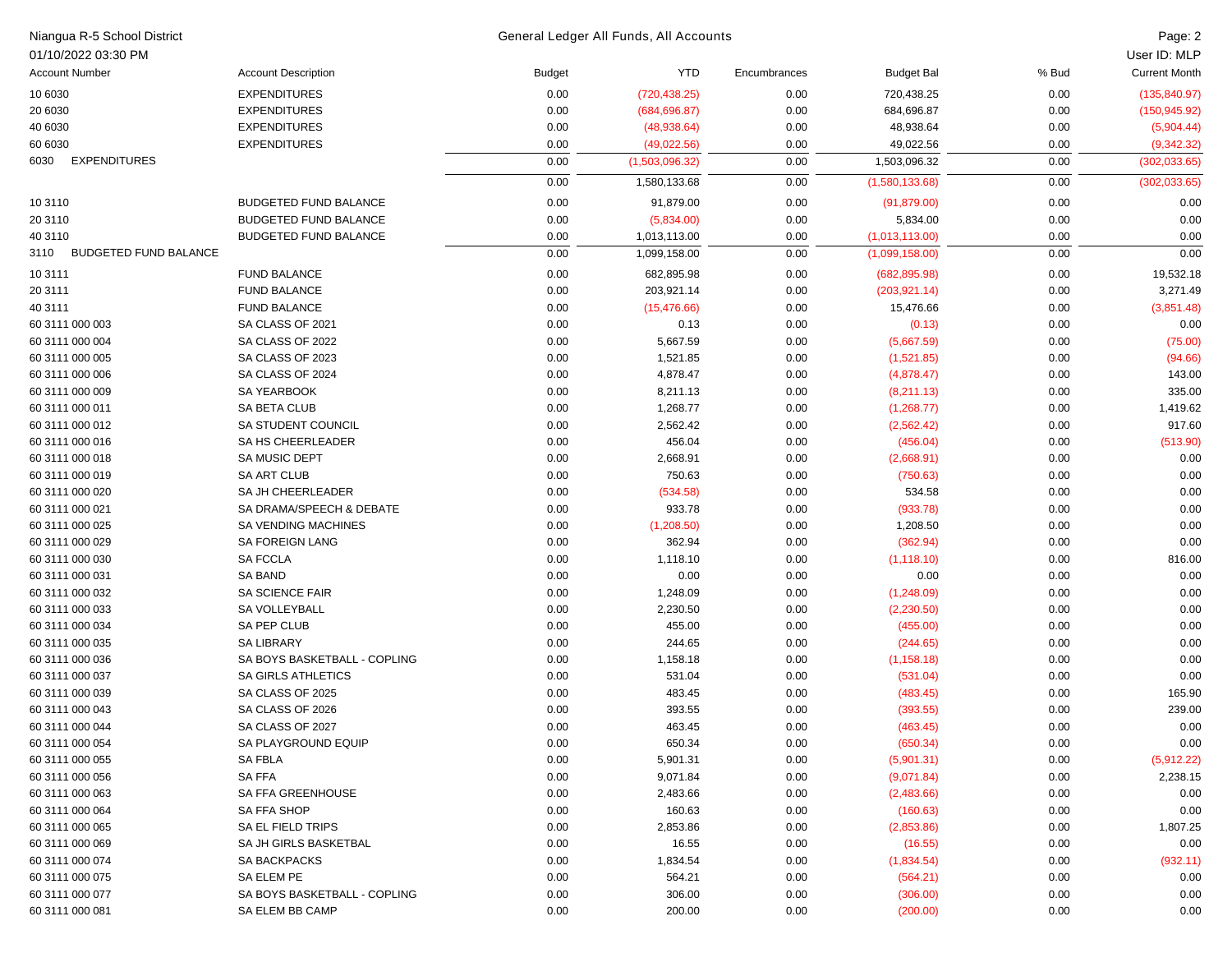| Niangua R-5 School District                |                                           |               | General Ledger All Funds, All Accounts |              |                      |              | Page: 3              |
|--------------------------------------------|-------------------------------------------|---------------|----------------------------------------|--------------|----------------------|--------------|----------------------|
| 01/10/2022 03:30 PM                        |                                           |               |                                        |              |                      |              | User ID: MLP         |
| <b>Account Number</b>                      | <b>Account Description</b>                | <b>Budget</b> | <b>YTD</b>                             | Encumbrances | <b>Budget Bal</b>    | % Bud        | <b>Current Month</b> |
| 60 3111 000 093                            | SA EL BOOK FAIR                           | 0.00          | 184.65                                 | 0.00         | (184.65)             | 0.00         | (43.18)              |
| 60 3111 000 094                            | <b>SA PROJECT GRAD</b>                    | 0.00          | 108.15                                 | 0.00         | (108.15)             | 0.00         | 0.00                 |
| 60 3111 000 095                            | SA JH BASEBALL                            | 0.00          | 187.85                                 | 0.00         | (187.85)             | 0.00         | 0.00                 |
| 60 3111 000 120                            | <b>SA CORRECT</b>                         | 0.00          | 486.45                                 | 0.00         | (486.45)             | 0.00         | (450.00)             |
| 60 3111 000 125                            | SA JR CLASS BETTERMENT GROUP              | 0.00          | 76.96                                  | 0.00         | (76.96)              | 0.00         | 0.00                 |
| 60 3111 000 200                            | BUILDING TRADE PROGRAM DON<br><b>ACCT</b> | 0.00          | 9,461.40                               | 0.00         | (9,461.40)           | 0.00         | 0.00                 |
| 60 3111 000 240                            | NIANGUA COMMUNITY GARDEN                  | 0.00          | 13.45                                  | 0.00         | (13.45)              | 0.00         | 700.00               |
| 3111 FUND BALANCE                          |                                           | 0.00          | 941,767.90                             | 0.00         | (941, 767.90)        | 0.00         | 19,712.64            |
|                                            |                                           | 0.00          | 2,040,925.90                           | 0.00         | (2,040,925.90)       | 0.00         | 19,712.64            |
| 105111                                     | <b>CURRENT TAXES</b>                      | 516,000.00    | 115,316.92                             | 0.00         | 400,683.08           | 22.35        | 115,316.92           |
| 5111 TAXES ADVALOREM TAXES-CURNT YR        |                                           | 516,000.00    | 115,316.92                             | 0.00         | 400,683.08           | 22.35        | 115,316.92           |
| 105112                                     | <b>DELINQUENT TAXES</b>                   | 70,000.00     | 24,345.66                              | 0.00         | 45,654.34            | 34.78        | 2,456.69             |
| 5112 DELINQUENT TAXES                      |                                           | 70,000.00     | 24,345.66                              | 0.00         | 45,654.34            | 34.78        | 2,456.69             |
|                                            |                                           |               |                                        |              |                      |              |                      |
| 105113                                     | PROPOSITION C                             | 122,500.00    | 78,472.95                              | 0.00         | 44,027.05            | 64.06        | 15,764.02            |
| 20 5113                                    | PROPOSITION C                             | 122,500.00    | 95,195.00                              | 0.00         | 27,305.00            | 77.71        | 15,764.02            |
| 5113 SALES TAX (PROP C)                    |                                           | 245,000.00    | 173,667.95                             | 0.00         | 71,332.05            | 70.88        | 31,528.04            |
| 105115                                     | <b>M&amp;M CITY SALES TAX</b>             | 0.00          | 16,722.05                              | 0.00         | (16, 722.05)         | 0.00         | 0.00                 |
| <b>M&amp;M SURCHARGE</b><br>5115           |                                           | 0.00          | 16,722.05                              | 0.00         | (16, 722.05)         | 0.00         | 0.00                 |
| 10 5121 000 0000 00000                     | K-12 TUITION - IND/PARENT                 | 0.00          | 4,000.00                               | 0.00         | (4,000.00)           | 0.00         | 0.00                 |
| REGULAR DAY SCHOOL TUITION<br>5121         |                                           | 0.00          | 4,000.00                               | 0.00         | (4,000.00)           | 0.00         | 0.00                 |
| 105141                                     | <b>EARNING ON INVESTMENT</b>              | 6,500.00      | 4,030.26                               | 0.00         | 2,469.74             | 62.00        | 627.15               |
| 10 5141 002                                | NOW ACCOUNT INTEREST                      | 6,000.00      | 6,129.34                               | 0.00         | (129.34)             | 102.16       | 809.08               |
| 20 5141                                    | NOW ACCOUNT INTEREST                      | 0.00          | 217.06                                 | 0.00         | (217.06)             | 0.00         | 0.00                 |
| <b>EARNINGS FROM TEMP DEPOSITS</b><br>5141 |                                           | 12,500.00     | 10,376.66                              | 0.00         | 2,123.34             | 83.01        | 1,436.23             |
| 105151                                     | PUPIL SALES FOOD PGM                      | 15,000.00     | 0.00                                   | 0.00         | 15,000.00            | 0.00         | 0.00                 |
| <b>SALES TO PUPILS</b><br>5151             |                                           | 15,000.00     | 0.00                                   | 0.00         | 15,000.00            | 0.00         | 0.00                 |
| 105161                                     | ADULT SALES FOOD PGM                      | 4,500.00      | 691.25                                 | 0.00         | 3,808.75             | 15.36        | 0.00                 |
| <b>SALES TO ADULTS</b><br>5161             |                                           | 4,500.00      | 691.25                                 | 0.00         | 3,808.75             | 15.36        | 0.00                 |
| 105165                                     | NON PGM FOOD SERVICE                      | 500.00        | 0.00                                   | 0.00         | 500.00               | 0.00         | 0.00                 |
| <b>FOOD SERVICE NON-PROGRAM</b><br>5165    |                                           | 500.00        | 0.00                                   | 0.00         | 500.00               | 0.00         | 0.00                 |
| 10 5171 000 1050 00010                     | ADMISSION STUDENT ACT                     | 4,000.00      | 354.00                                 | 0.00         |                      | 8.85         | 220.00               |
| 10 5171 000 3000 00010                     | ADMISSION STUDENT ACT                     | 3,500.00      | 1,357.00                               | 0.00         | 3,646.00<br>2,143.00 | 38.77        | 0.00                 |
| 5171 ADMISSIONS                            |                                           | 7,500.00      | 1,711.00                               | 0.00         | 5,789.00             | 22.81        | 220.00               |
|                                            |                                           |               |                                        |              |                      |              |                      |
| 60 5173 004 1050                           | SA CLASS OF 2022                          | 0.00          | 113.00                                 | 0.00         | (113.00)             | 0.00         | 0.00                 |
| 60 5173 005 1050                           | SA CLASS OF 2023                          | 0.00          | 3,892.55                               | 0.00         | (3,892.55)           | 0.00         | 581.50               |
| 60 5173 006 1050                           | SA CLASS OF 2024                          | 0.00          | 1,965.31                               | 0.00         | (1,965.31)           | 0.00         | 143.00               |
| 60 5173 009 1050                           | SA YEARBOOK                               | 0.00          | 6,377.00                               | 0.00         | (6,377.00)           | 0.00         | 335.00               |
| 60 5173 011 1050                           | SA BETA CLUB                              | 0.00          | 1,954.83                               | 0.00         | (1,954.83)           | 0.00         | 1,419.62             |
| 60 5173 012 1050                           | SA STUDENT COUNCIL<br>SA HS CHEERLEADER   | 0.00          | 1,117.35<br>313.62                     | 0.00         | (1, 117.35)          | 0.00         | 1,117.35<br>0.00     |
| 60 5173 016 1050                           |                                           | 0.00          |                                        | 0.00         | (313.62)             | 0.00         |                      |
| 60 5173 020 3000<br>60 5173 021 1050       | SA JH CHEERLEADER<br>SA DRAMA             | 0.00<br>0.00  | 939.00<br>140.00                       | 0.00<br>0.00 | (939.00)<br>(140.00) | 0.00<br>0.00 | 0.00<br>0.00         |
| 60 5173 030 1050                           | <b>SA FCCLA</b>                           | 0.00          | 1,380.95                               | 0.00         | (1,380.95)           | 0.00         | 816.00               |
| 60 5173 032 1050                           | SA SCIENCE FAIR                           | 0.00          | 440.00                                 | 0.00         | (440.00)             | 0.00         | 0.00                 |
| 60 5173 034 1050                           | SA PEP CLUB                               | 0.00          | 145.00                                 | 0.00         | (145.00)             | 0.00         | 0.00                 |
| 60 5173 036 1050                           | SA BOYS ATHLETICS                         | 0.00          | 888.00                                 | 0.00         | (888.00)             | 0.00         | 0.00                 |
|                                            |                                           |               |                                        |              |                      |              |                      |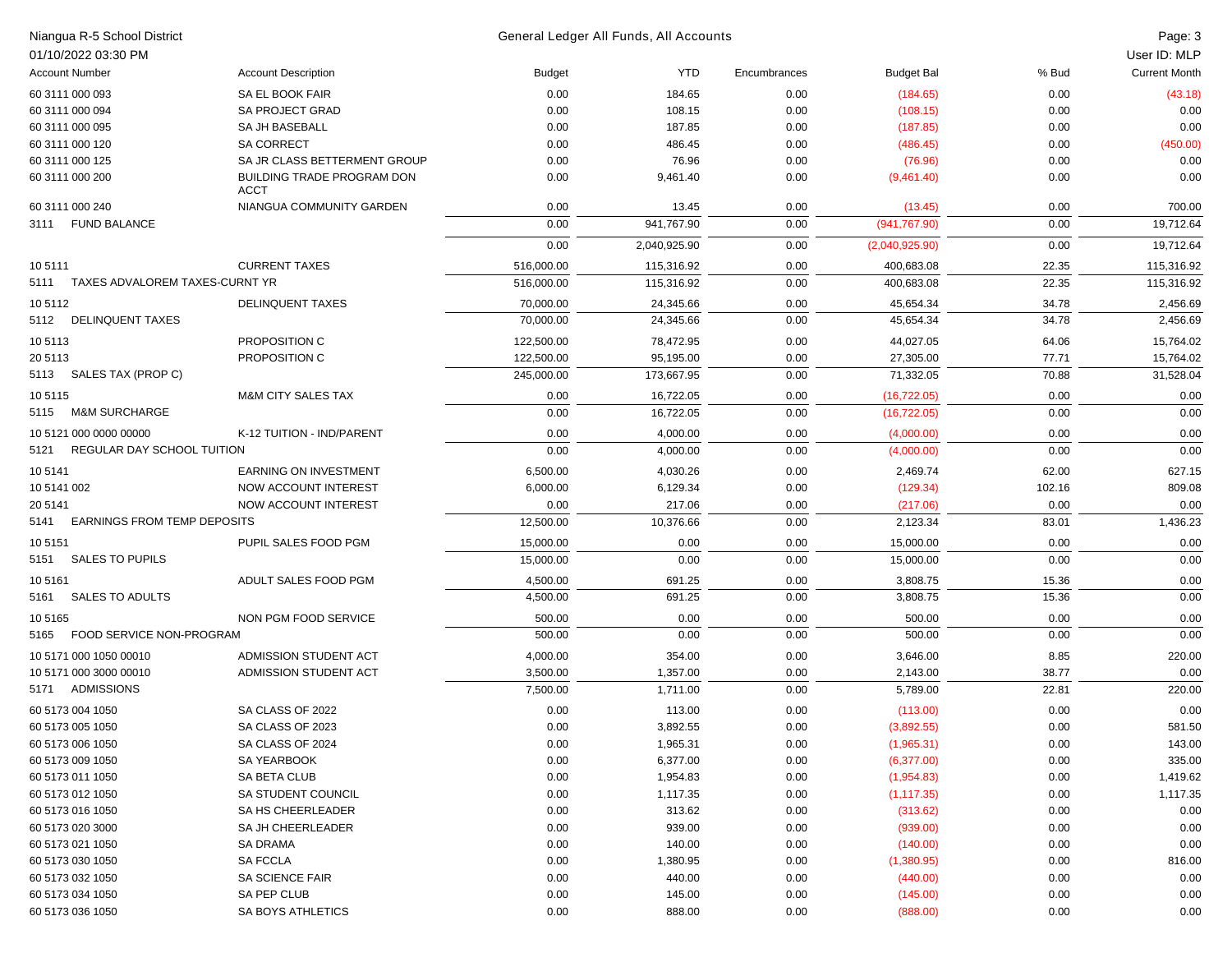| Niangua R-5 School District                      |                                                     | General Ledger All Funds, All Accounts |              |              |                       |              | Page: 4              |
|--------------------------------------------------|-----------------------------------------------------|----------------------------------------|--------------|--------------|-----------------------|--------------|----------------------|
| 01/10/2022 03:30 PM                              |                                                     |                                        |              |              |                       |              | User ID: MLP         |
| <b>Account Number</b>                            | <b>Account Description</b>                          | <b>Budget</b>                          | YTD          | Encumbrances | <b>Budget Bal</b>     | % Bud        | <b>Current Month</b> |
| 60 5173 039 3000                                 | SA CLASS OF 2025                                    | 0.00                                   | 270.35       | 0.00         | (270.35)              | 0.00         | 165.90               |
| 60 5173 043 4020                                 | SA CLASS OF 2026                                    | 0.00                                   | 339.95       | 0.00         | (339.95)              | 0.00         | 239.00               |
| 60 5173 044 4020                                 | SA CLASS OF 2027                                    | 0.00                                   | 463.45       | 0.00         | (463.45)              | 0.00         | 0.00                 |
| 60 5173 055 1050                                 | <b>SA FBLA</b>                                      | 0.00                                   | 6,827.70     | 0.00         | (6,827.70)            | 0.00         | 0.00                 |
| 60 5173 055 3000                                 | SA FBLA - MIDDLE SCHOOL                             | 0.00                                   | 210.00       | 0.00         | (210.00)              | 0.00         | 0.00                 |
| 60 5173 056 1050                                 | <b>SA FFA</b>                                       | 0.00                                   | 14,143.15    | 0.00         | (14, 143.15)          | 0.00         | 2,553.15             |
| 60 5173 065 4020                                 | SA EL FIELD TRIPS                                   | 0.00                                   | 2,687.02     | 0.00         | (2,687.02)            | 0.00         | 1,807.25             |
| 60 5173 074 4020                                 | <b>SA BACKPACKS</b>                                 | 0.00                                   | 9,275.00     | 0.00         | (9,275.00)            | 0.00         | 225.00               |
| 60 5173 093 4020                                 | SA EL BOOK FAIR                                     | 0.00                                   | 1,050.15     | 0.00         | (1,050.15)            | 0.00         | 0.00                 |
| 60 5173 120 1050                                 | <b>SAFCA</b>                                        | 0.00                                   | 936.45       | 0.00         | (936.45)              | 0.00         | 0.00                 |
| 5173 STUDENT ORG MBRSHIP DUES/FEES               |                                                     | 0.00                                   | 55,869.83    | 0.00         | (55,869.83)           | 0.00         | 9,402.77             |
| 10 5174                                          | <b>VENDING MACHINES REV</b>                         | 1,370.00                               | 0.00         | 0.00         | 1,370.00              | 0.00         | 0.00                 |
| 5174 REVENUE FROM ENTERPRISE ACTIVITIES          |                                                     | 1,370.00                               | 0.00         | 0.00         | 1,370.00              | 0.00         | 0.00                 |
| 60 5181 240 0000                                 | NIANGUA COMMUNITY GARDEN                            | 0.00                                   | 700.00       | 0.00         | (700.00)              | 0.00         | 700.00               |
| 5181 COMMUNITY SERVICES                          |                                                     | 0.00                                   | 700.00       | 0.00         | (700.00)              | 0.00         | 700.00               |
| 10 51 92                                         | <b>LOCAL GIFTS</b>                                  | 4,500.00                               | 0.00         | 0.00         | 4,500.00              | 0.00         | 0.00                 |
| 5192 GIFTS                                       |                                                     | 4,500.00                               | 0.00         | 0.00         | 4,500.00              | 0.00         | 0.00                 |
| 105198                                           | <b>LOCAL REVENUE OTHER</b>                          | 21,687.00                              | 9,658.47     | 0.00         | 12,028.53             | 44.54        | 3,792.09             |
| MISCELLANEOUS LOCAL REVENUE<br>5198              |                                                     | 21,687.00                              | 9,658.47     | 0.00         | 12,028.53             | 44.54        | 3,792.09             |
| 20 5 211                                         | <b>FINES FORFEITURES ETC</b>                        | 7,000.00                               | 6,372.13     | 0.00         | 627.87                | 91.03        | 0.00                 |
| 5211 FINES, ESCHEATS, OVERPLUS                   |                                                     | 7,000.00                               | 6,372.13     | 0.00         | 627.87                | 91.03        | 0.00                 |
| 10 5221                                          | ASSESSED UTILITY TAX                                | 35,000.00                              | 0.00         | 0.00         | 35,000.00             | 0.00         | 0.00                 |
| 5221 STATE ASSESSED UTILITY TAX                  |                                                     | 35,000.00                              | 0.00         | 0.00         | 35,000.00             | 0.00         | 0.00                 |
| 10 5311                                          | <b>BASIC FORMULA</b>                                | 162,996.00                             | 77,050.58    | 0.00         | 85,945.42             | 47.27        | 13,699.20            |
| 20 5311                                          | <b>BASIC FORMULA</b>                                | 1,466,980.00                           | 693,455.22   | 0.00         | 773,524.78            | 47.27        | 123,292.80           |
| 5311 BASIC FORMULA                               |                                                     | 1,629,976.00                           | 770,505.80   | 0.00         | 859,470.20            | 47.27        | 136,992.00           |
| 10 5312                                          | STATE TRANSPORTATION                                | 21,000.00                              | 16,190.00    | 0.00         | 4,810.00              | 77.10        | 2,688.00             |
| 5312 TRANSPORTATION                              |                                                     | 21,000.00                              | 16,190.00    | 0.00         | 4,810.00              | 77.10        | 2,688.00             |
| 10 5314                                          | EARLY CHILD/SP ED                                   | 3,500.00                               | 0.00         | 0.00         | 3,500.00              | 0.00         | 0.00                 |
| 5314 EARLY CHILDHOOD SPECIAL ED                  |                                                     | 3,500.00                               | 0.00         | 0.00         | 3,500.00              | 0.00         | 0.00                 |
| 20 5319                                          | <b>CLASSROOM TRUST</b>                              | 93,960.00                              | 45,168.07    | 0.00         | 48,791.93             | 48.07        | 8,211.85             |
| 40 5319                                          | <b>CLASSROOM TRUST</b>                              | 23,489.00                              | 11,292.01    | 0.00         | 12,196.99             | 48.07        | 2,052.96             |
| 5319 BASIC FORMULA-CLASSROOM TRUST               |                                                     | 117,449.00                             | 56,460.08    | 0.00         | 60,988.92             | 48.07        | 10,264.81            |
| 10 5324 000 4020 32400                           | EDUCATIONAL/SCREENING                               | 0.00                                   | 310.00       | 0.00         | (310.00)              | 0.00         | 0.00                 |
| 20 5324 000 4020 32400                           | EDUCATIONAL/SCREENING                               | 5,000.00                               | 0.00         | 0.00         | 5,000.00              | 0.00         | 0.00                 |
| 5324 EDUCATION & SCREENING PROGRAM               |                                                     | 5,000.00                               | 310.00       | 0.00         | 4,690.00              | 6.20         | $0.00\,$             |
| 20 5325                                          | SMALL SCHOOL GRANT                                  | 75,000.00                              | 30,620.00    | 0.00         | 44,380.00             | 40.83        | 5,791.00             |
| 5325 SMALL SCHOOLS GRANT                         |                                                     | 75,000.00                              | 30,620.00    | 0.00         | 44,380.00             | 40.83        | 5,791.00             |
|                                                  |                                                     |                                        |              |              |                       |              |                      |
| 10 5332 000 1050 33202<br>10 5332 000 1050 33204 | VOC/TECH GRANT - AG<br><b>VOC/TECH GRANT - FACS</b> | 5,000.00<br>12,000.00                  | 0.00<br>0.00 | 0.00<br>0.00 | 5,000.00<br>12,000.00 | 0.00<br>0.00 | 0.00<br>0.00         |
| 5332 CAREER EDUCATION                            |                                                     | 17,000.00                              |              |              | 17,000.00             |              | 0.00                 |
|                                                  |                                                     |                                        | 0.00         | 0.00         |                       | 0.00         |                      |
| 10 5333                                          | <b>FOOD SERVICE/STATE</b>                           | 1,000.00                               | 0.00         | 0.00         | 1,000.00              | 0.00         | 0.00                 |
| 5333 FOOD SERVICE                                |                                                     | 1,000.00                               | 0.00         | 0.00         | 1,000.00              | 0.00         | 0.00                 |
| 10 5412                                          | <b>MEDICAID</b>                                     | 5,000.00                               | 331.88       | 0.00         | 4,668.12              | 6.64         | 0.00                 |
| 20 5412                                          | <b>MEDICAID</b>                                     | 5,000.00                               | 4,188.47     | 0.00         | 811.53                | 83.77        | 1,157.74             |
| 5412 MEDICAID                                    |                                                     | 10,000.00                              | 4,520.35     | 0.00         | 5,479.65              | 45.20        | 1,157.74             |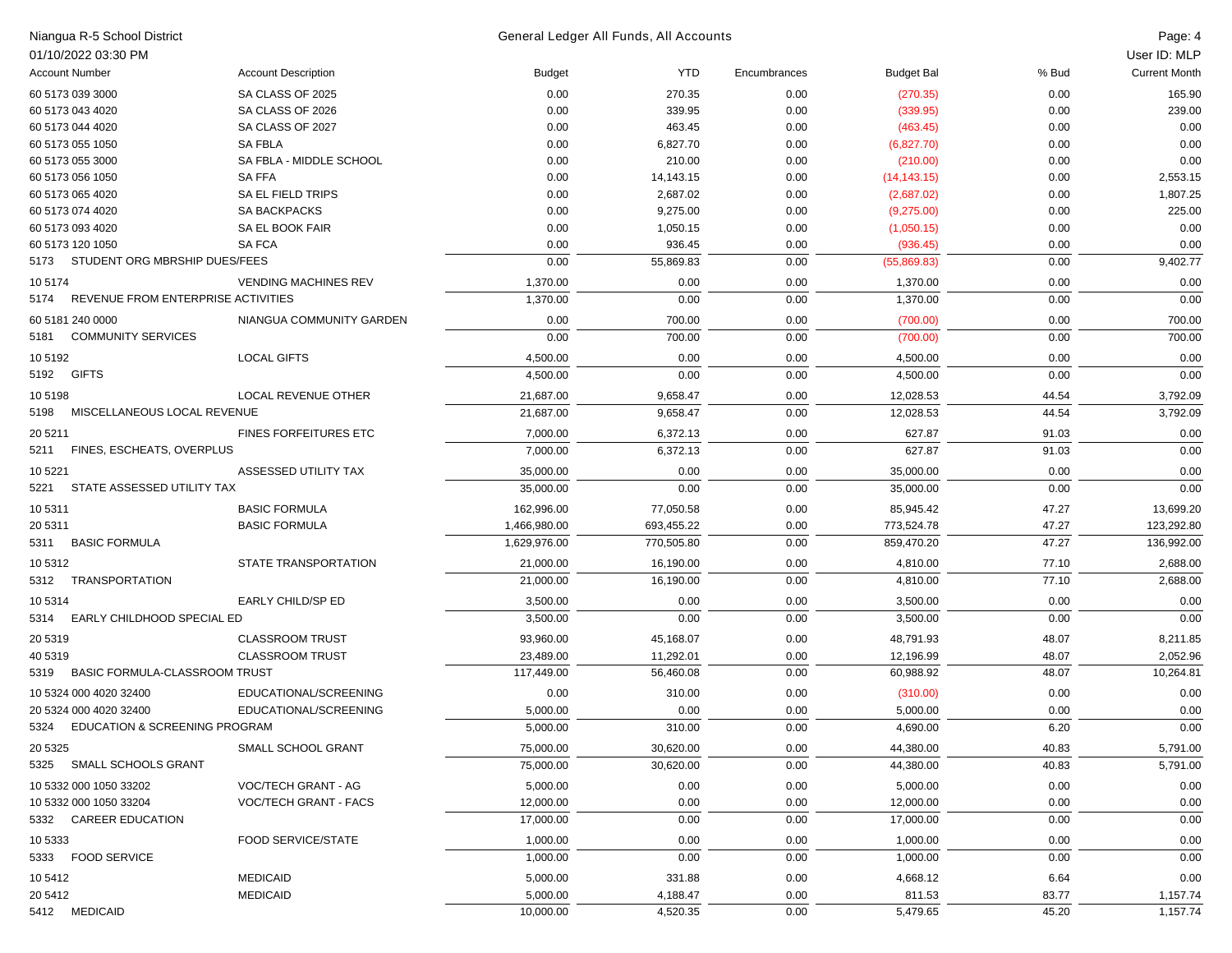|         | Niangua R-5 School District                                    |                                                            |                      | General Ledger All Funds, All Accounts |                |                   |                | Page: 5<br>User ID: MLP |
|---------|----------------------------------------------------------------|------------------------------------------------------------|----------------------|----------------------------------------|----------------|-------------------|----------------|-------------------------|
|         | 01/10/2022 03:30 PM<br><b>Account Number</b>                   | <b>Account Description</b>                                 | <b>Budget</b>        | <b>YTD</b>                             | Encumbrances   | <b>Budget Bal</b> | % Bud          | <b>Current Month</b>    |
|         |                                                                |                                                            |                      |                                        |                |                   |                |                         |
|         | 40 5422 000 0000 42200                                         | <b>ESSER III</b>                                           | 702,624.00           | 0.00                                   | 0.00           | 702,624.00        | 0.00           | 0.00                    |
|         | 5422 5422                                                      |                                                            | 702,624.00           | 0.00                                   | 0.00           | 702,624.00        | 0.00           | 0.00                    |
|         | 40 5423 000 0000 42300                                         | <b>ESSER II FUNDS</b>                                      | 319,000.00           | 0.00                                   | 0.00           | 319,000.00        | 0.00           | 0.00                    |
| 5423    | 5423                                                           |                                                            | 319,000.00           | 0.00                                   | 0.00           | 319,000.00        | 0.00           | 0.00                    |
|         | 20 5441 000 0000 44100                                         | <b>IDEA ENTITLE PART B</b>                                 | 45,000.00            | 0.00                                   | 0.00           | 45,000.00         | 0.00           | 0.00                    |
| 5441    | IDEA ENTITLEMENT FUND, PART B IDEA                             |                                                            | 45,000.00            | 0.00                                   | 0.00           | 45,000.00         | 0.00           | 0.00                    |
|         | 10 5442 000 0000 44200                                         | <b>ECSE - FEDERAL</b>                                      | 0.00                 | 748.00                                 | 0.00           | (748.00)          | 0.00           | 0.00                    |
| 5442    | EARLY CHILDHOOD SPED (ECSE)                                    |                                                            | 0.00                 | 748.00                                 | 0.00           | (748.00)          | 0.00           | 0.00                    |
| 10 5445 |                                                                | <b>LUNCH PROGRAM</b>                                       | 70,000.00            | 35,787.74                              | 0.00           | 34,212.26         | 51.13          | 0.00                    |
| 5445    | <b>SCHOOL LUNCH PROGRAM</b>                                    |                                                            | 70,000.00            | 35,787.74                              | 0.00           | 34,212.26         | 51.13          | 0.00                    |
| 10 5446 |                                                                | <b>BREAKFAST PROGRAM</b>                                   | 32,000.00            | 14,878.41                              | 0.00           | 17,121.59         | 46.50          | 0.00                    |
| 5446    | SCHOOL BREAKFAST PROGRAM                                       |                                                            | 32,000.00            | 14,878.41                              | 0.00           | 17,121.59         | 46.50          | 0.00                    |
|         | 10 5451 000 4020 45100                                         | <b>TITLE I-ECIA</b>                                        | 25,322.00            | 0.00                                   | 0.00           | 25,322.00         | 0.00           | 0.00                    |
|         | 20 5451 000 4020 45100                                         | <b>TITLE I-ECIA</b>                                        | 68,000.00            | 22,727.76                              | 0.00           | 45,272.24         | 33.42          | 0.00                    |
|         | 5451 TITLE 1                                                   |                                                            | 93,322.00            | 22,727.76                              | 0.00           | 70,594.24         | 24.35          | 0.00                    |
|         | 10 5461 000 0000 46100                                         | TITLE IV                                                   | 0.00                 | 2,746.97                               | 0.00           | (2,746.97)        | 0.00           | 0.00                    |
| 5461    | TITLE IV.A STUDENT SUPPORT &                                   |                                                            | 0.00                 | 2,746.97                               | 0.00           | (2,746.97)        | 0.00           | 0.00                    |
|         | <b>ACADEMIC EN</b>                                             |                                                            |                      |                                        |                |                   |                |                         |
|         | 10 5465 000 0000 46500                                         | TITLE II A                                                 | 14,910.00            | 2,500.00                               | 0.00           | 12,410.00         | 16.77          | 0.00                    |
|         | 5465 TITLE II.A                                                |                                                            | 14,910.00            | 2,500.00                               | 0.00           | 12,410.00         | 16.77          | 0.00                    |
|         | 10 5473 000 0000 00000                                         | CARES FOOD & NUTRITION LUNCH<br>PROGRAM                    | 28,759.00            | 0.00                                   | 0.00           | 28,759.00         | 0.00           | 0.00                    |
| 5473    | CARES FOOD & NUTRITION LUNCH<br><b>PROGRAM</b>                 |                                                            | 28,759.00            | 0.00                                   | 0.00           | 28,759.00         | 0.00           | 0.00                    |
|         | 10 5474 000 0000 00000                                         | <b>CARES FOOD &amp; NUTRITION</b><br><b>BREAKFAST PROG</b> | 15,497.00            | 0.00                                   | 0.00           | 15,497.00         | 0.00           | 0.00                    |
| 5474    | CARES FOOD & NUTRITION BREAKFAST<br><b>PROG</b>                |                                                            | 15,497.00            | 0.00                                   | 0.00           | 15,497.00         | 0.00           | 0.00                    |
|         | 10 5492 000 0000 49200                                         | TITLE VI.B REAP                                            | 40,794.00            | 0.00                                   | 0.00           | 40,794.00         | 0.00           | 0.00                    |
|         | 5492 TITLE V.B REAP                                            |                                                            | 40,794.00            | 0.00                                   | 0.00           | 40,794.00         | 0.00           | 0.00                    |
|         |                                                                |                                                            | 4,182,388.00         | 1,377,427.03                           | 0.00           | 2,804,960.97      | 32.93          | 321,746.29              |
|         |                                                                |                                                            | 4,182,388.00         | 1,377,427.03                           | 0.00           | 2,804,960.97      | 32.93          | 321,746.29              |
|         | 10 1111 6152 000 3000 3 42804                                  | EL NON-CERT CARES STIPEND                                  | 0.00                 | 50.00                                  | 0.00           | (50.00)           | 0.00           | 0.00                    |
|         | 10 1111 6211 000 4020 3 00000                                  | EL NON CERT RET                                            | 0.00                 | 7.99                                   | 0.00           | (7.99)            | 0.00           | 0.00                    |
|         | 10 1111 6221 000 4020 3 00000                                  | EL NON CERT RET                                            | 688.00               | 0.00                                   | 0.00           | 688.00            | 0.00           | 0.00                    |
|         | 10 1111 6231 000 4020 3 00000                                  | EL NON CERT OASDI                                          | 496.00               | 0.00                                   | 0.00           | 496.00            | 0.00           | 0.00                    |
|         | 10 1111 6232 000 4020 3 00000                                  | EL NON CERT MED                                            | 116.00               | 0.00                                   | 0.00           | 116.00            | 0.00           | 0.00                    |
|         | 10 1111 6261 000 4020 3 00000                                  | EL WORKMENS COMP                                           | 4,000.00             | 4,000.00                               | 0.00           | 0.00              | 100.00         | 4,000.00                |
|         | 10 1111 6343 000 4020 3 00000                                  | EL TRAVEL                                                  | 500.00               | 0.00                                   | 0.00           | 500.00            | 0.00           | 0.00                    |
|         | 10 1111 6371 000 4020 3 00000                                  | EL DUES/MEMBERSHIP                                         | 312.00               | 100.00                                 | 24.95          | 212.00            | 40.05          | 0.00                    |
|         | 10 1111 6411 000 4020 3 00000                                  | EL GENERAL SUPPLIES                                        | 5,500.00             | 3,342.77                               | 1,221.34       | 2,157.23          | 82.98          | 104.50                  |
|         | 10 1111 6411 000 4020 3 00001                                  | EL GS - KIND - Short                                       | 1,000.00             | 982.91                                 | 12.57          | 17.09             | 99.55          | 0.00                    |
|         | 10 1111 6411 000 4020 3 00002                                  | EL GS - 1ST - Wheling                                      | 1,000.00             | 234.50                                 | 0.00           | 765.50            | 23.45          | 17.78                   |
|         | 10 1111 6411 000 4020 3 00003                                  | EL GS - 2nd - Tucker                                       | 1,000.00             | 380.15                                 | 0.00           | 619.85            | 38.02          | 212.90                  |
|         | 10 1111 6411 000 4020 3 00004                                  | EL GS - 2ND - Earls                                        | 1,000.00             | 497.05                                 | 143.88         | 502.95            | 64.09          | 0.00                    |
|         | 10 1111 6411 000 4020 3 00005                                  | EL GS - 3RD - Lewis                                        | 1,000.00             | 563.72                                 | 52.64          | 436.28            | 61.64          | 26.76                   |
|         | 10 1111 6411 000 4020 3 00006<br>10 1111 6411 000 4020 3 00007 | EL GS - 4TH - Adams<br>EL GS - 5TH - Donaldson             | 1,000.00<br>1,000.00 | 397.94                                 | 115.00<br>0.00 | 602.06<br>880.15  | 51.29<br>11.99 | 0.00<br>47.45           |
|         |                                                                |                                                            |                      | 119.85                                 |                |                   |                |                         |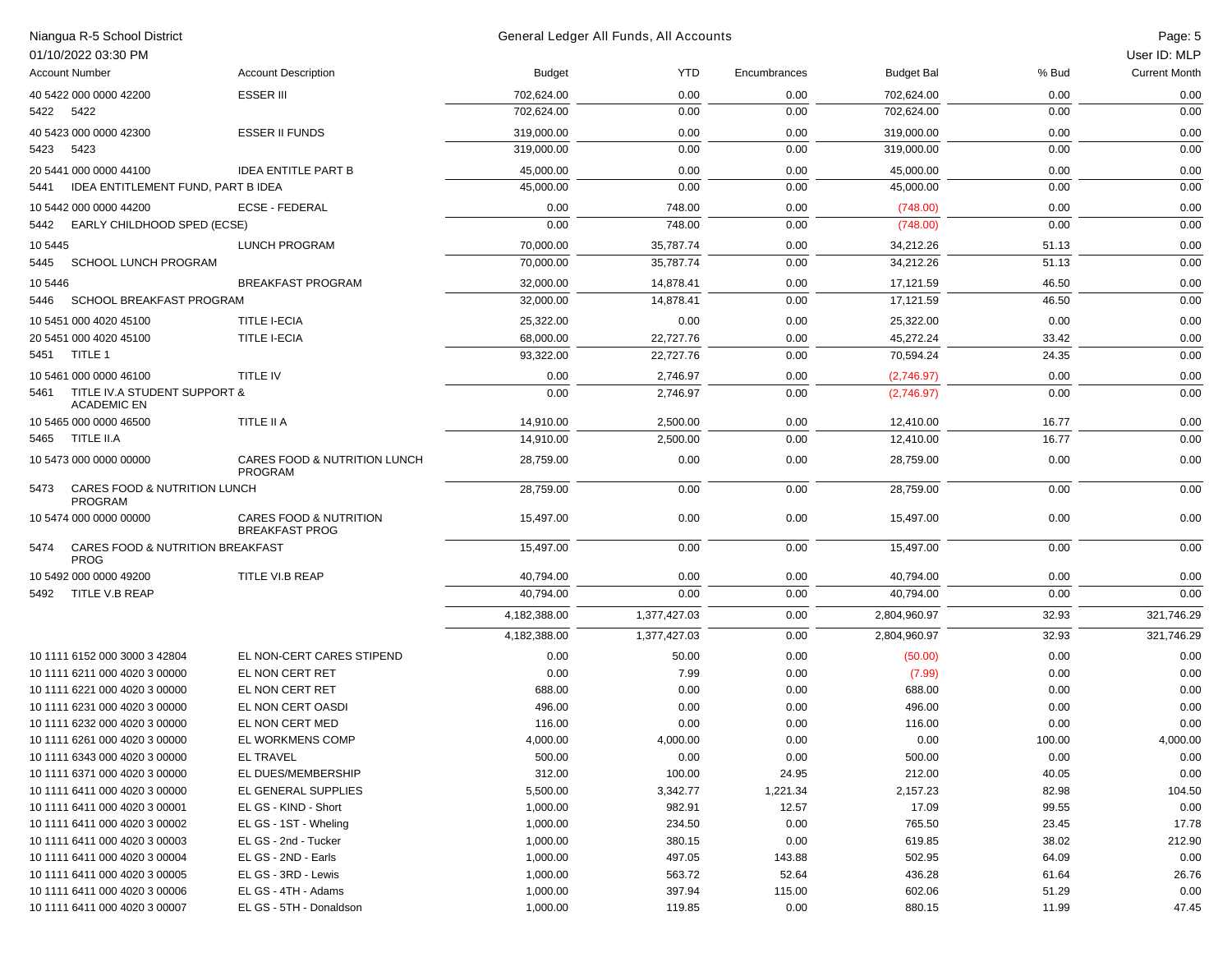| Niangua R-5 School District   |                            |            | General Ledger All Funds, All Accounts<br>Page: 6 |              |                   |        |                      |  |  |
|-------------------------------|----------------------------|------------|---------------------------------------------------|--------------|-------------------|--------|----------------------|--|--|
| 01/10/2022 03:30 PM           |                            |            |                                                   |              |                   |        | User ID: MLP         |  |  |
| <b>Account Number</b>         | <b>Account Description</b> | Budget     | <b>YTD</b>                                        | Encumbrances | <b>Budget Bal</b> | % Bud  | <b>Current Month</b> |  |  |
| 10 1111 6411 000 4020 3 00008 | EL GS - 5TH - Nichols      | 1,000.00   | 1,212.60                                          | 90.00        | (212.60)          | 130.26 | 12.50                |  |  |
| 10 1111 6411 000 4020 3 00009 | EL GS - MUSIC              | 500.00     | 366.51                                            | 0.00         | 133.49            | 73.30  | 0.00                 |  |  |
| 10 1111 6411 000 4020 3 00028 | EL GS - PE                 | 500.00     | 0.00                                              | 0.00         | 500.00            | 0.00   | 0.00                 |  |  |
| 10 1111 6411 000 4020 3 00031 | EL GS - ART                | 500.00     | 0.00                                              | 0.00         | 500.00            | 0.00   | 0.00                 |  |  |
| 10 1111 6412 000 4020 3 00000 | EL CURRICULUM TECHNOLOGY   | 0.00       | 799.00                                            | 0.00         | (799.00)          | 0.00   | 0.00                 |  |  |
| 10 1111 6431 000 4020 3 00000 | EL CURRICULUM TEXTBOOKS    | 0.00       | 8,347.97                                          | 0.00         | (8,347.97)        | 0.00   | 0.00                 |  |  |
| 20 1111 6111 000 4020 3 00000 | EL CERT SAL                | 322,419.00 | 118,352.80                                        | 0.00         | 204,066.20        | 36.71  | 29,588.20            |  |  |
| 20 1111 6121 000 4020 3 00000 | EL CERT SUB PAY            | 8,000.00   | 1,345.00                                          | 0.00         | 6,655.00          | 16.81  | 520.00               |  |  |
| 20 1111 6131 000 4020 3 00000 | EL CERT STIPEND PAY        | 2,500.00   | 0.00                                              | 0.00         | 2,500.00          | 0.00   | 0.00                 |  |  |
| 20 1111 6211 000 4020 3 00000 | EL CERT RET                | 51,304.00  | 18,748.31                                         | 0.00         | 32,555.69         | 36.54  | 4,687.08             |  |  |
| 20 1111 6231 000 4020 3 00000 | EL CERT OASDI - SUB        | 0.00       | 79.05                                             | 0.00         | (79.05)           | 0.00   | 31.62                |  |  |
| 20 1111 6232 000 4020 3 00000 | EL CERT MED                | 4,688.00   | 1,629.31                                          | 0.00         | 3,058.69          | 34.75  | 410.10               |  |  |
| 20 1111 6241 000 4020 3 00000 | EL CERT INS                | 31,381.00  | 11,098.34                                         | 0.00         | 20,282.66         | 35.37  | 2,771.70             |  |  |
| ELEMENTARY<br>1111            |                            | 441,404.00 | 172,655.77                                        | 1,660.38     | 268,748.23        | 39.49  | 42,430.59            |  |  |
|                               |                            |            |                                                   |              |                   |        |                      |  |  |
| 10 1131 6152 000 3000 3 00000 | <b>MS NON CERT SAL</b>     | 0.00       | 63.93                                             | 0.00         | (63.93)           | 0.00   | 11.67                |  |  |
| 10 1131 6221 000 3000 3 00000 | <b>MS NON CERT RET</b>     | 0.00       | 4.39                                              | 0.00         | (4.39)            | 0.00   | 0.80                 |  |  |
| 10 1131 6231 000 3000 3 00000 | <b>MS NON CERT OASDI</b>   | 310.00     | 3.96                                              | 0.00         | 306.04            | 1.28   | 0.72                 |  |  |
| 10 1131 6232 000 3000 3 00000 | <b>MS NON CERT MED</b>     | 73.00      | 0.93                                              | 0.00         | 72.07             | 1.27   | 0.17                 |  |  |
| 10 1131 6261 000 3000 3 00000 | <b>MS WORKMENS COMP</b>    | 4,000.00   | 4,000.00                                          | 0.00         | 0.00              | 100.00 | 4,000.00             |  |  |
| 10 1131 6343 000 3000 3 00000 | <b>MS TRAVEL</b>           | 500.00     | 0.00                                              | 0.00         | 500.00            | 0.00   | 0.00                 |  |  |
| 10 1131 6371 000 3000 3 00000 | MS DUES/MEMBERSHIP         | 225.00     | 100.00                                            | 0.00         | 125.00            | 44.44  | 0.00                 |  |  |
| 10 1131 6398 000 3000 3 00000 | MS ENTRY FEE/TRAVEL        | 300.00     | 330.00                                            | 150.00       | (30.00)           | 160.00 | 0.00                 |  |  |
| 10 1131 6411 000 3000 3 00000 | <b>MS GENERAL SUPPLY</b>   | 5,000.00   | 453.77                                            | 15.00        | 4,546.23          | 9.38   | 34.92                |  |  |
| 10 1131 6411 000 3000 3 00010 | MS GS - MATH               | 1,000.00   | 796.15                                            | 0.00         | 203.85            | 79.62  | 213.91               |  |  |
| 10 1131 6411 000 3000 3 00011 | MS GS - SIC                | 1,000.00   | 249.18                                            | 13.33        | 750.82            | 26.25  | 43.98                |  |  |
| 10 1131 6411 000 3000 3 00013 | MS GS - HIST               | 500.00     | 0.00                                              | 0.00         | 500.00            | 0.00   | 0.00                 |  |  |
| 10 1131 6411 000 3000 3 00014 | MS GS - ENG - CULLENS      | 500.00     | 0.00                                              | 0.00         | 500.00            | 0.00   | 0.00                 |  |  |
| 10 1131 6411 000 3000 3 00015 | MS GS - ART                | 500.00     | 641.79                                            | 0.00         | (141.79)          | 128.36 | 0.00                 |  |  |
| 10 1131 6411 000 3000 3 00027 | MS GS - MUSIC              | 500.00     | 123.79                                            | 0.00         | 376.21            | 24.76  | 0.00                 |  |  |
| 10 1131 6411 000 3000 3 00029 | MS - GS PE                 | 500.00     | 0.00                                              | 0.00         | 500.00            | 0.00   | 0.00                 |  |  |
| 10 1131 6411 000 3000 3 00030 | MS GS ENG 2 - SIMPSON      | 500.00     | 0.00                                              | 0.00         | 500.00            | 0.00   | 0.00                 |  |  |
| 10 1131 6431 000 3000 3 00000 | MS FREE TEXTBOOK           | 0.00       | 777.40                                            | 0.00         | (777.40)          | 0.00   | 0.00                 |  |  |
| 20 1131 6111 000 3000 3 00000 | <b>MS CERT SAL</b>         | 179,589.00 | 58,069.52                                         | 0.00         | 121,519.48        | 32.33  | 14,517.38            |  |  |
| 20 1131 6121 000 3000 3 00000 | <b>MS CERT SUB PAY</b>     | 5,000.00   | 1,252.50                                          | 0.00         | 3,747.50          | 25.05  | 212.50               |  |  |
| 20 1131 6131 000 3000 3 00000 | MS CERT STIPEND PAY        | 0.00       | 668.75                                            | 0.00         | (668.75)          | 0.00   | 181.25               |  |  |
| 20 1131 6211 000 3000 3 00000 | <b>MS CERT RET</b>         | 29,032.00  | 7,779.13                                          | 0.00         | 21,252.87         | 26.80  | 1,946.82             |  |  |
| 20 1131 6221 000 3000 3 00000 | NON-TEACHER RETIREMENT     | 0.00       | 812.24                                            | 0.00         | (812.24)          | 0.00   | 203.06               |  |  |
| 20 1131 6231 000 3000 3 00000 | MS CERT OASDI - SUB        | 0.00       | 638.59                                            | 0.00         | (638.59)          | 0.00   | 156.35               |  |  |
| 20 1131 6232 000 3000 3 00000 | MS CERT MED                | 2,585.00   | 806.10                                            | 0.00         | 1,778.90          | 31.18  | 200.96               |  |  |
| 20 1131 6241 000 3000 3 00000 | <b>MS CERT INS</b>         | 20,671.00  | 6,820.96                                          | 0.00         | 13,850.04         | 33.00  | 1,705.24             |  |  |
| MIDDLE/JUNIOR HIGH<br>1131    |                            | 252,285.00 | 84,393.08                                         | 178.33       | 167,891.92        | 33.52  | 23,429.73            |  |  |
| 10 1151 6221 000 1050 3 00000 | HS NON CERT RET            | 686.00     | 0.00                                              | 0.00         | 686.00            | 0.00   | 0.00                 |  |  |
| 10 1151 6231 000 1050 3 00000 | HS NON CERT OASDI          | 620.00     | 0.00                                              | 0.00         | 620.00            | 0.00   | 0.00                 |  |  |
| 10 1151 6232 000 1050 3 00000 | HS NON CERT MED            | 145.00     | 0.00                                              | 0.00         | 145.00            | 0.00   | 0.00                 |  |  |
| 10 1151 6261 000 1050 3 00000 | <b>HS WORKMENS COMP</b>    | 4,000.00   | 4,000.00                                          | 0.00         | 0.00              | 100.00 | 4,000.00             |  |  |
| 10 1151 6343 000 1050 3 00000 | <b>HS TRAVEL</b>           | 0.00       | 6.92                                              | 0.00         | (6.92)            | 0.00   | 0.00                 |  |  |
| 10 1151 6371 000 1050 3 00000 | HS DUES/MEMBERSHIP         | 500.00     | 100.00                                            | 0.00         | 400.00            | 20.00  | 0.00                 |  |  |
| 10 1151 6398 000 1050 3 00000 | HS ENTRY FEE/TRAVEL        | 10,000.00  | 8,766.77                                          | 15.49        | 1,233.23          | 87.82  | 0.00                 |  |  |
| 10 1151 6411 000 1050 3 00000 | HS GENERAL SUPPLIES        | 5,000.00   | 1,127.60                                          | 13.38        | 3,872.40          | 22.82  | 0.00                 |  |  |
|                               |                            |            |                                                   |              |                   |        |                      |  |  |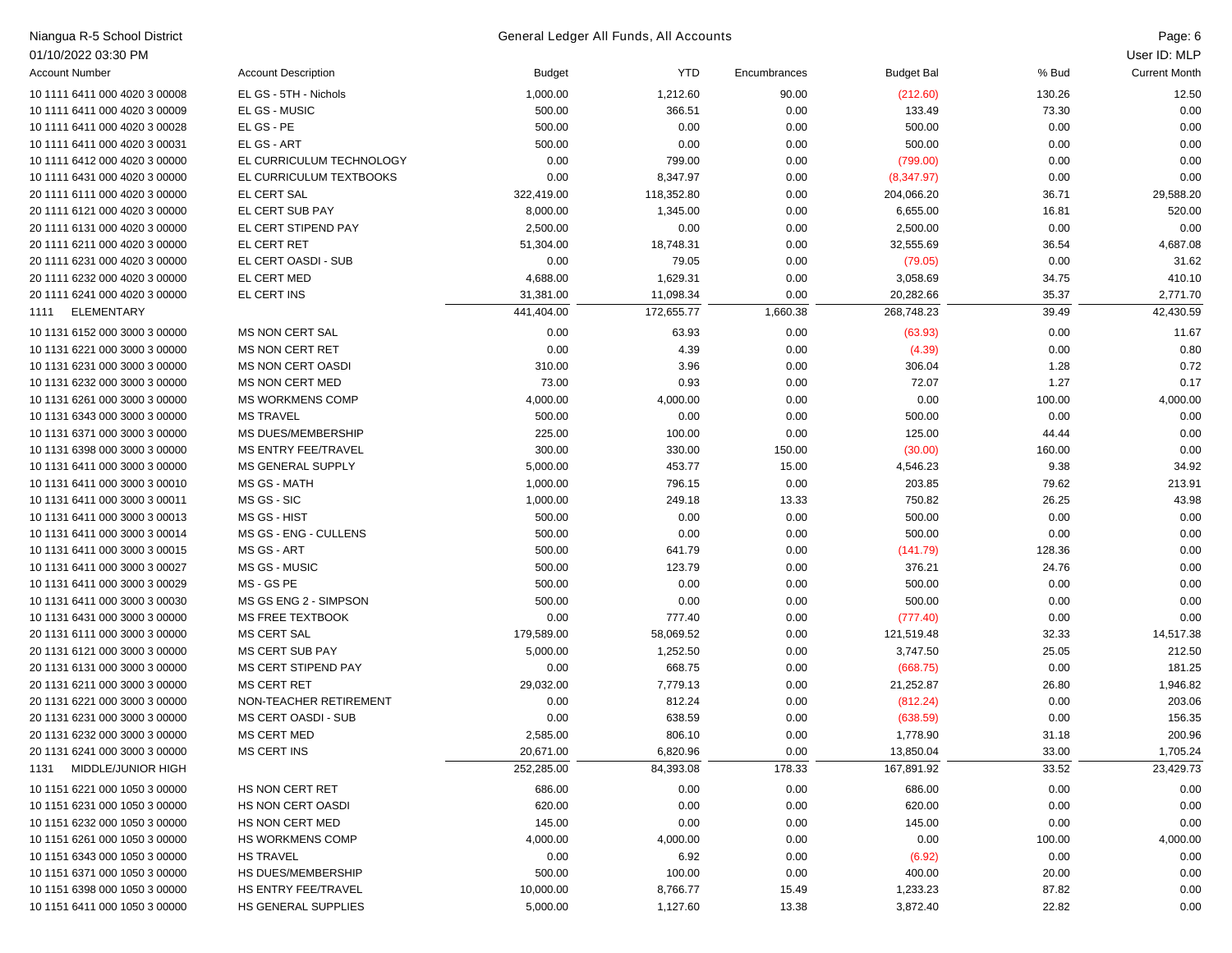| Niangua R-5 School District   |                            |            | General Ledger All Funds, All Accounts |              |                   |        | Page: 7              |
|-------------------------------|----------------------------|------------|----------------------------------------|--------------|-------------------|--------|----------------------|
| 01/10/2022 03:30 PM           |                            |            |                                        |              |                   |        | User ID: MLP         |
| <b>Account Number</b>         | <b>Account Description</b> | Budget     | <b>YTD</b>                             | Encumbrances | <b>Budget Bal</b> | % Bud  | <b>Current Month</b> |
| 10 1151 6411 000 1050 3 00016 | HS GS - ENG 2 - SIMPSON    | 500.00     | 0.00                                   | 0.00         | 500.00            | 0.00   | 0.00                 |
| 10 1151 6411 000 1050 3 00017 | <b>HS GS - MUSIC/CHOIR</b> | 500.00     | 541.12                                 | 11.99        | (41.12)           | 110.62 | 18.00                |
| 10 1151 6411 000 1050 3 00018 | <b>HS GS - SCIENCE</b>     | 2,000.00   | 0.00                                   | 0.00         | 2,000.00          | 0.00   | 0.00                 |
| 10 1151 6411 000 1050 3 00020 | HS GS - BAND               | 2,000.00   | 470.04                                 | 0.00         | 1,529.96          | 23.50  | 0.00                 |
| 10 1151 6411 000 1050 3 00021 | HS GS - ENG I - CULLENS    | 500.00     | 195.31                                 | 0.00         | 304.69            | 39.06  | 0.00                 |
| 10 1151 6411 000 1050 3 00022 | <b>HS GS - ART</b>         | 500.00     | 387.16                                 | 0.00         | 112.84            | 77.43  | 0.00                 |
| 10 1151 6411 000 1050 3 00023 | <b>HS GS - HISTORY</b>     | 500.00     | 57.28                                  | 0.00         | 442.72            | 11.46  | 0.00                 |
| 10 1151 6411 000 1050 3 00024 | <b>HS GS - MATH</b>        | 1,000.00   | 37.10                                  | 0.00         | 962.90            | 3.71   | 0.00                 |
| 10 1151 6411 000 1050 3 00025 | <b>HS GS - BUSINESS</b>    | 0.00       | 661.17                                 | 0.00         | (661.17)          | 0.00   | 0.00                 |
| 10 1151 6411 000 1050 3 00029 | HS GS - PE                 | 500.00     | 0.00                                   | 0.00         | 500.00            | 0.00   | 0.00                 |
| 10 1151 6431 000 1050 3 00000 | HS FREE TEXTBOOKS          | 0.00       | 256.50                                 | 0.00         | (256.50)          | 0.00   | 0.00                 |
| 20 1151 6111 000 1050 3 00000 | HS CERT SAL                | 253,720.00 | 78,222.48                              | 0.00         | 175,497.52        | 30.83  | 19,555.62            |
| 20 1151 6121 000 1050 3 00000 | HS NON CERT SUB PAY        | 10,000.00  | 7,522.50                               | 0.00         | 2,477.50          | 75.23  | 1,997.50             |
| 20 1151 6131 000 1050 3 00000 | HS CERT STIPEND PAY        | 0.00       | 5,217.18                               | 0.00         | (5,217.18)        | 0.00   | 1,013.67             |
| 20 1151 6211 000 1050 3 00000 | <b>HS CERT RET</b>         | 40,917.00  | 13,386.43                              | 0.00         | 27,530.57         | 32.72  | 3,293.23             |
| 20 1151 6231 000 1050 3 00000 | <b>HS CERT OASDI - SUB</b> | 0.00       | 434.78                                 | 0.00         | (434.78)          | 0.00   | 123.85               |
| 20 1151 6232 000 1050 3 00000 | HS CERT MED                | 3,684.00   | 1,248.03                               | 0.00         | 2,435.97          | 33.88  | 310.21               |
| 20 1151 6241 000 1050 3 00000 | HS CERT INS                | 24,092.00  | 8,669.04                               | 0.00         | 15,422.96         | 35.98  | 2,167.26             |
| <b>HIGH SCHOOL</b><br>1151    |                            | 361,364.00 | 131,307.41                             | 40.86        | 230,056.59        | 36.35  | 32,479.34            |
| 10 1221 6151 000 4020 3 12210 | SE NON CERT - EL           | 38,166.00  | 0.00                                   | 0.00         | 38,166.00         | 0.00   | 0.00                 |
| 10 1221 6152 000 3000 3 12210 | SE NON CERT PARA SAL       | 21,318.00  | 10,659.00                              | 0.00         | 10,659.00         | 50.00  | 1,776.50             |
| 10 1221 6152 000 4020 3 12210 | PS NON CERT PARA SAL       | 0.00       | 19,082.64                              | 0.00         | (19,082.64)       | 0.00   | 3,180.44             |
| 10 1221 6153 000 3000 3 12210 | SE NON CERT SUB SAL        | 1,666.00   | 0.00                                   | 0.00         | 1,666.00          | 0.00   | 0.00                 |
| 10 1221 6153 000 4020 3 12210 | SE NON CERT PAPR SUB SAL   | 3,334.00   | 0.00                                   | 0.00         | 3,334.00          | 0.00   | 0.00                 |
| 10 1221 6221 000 3000 3 12210 | SE N-TR RETIRE MID         | 1,463.00   | 731.22                                 | 0.00         | 731.78            | 49.98  | 121.87               |
| 10 1221 6221 000 4020 3 12210 | SE NON CERT RET - EL       | 2,962.00   | 1,309.08                               | 0.00         | 1,652.92          | 44.20  | 218.18               |
| 10 1221 6231 000 3000 3 12210 | SE NON-CERT OASDI - MS     | 1,322.00   | 656.58                                 | 0.00         | 665.42            | 49.67  | 109.43               |
| 10 1221 6231 000 4020 3 12210 | SE NON CERT OASDI EL       | 2,677.00   | 1,175.82                               | 0.00         | 1,501.18          | 43.92  | 195.97               |
| 10 1221 6232 000 3000 3 12210 | SE NON CER MED - MS        | 309.00     | 153.53                                 | 0.00         | 155.47            | 49.69  | 25.59                |
| 10 1221 6232 000 4020 3 12210 | SE NON CERT MED - EL       | 626.00     | 274.98                                 | 0.00         | 351.02            | 43.93  | 45.83                |
| 10 1221 6241 000 3000 3 12210 | SE - NON CER INS - MS      | 0.00       | 24.36                                  | 0.00         | (24.36)           | 0.00   | 4.06                 |
| 10 1221 6241 000 4020 3 12210 | SE NON CERT INS - EL       | 98.00      | 48.72                                  | 0.00         | 49.28             | 49.71  | 8.12                 |
| 10 1221 6241 113 3000 3 12210 | SE NON CERT INS - MS       | 49.00      | 0.00                                   | 0.00         | 49.00             | 0.00   | 0.00                 |
| 10 1221 6316 000 1050 3 12210 | DATA PROCESSING SERVICES   | 500.00     | 520.84                                 | 0.00         | (20.84)           | 104.17 | 0.00                 |
| 10 1221 6316 000 3000 3 12210 | DATA PROCESSING SERVICES   | 525.00     | 520.83                                 | 0.00         | 4.17              | 99.21  | 0.00                 |
| 10 1221 6316 000 4020 3 12210 | DATA PROCESSING SERVICES   | 525.00     | 520.83                                 | 0.00         | 4.17              | 99.21  | 0.00                 |
| 10 1221 6343 000 3000 3 12210 | SE TRAVEL - MS             | 300.00     | 287.10                                 | 0.00         | 12.90             | 95.70  | 52.20                |
| 10 1221 6391 000 1050 3 12210 | SE PURCHASE SER - HS       | 11,675.00  | 4,423.33                               | 0.00         | 7,251.67          | 37.89  | 308.33               |
| 10 1221 6391 000 3000 3 12210 | SE PURHCASE SER - MS       | 11,675.00  | 4,423.30                               | 0.00         | 7,251.70          | 37.89  | 308.33               |
| 10 1221 6391 000 4020 3 12210 | SE PURCHASE SER - EL       | 11,710.00  | 4,423.33                               | 0.00         | 7,286.67          | 37.77  | 308.34               |
| 10 1221 6411 000 1050 3 12210 | SE GEN SUPPLIES - HS       | 500.00     | 46.94                                  | 0.00         | 453.06            | 9.39   | 0.00                 |
| 10 1221 6411 000 3000 3 12210 | SE GEN SUPPLIES - MS       | 500.00     | 138.87                                 | 0.00         | 361.13            | 27.77  | 40.99                |
| 10 1221 6411 000 4020 3 12210 | SE GEN SUPPLIES - EL       | 1,500.00   | 668.08                                 | 0.00         | 831.92            | 44.54  | 175.02               |
| 20 1221 6111 000 1050 4 44100 | SE CERT SAL - HS           | 20,000.00  | 4,094.32                               | 0.00         | 15,905.68         | 20.47  | 1,023.58             |
| 20 1221 6111 000 3000 4 44100 | SE - CERT SAL - MS         | 20,000.00  | 4,094.32                               | 0.00         | 15,905.68         | 20.47  | 1,023.58             |
| 20 1221 6111 000 4020 4 44100 | SE CERT SAL/PART B         | 31,600.00  | 10,533.32                              | 0.00         | 21,066.68         | 33.33  | 2,633.33             |
| 20 1221 6211 000 1050 4 44100 | SE CERT RET - HS           | 2,900.00   | 678.12                                 | 0.00         | 2,221.88          | 23.38  | 169.53               |
| 20 1221 6211 000 3000 4 44100 | SE CERT RET - MS           | 2,900.00   | 678.08                                 | 0.00         | 2,221.92          | 23.38  | 169.52               |

20 1221 6211 000 4020 4 44100 SE CERT RET - EL 4,582.00 1,765.12 0.00 2,816.88 38.52 441.28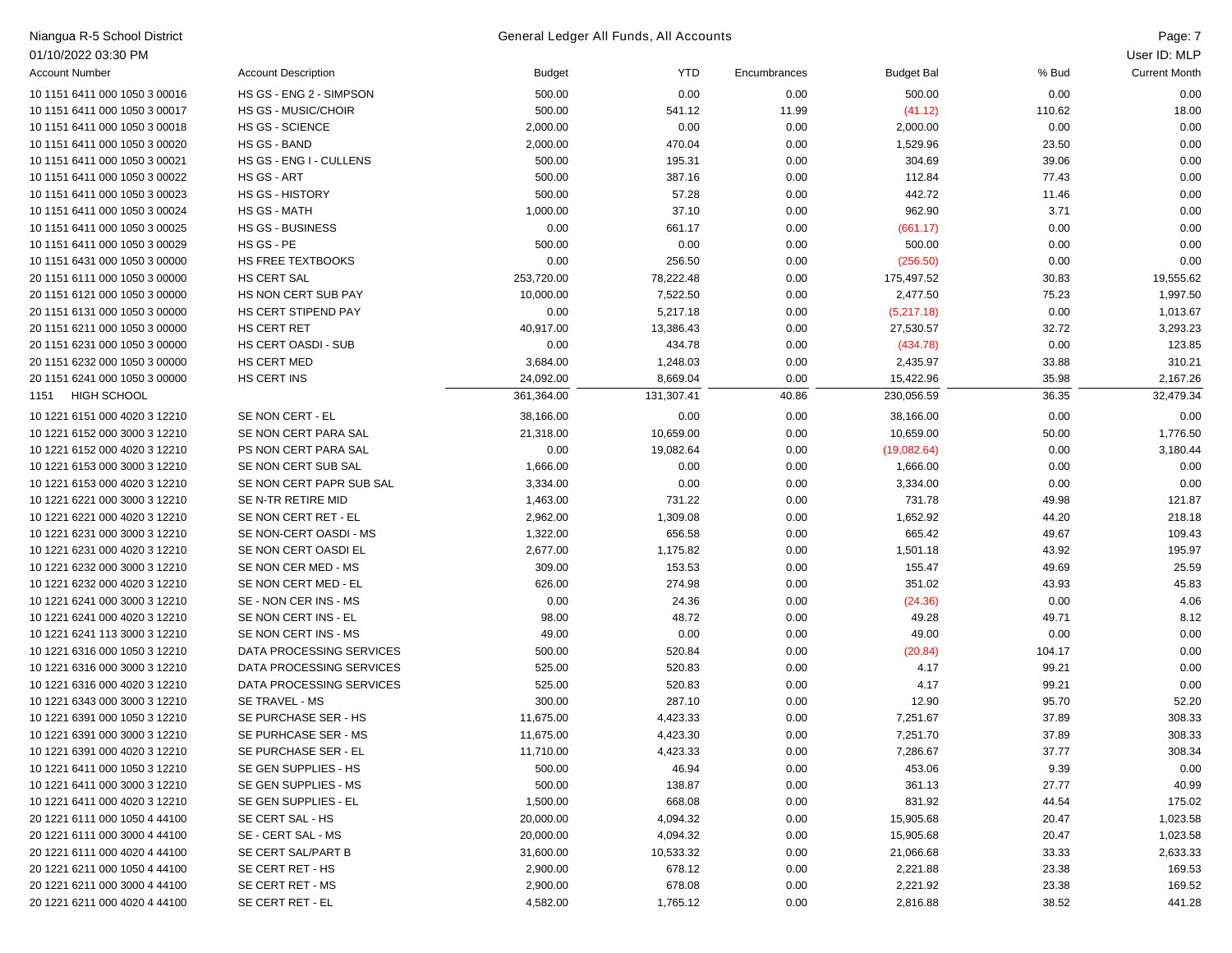| Niangua R-5 School District                |                                               |            | General Ledger All Funds, All Accounts |              |                   |       | Page: 8              |
|--------------------------------------------|-----------------------------------------------|------------|----------------------------------------|--------------|-------------------|-------|----------------------|
| 01/10/2022 03:30 PM                        |                                               |            |                                        |              |                   |       | User ID: MLP         |
| <b>Account Number</b>                      | <b>Account Description</b>                    | Budget     | YTD                                    | Encumbrances | <b>Budget Bal</b> | % Bud | <b>Current Month</b> |
| 20 1221 6232 000 1050 4 44100              | SE CER MED - HS                               | 290.00     | 53.88                                  | 0.00         | 236.12            | 18.58 | 13.47                |
| 20 1221 6232 000 3000 4 44100              | SE CERT MED - MS                              | 290.00     | 53.88                                  | 0.00         | 236.12            | 18.58 | 13.47                |
| 20 1221 6232 000 4020 4 44100              | <b>CERT MED - PART B</b>                      | 458.00     | 139.77                                 | 0.00         | 318.23            | 30.52 | 34.94                |
| 20 1221 6241 000 1050 4 44100              | SE CERT INS - HS                              | 2,100.00   | 587.96                                 | 0.00         | 1,512.04          | 28.00 | 146.99               |
| 20 1221 6241 000 3000 4 44100              | SE CERT INS - MS                              | 2,100.00   | 587.96                                 | 0.00         | 1,512.04          | 28.00 | 146.99               |
| 20 1221 6241 000 4020 4 44100              | SE CERT INS - PART B                          | 5,303.00   | 1,656.24                               | 0.00         | 3,646.76          | 31.23 | 414.06               |
| <b>SPED &amp; RELATED SERVICES</b><br>1221 |                                               | 205,923.00 | 75,012.35                              | 0.00         | 130,910.65        | 36.43 | 13,109.94            |
| 10 1251 6411 000 4020 4 45100              | <b>CD GENERAL SUPPLIES</b>                    | 10,550.00  | 1,171.00                               | 1,036.00     | 9,379.00          | 20.92 | 0.00                 |
| 20 1251 6111 000 4020 4 45100              | <b>CD CERT SAL</b>                            | 75,990.00  | 20,186.64                              | 0.00         | 55,803.36         | 26.56 | 5,046.66             |
| 20 1251 6131 000 4020 4 45100              | CD - CERT SAL - TUTORING                      | 0.00       | 2,525.00                               | 0.00         | (2,525.00)        | 0.00  | 1,025.00             |
| 20 1251 6211 000 4020 4 45100              | <b>CD CERT RET</b>                            | 11,019.00  | 3,293.20                               | 0.00         | 7,725.80          | 29.89 | 880.39               |
| 20 1251 6232 000 4020 4 45100              | CD CERT MED                                   | 1,081.00   | 328.84                                 | 0.00         | 752.16            | 30.42 | 87.92                |
| 20 1251 6241 000 4020 4 45100              | CD CERT INS                                   | 0.00       | 26.00                                  | 0.00         | (26.00)           | 0.00  | 6.50                 |
| SUPPLEMENTAL INSTRUCTION<br>1251           |                                               | 98,640.00  | 27,530.68                              | 1,036.00     | 71,109.32         | 28.96 | 7,046.47             |
| 10 1281 6391 000 4020 4 44201              | <b>ECSE OTHER PUR SER</b>                     | 0.00       | 34.00                                  | 0.00         | (34.00)           | 0.00  | 34.00                |
| EARLY CHILDHOOD SPECIAL EDUCATION<br>1281  |                                               | 0.00       | 34.00                                  | 0.00         | (34.00)           | 0.00  | 34.00                |
| 10 1311 6332 000 1050 3 00000              | VA REPAIRS & MAINT                            | 0.00       | 32.40                                  | 0.00         | (32.40)           | 0.00  | 5.91                 |
| 10 1311 6334 000 1050 3 00000              | VA LEASING/RENTAL EQ                          | 1,000.00   | 0.00                                   | 0.00         | 1,000.00          | 0.00  | 0.00                 |
| 10 1311 6343 000 1050 3 00000              | <b>VA TRAVEL</b>                              | 1,300.00   | 1,123.47                               | 0.00         | 176.53            | 86.42 | 0.00                 |
| 10 1311 6371 000 1050 3 00000              | VA DUE/MEMBERSHIP                             | 500.00     | 460.00                                 | 0.00         | 40.00             | 92.00 | 0.00                 |
| 10 1311 6391 069 1050 3 33202              | VA/FV4 PURCHASED SER                          | 0.00       | 3,438.03                               | 0.00         | (3,438.03)        | 0.00  | 0.00                 |
| 10 1311 6411 000 1050 1 13202              | VA - FV4 GEN SUPPLIES - LO<br><b>MATCHING</b> | 5,000.00   | 3,438.04                               | 0.00         | 1,561.96          | 68.76 | 0.00                 |
| 10 1311 6411 000 1050 3 00000              | VA GENERAL SUPPLIES                           | 4,000.00   | (367.21)                               | 692.74       | 4,367.21          | 8.14  | (1,727.04)           |
| 20 1311 6111 000 1050 3 00000              | VA CERT SAL                                   | 44,134.00  | 22,391.22                              | 0.00         | 21,742.78         | 50.73 | 3,731.87             |
| 20 1311 6111 000 3000 3 00000              | VA CERT SAL                                   | 14,878.00  | 5,766.68                               | 0.00         | 9,111.32          | 38.76 | 1,441.67             |
| 20 1311 6211 000 1050 3 00000              | VA CERT RET                                   | 7,120.00   | 3,603.42                               | 0.00         | 3,516.58          | 50.61 | 600.57               |
| 20 1311 6211 000 3000 3 00000              | <b>VA CERT RET</b>                            | 2,161.00   | 836.16                                 | 0.00         | 1,324.84          | 38.69 | 209.04               |
| 20 1311 6232 000 1050 3 00000              | VA CERT MED                                   | 640.00     | 301.15                                 | 0.00         | 338.85            | 47.05 | 50.19                |
| 20 1311 6232 000 3000 3 00000              | VA CERT MED                                   | 216.00     | 83.63                                  | 0.00         | 132.37            | 38.72 | 20.91                |
| 20 1311 6241 000 1050 3 00000              | <b>VA CERT INS</b>                            | 4,969.00   | 2,484.36                               | 0.00         | 2,484.64          | 50.00 | 414.06               |
| 20 1311 6241 000 3000 3 00000              | <b>VA CERT INS</b>                            | 21.00      | 7.95                                   | 0.00         | 13.05             | 37.86 | 2.03                 |
| 40 1311 6541 000 1050 1 13202              | VA - FV4 REG EQUIP - Local Matching           | 0.00       | 1,577.50                               | 0.00         | (1,577.50)        | 0.00  | 0.00                 |
| APPLIED BIOLOGICAL AND AGRICULTURE<br>1311 |                                               | 85,939.00  | 45,176.80                              | 692.74       | 40,762.20         | 53.37 | 4,749.21             |
| 10 1321 6411 000 1050 3 00000              | BUS ED - GEN SUPPLIES - HS                    | 500.00     | 24.95                                  | 10.95        | 475.05            | 7.18  | 4.99                 |
| 20 1321 6111 000 1050 3 00000              | <b>BUS ED - CERT SAL - HS</b>                 | 26,341.00  | 10,956.00                              | 0.00         | 15,385.00         | 41.59 | 2,739.00             |
| 20 1321 6211 000 1050 3 00000              | BUS ED - CERT RET - HS                        | 4,332.00   | 1,778.53                               | 0.00         | 2,553.47          | 41.06 | 444.63               |
| 20 1321 6232 000 1050 3 00000              | BUS ED - CERT MED - HS                        | 351.00     | 148.32                                 | 0.00         | 202.68            | 42.26 | 37.08                |
| 20 1321 6241 000 1050 3 00000              | BUS ED - CERT INS - HS                        | 3,528.00   | 1,323.20                               | 0.00         | 2,204.80          | 37.51 | 330.80               |
| 1321 HEALTH OCCUPATIONS                    |                                               | 35,052.00  | 14,231.00                              | 10.95        | 20,821.00         | 40.63 | 3,556.50             |
| 10 1331 6411 000 1050 3 00000              | FC GENERAL SUPPLIES                           | 6,000.00   | 3,657.94                               | 1,897.34     | 2,342.06          | 92.59 | 1,146.26             |
| 10 1331 6541 000 1050 1 13204              | FC EQUIPMENT - CTE GRANT LO<br>MATCH          | 0.00       | 7,106.46                               | 0.00         | (7, 106.46)       | 0.00  | 0.00                 |
| 10 1331 6541 000 1050 3 33204              | FC - FV4 GRANT - Matching Grant               | 0.00       | 7,106.45                               | 0.00         | (7, 106.45)       | 0.00  | 0.00                 |
| 20 1331 6111 000 1050 3 00000              | FC - CERT SAL                                 | 19,437.00  | 7,274.68                               | 0.00         | 12,162.32         | 37.43 | 1,818.67             |
| 20 1331 6111 000 3000 3 00000              | FC - CERT SAL                                 | 14,663.00  | 4,092.00                               | 0.00         | 10,571.00         | 27.91 | 1,023.00             |
| 20 1331 6211 000 1050 3 00000              | FC - CERT RET                                 | 3,229.00   | 1,195.58                               | 0.00         | 2,033.42          | 37.03 | 301.76               |
| 20 1331 6211 000 3000 3 00000              | FC - CERT RET                                 | 2,436.00   | 672.48                                 | 0.00         | 1,763.52          | 27.61 | 169.73               |
| 20 1331 6232 000 1050 3 00000              | FC - CERT MEDI                                | 282.00     | 96.01                                  | 0.00         | 185.99            | 34.05 | 23.81                |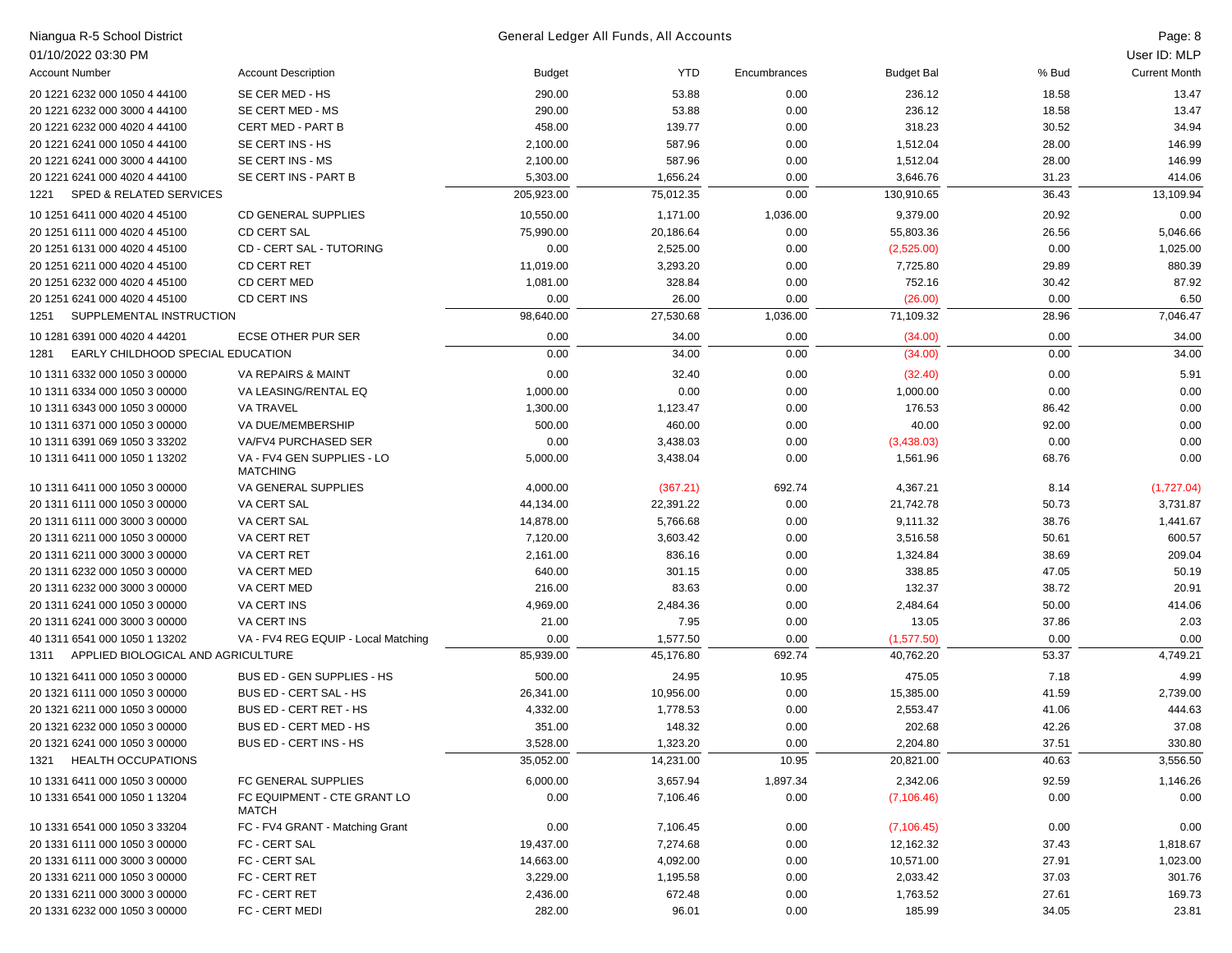| Niangua R-5 School District             |                                             |               | General Ledger All Funds, All Accounts |              |                   |         | Page: 9              |
|-----------------------------------------|---------------------------------------------|---------------|----------------------------------------|--------------|-------------------|---------|----------------------|
| 01/10/2022 03:30 PM                     |                                             |               |                                        |              |                   |         | User ID: MLP         |
| <b>Account Number</b>                   | <b>Account Description</b>                  | <b>Budget</b> | YTD                                    | Encumbrances | <b>Budget Bal</b> | % Bud   | <b>Current Month</b> |
| 20 1331 6232 000 3000 3 00000           | FC - CERT MED                               | 213.00        | 54.03                                  | 0.00         | 158.97            | 25.37   | 13.40                |
| 20 1331 6241 000 1050 3 00000           | FC - CERT INS                               | 2,832.00      | 981.00                                 | 0.00         | 1,851.00          | 34.64   | 265.00               |
| 20 1331 6241 000 3000 3 00000           | FC - CERT INS                               | 2,137.00      | 551.80                                 | 0.00         | 1,585.20          | 25.82   | 149.06               |
| 40 1331 6541 000 1050 1 13204           | FC EQUIPMENT - CTE GRANT LO<br><b>MATCH</b> | 0.00          | 2,952.22                               | 0.00         | (2,952.22)        | 0.00    | 2,952.22             |
| 40 1331 6541 000 1050 3 33204           | FC - FV4 EQUIPMENT - Matching Grant         | 0.00          | 4,529.71                               | 0.00         | (4,529.71)        | 0.00    | 2,952.22             |
| BUSINESS, MARKETING, MANAGEMENT<br>1331 |                                             | 51,229.00     | 40,270.36                              | 1,897.34     | 10,958.64         | 82.31   | 10,815.13            |
| 10 1361 6411 000 1050 3 00000           | <b>BT - GENERAL SUPPLIES</b>                | 7,000.00      | (1,892.24)                             | 84.95        | 8,892.24          | (25.82) | (3,391.10)           |
| 20 1361 6111 000 1050 3 00000           | <b>BT - CERT SAL</b>                        | 19,722.00     | 5,766.64                               | 0.00         | 13,955.36         | 29.24   | 1,441.66             |
| 20 1361 6211 000 1050 3 00000           | <b>BT - CERT RET</b>                        | 2,864.00      | 836.16                                 | 0.00         | 2,027.84          | 29.20   | 209.04               |
| 20 1361 6232 000 1050 3 00000           | <b>BT - CERT MED</b>                        | 286.00        | 83.60                                  | 0.00         | 202.40            | 29.23   | 20.90                |
| 20 1361 6241 000 1050 3 00000           | <b>BT - CERT INS</b>                        | 28.00         | 7.95                                   | 0.00         | 20.05             | 28.39   | 2.03                 |
| OTHER VOCATIONAL<br>1361                |                                             | 29,900.00     | 4,802.11                               | 84.95        | 25,097.89         | 16.34   | (1,717.47)           |
| 10 1371 6343 000 3000 3 00000           | <b>PW TRAVEL - MS</b>                       | 500.00        | 0.00                                   | 0.00         | 500.00            | 0.00    | 0.00                 |
| 10 1371 6343 000 4020 3 00000           | PW TRAVEL - EL                              | 500.00        | 0.00                                   | 0.00         | 500.00            | 0.00    | 0.00                 |
| 10 1371 6391 000 3000 3 00000           | PW PURCHASE SER - MS                        | 950.00        | 950.00                                 | 0.00         | 0.00              | 100.00  | 0.00                 |
| 10 1371 6391 000 4020 3 00000           | PW PURCHASE SER - EL                        | 950.00        | 0.00                                   | 0.00         | 950.00            | 0.00    | 0.00                 |
| 10 1371 6411 000 3000 3 00000           | PW GEN SUPPLIES - MS                        | 2,000.00      | 0.00                                   | 0.00         | 2,000.00          | 0.00    | 0.00                 |
| 10 1371 6411 000 4020 3 00000           | PW GEN SUPPLIES - EL                        | 2,000.00      | 0.00                                   | 0.00         | 2,000.00          | 0.00    | 0.00                 |
| 20 1371 6111 000 3000 3 00000           | PW CERT SAL - MS                            | 10,759.00     | 0.00                                   | 0.00         | 10,759.00         | 0.00    | 0.00                 |
| 20 1371 6111 000 4020 3 00000           | PW CERT SAL - EL                            | 11,600.00     | 0.00                                   | 0.00         | 11,600.00         | 0.00    | 0.00                 |
| 20 1371 6211 000 3000 3 00000           | PW CERT RET - MS                            | 1,769.00      | 0.00                                   | 0.00         | 1,769.00          | 0.00    | 0.00                 |
| 20 1371 6211 000 4020 3 00000           | PW CERT RET - EL                            | 1,891.00      | 0.00                                   | 0.00         | 1,891.00          | 0.00    | 0.00                 |
| 20 1371 6232 000 3000 3 00000           | PW CERT MED - MS                            | 143.00        | 0.00                                   | 0.00         | 143.00            | 0.00    | 0.00                 |
| 20 1371 6232 000 4020 3 00000           | PW CERT MED - EL                            | 160.00        | 0.00                                   | 0.00         | 160.00            | 0.00    | 0.00                 |
| 20 1371 6241 000 3000 3 00000           | PW CERT INS - MS                            | 1,441.00      | 0.00                                   | 0.00         | 1,441.00          | 0.00    | 0.00                 |
| 20 1371 6241 000 4020 3 00000           | PW CERT INS - EL                            | 1,441.00      | 0.00                                   | 0.00         | 1,441.00          | 0.00    | 0.00                 |
| TECH & ENGINEERING EDUCATION<br>1371    |                                             | 36,104.00     | 950.00                                 | 0.00         | 35,154.00         | 2.63    | 0.00                 |
| 60 1411 6411 004 1050 1 00000           | SA CLASS OF 2022                            | 0.00          | 156.84                                 | 0.00         | (156.84)          | 0.00    | 75.00                |
| 60 1411 6411 005 1050 1 00000           | SA CLASS OF 2023                            | 0.00          | 3,291.18                               | 14.96        | (3,291.18)        | 0.00    | 676.16               |
| 60 1411 6411 009 1050 1 00000           | <b>SA YEARBOOK</b>                          | 0.00          | 1,468.39                               | 0.00         | (1,468.39)        | 0.00    | 0.00                 |
| 60 1411 6411 011 1050 1 00000           | <b>SA BETA CLUB</b>                         | 0.00          | 5,493.04                               | 0.00         | (5,493.04)        | 0.00    | 0.00                 |
| 60 1411 6411 012 1050 1 00000           | SA STUDENT COUNCIL                          | 0.00          | 366.75                                 | 0.00         | (366.75)          | 0.00    | 199.75               |
| 60 1411 6411 016 1050 1 00000           | SA HS CHEERLEADER                           | 0.00          | 519.89                                 | 143.78       | (519.89)          | 0.00    | 513.90               |
| 60 1411 6411 020 3000 1 00000           | SA JH CHEERLEADER                           | 0.00          | 1,412.27                               | 0.00         | (1,412.27)        | 0.00    | 0.00                 |
| 60 1411 6411 021 1050 1 00000           | SA DRAMA/SPEECH & DEBATE                    | 0.00          | 140.00                                 | 0.00         | (140.00)          | 0.00    | 0.00                 |
| 60 1411 6411 030 1050 1 00000           | <b>SA FCCLA</b>                             | 0.00          | 440.00                                 | 0.00         | (440.00)          | 0.00    | 0.00                 |
| 60 1411 6411 031 1050 1 00000           | <b>SA BAND</b>                              | 0.00          | 0.00                                   | 0.00         | 0.00              | 0.00    | 0.00                 |
| 60 1411 6411 036 1050 1 00000           | SA BOYS BASKETBALL - COPLING                | 0.00          | 341.00                                 | 0.00         | (341.00)          | 0.00    | 0.00                 |
| 60 1411 6411 055 1050 1 00000           | <b>SA FBLA</b>                              | 0.00          | 8,747.24                               | 0.00         | (8,747.24)        | 0.00    | 5,912.22             |
| 60 1411 6411 055 3000 1 00000           | SA FBLA - MIDDLE SCHOOL                     | 0.00          | 242.00                                 | 0.00         | (242.00)          | 0.00    | 0.00                 |
| 60 1411 6411 056 1050 1 00000           | <b>SAFFA</b>                                | 0.00          | 19,488.53                              | 2,179.63     | (19, 488.53)      | 0.00    | 315.00               |
| 60 1411 6411 065 4020 1 00000           | SA EL FIELD TRIPS                           | 0.00          | 645.00                                 | 0.00         | (645.00)          | 0.00    | 0.00                 |
| 60 1411 6411 074 4020 1 00000           | SA BACKPACKS                                | 0.00          | 4,727.10                               | 0.00         | (4,727.10)        | 0.00    | 1,157.11             |
| 60 1411 6411 093 4020 1 00000           | SA EL BOOK FAIR                             | 0.00          | 1,093.33                               | 0.00         | (1,093.33)        | 0.00    | 43.18                |
| 60 1411 6411 120 1050 1 00000           | <b>SA CORRECT</b>                           | 0.00          | 450.00                                 | 0.00         | (450.00)          | 0.00    | 450.00               |
| 1411 STUDENT ACTIVITIES                 |                                             | 0.00          | 49,022.56                              | 2,338.37     | (49,022.56)       | 0.00    | 9,342.32             |
| 10 1421 6131 000 1050 3 00000           | AE ASST COACH SAL HS                        | 9,150.00      | 60.00                                  | 0.00         | 9,090.00          | 0.66    | 60.00                |
| 10 1421 6131 000 3000 3 00000           | AE ASST COACH SAL MS                        | 4,200.00      | 120.00                                 | 0.00         | 4,080.00          | 2.86    | 0.00                 |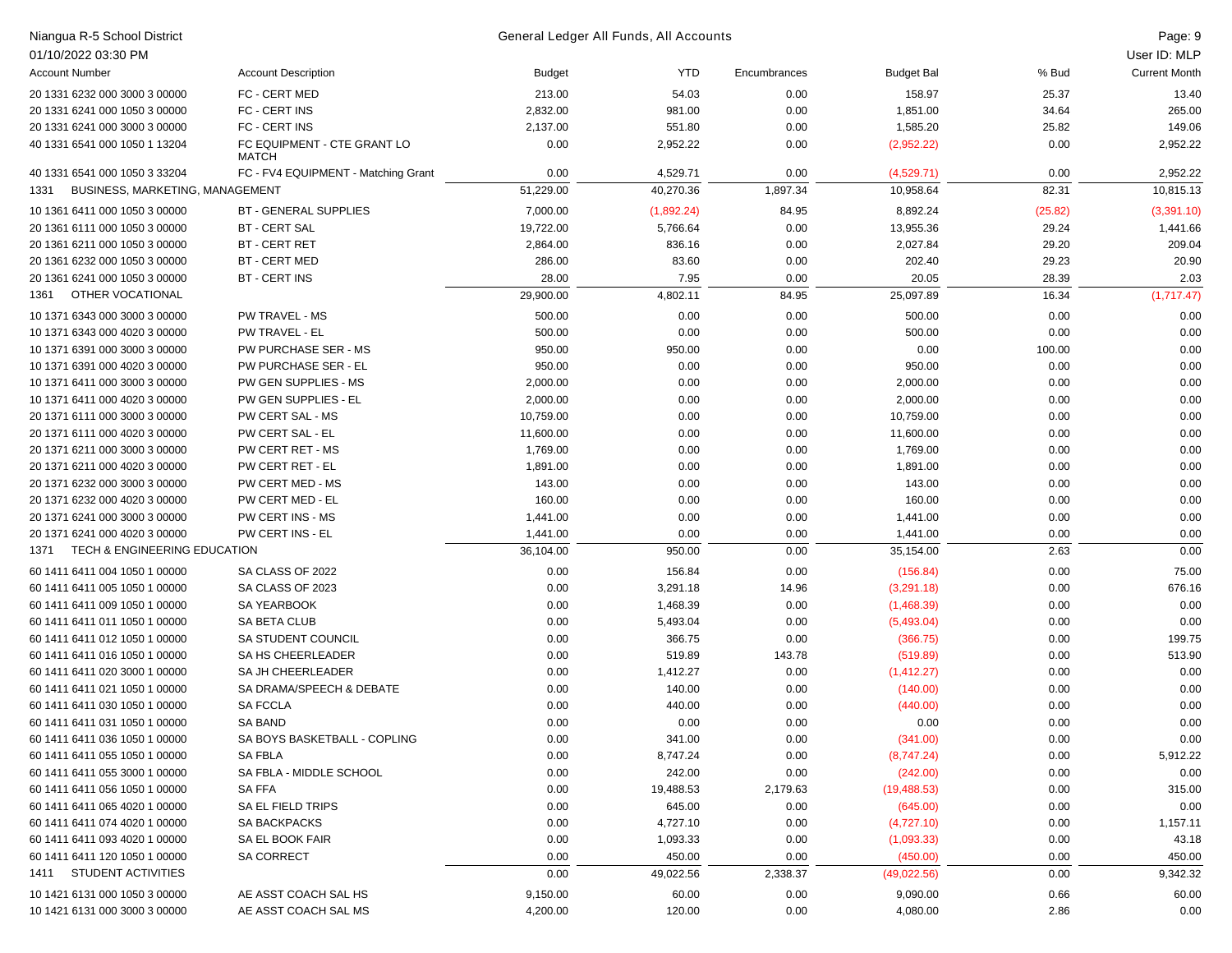| Niangua R-5 School District            |                             |           | General Ledger All Funds, All Accounts |              |                   |          | Page: 10             |
|----------------------------------------|-----------------------------|-----------|----------------------------------------|--------------|-------------------|----------|----------------------|
| 01/10/2022 03:30 PM                    |                             |           |                                        |              |                   |          | User ID: MLP         |
| <b>Account Number</b>                  | <b>Account Description</b>  | Budget    | <b>YTD</b>                             | Encumbrances | <b>Budget Bal</b> | % Bud    | <b>Current Month</b> |
| 10 1421 6211 000 1050 3 00000          | AE - NON CERT RET           | 0.00      | 6.54                                   | 0.00         | (6.54)            | 0.00     | 6.54                 |
| 10 1421 6211 000 3000 3 00000          | AE NON CERT RET             | 0.00      | 10.88                                  | 0.00         | (10.88)           | 0.00     | 0.00                 |
| 10 1421 6221 000 1050 3 00000          | AE ASST COACH RET           | 916.00    | 2.06                                   | 0.00         | 913.94            | 0.22     | 1.03                 |
| 10 1421 6221 000 3000 3 00000          | AE NON CERT RET             | 0.00      | 3.08                                   | 0.00         | (3.08)            | 0.00     | 0.00                 |
| 10 1421 6231 000 1050 3 00000          | AE ASST COACH OASID         | 828.00    | 16.86                                  | 0.00         | 811.14            | 2.04     | 0.93                 |
| 10 1421 6231 000 3000 3 00000          | <b>OASDI INSURANCE</b>      | 0.00      | 2.79                                   | 0.00         | (2.79)            | 0.00     | 0.00                 |
| 10 1421 6232 000 1050 3 00000          | AE ASST COACH MED           | 194.00    | 1.05                                   | 0.00         | 192.95            | 0.54     | 0.83                 |
| 10 1421 6232 000 3000 3 00000          | <b>MEDICARE</b>             | 0.00      | 1.74                                   | 0.00         | (1.74)            | 0.00     | 0.00                 |
| 10 1421 6319 000 1050 3 00000          | AE OTHER PROF SER HS        | 200.00    | 312.50                                 | 0.00         | (112.50)          | 156.25   | 0.00                 |
| 10 1421 6319 000 3000 3 00000          | AE OTHER PROF SER MS        | 0.00      | 1,383.50                               | 0.00         | (1,383.50)        | 0.00     | 0.00                 |
| 10 1421 6371 000 1050 3 00000          | DUES AND MEMBERSHIPS        | 0.00      | 1,308.20                               | 0.00         | (1,308.20)        | 0.00     | 0.00                 |
| 10 1421 6371 000 3000 3 00000          | DUES AND MEMBERSHIPS        | 0.00      | 450.00                                 | 0.00         | (450.00)          | 0.00     | 0.00                 |
| 10 1421 6391 000 1050 3 00000          | AE OFFICIAL PAY - HS        | 8,000.00  | 560.00                                 | 0.00         | 7,440.00          | 7.00     | 560.00               |
| 10 1421 6391 000 3000 3 00000          | AE OFFICIAL PAY - MS        | 2,000.00  | 1,695.00                               | 0.00         | 305.00            | 84.75    | 0.00                 |
| 10 1421 6398 000 1050 3 00003          | AE ENTRY FEE - HS           | 2,500.00  | 515.00                                 | 60.00        | 1,985.00          | 23.00    | 200.00               |
| 10 1421 6398 000 3000 3 00003          | AE ENTRY FEE - MS           | 1,000.00  | 70.00                                  | 0.00         | 930.00            | 7.00     | 0.00                 |
| 10 1421 6411 000 1050 3 00000          | AE GEN SUPPLIES - HS        | 2,000.00  | 1,034.00                               | 0.00         | 966.00            | 51.70    | 0.00                 |
| 10 1421 6411 000 1050 3 00001          | AE GS/GIRLS UNIFORMS        | 2,500.00  | 0.00                                   | 0.00         | 2,500.00          | 0.00     | 0.00                 |
| 10 1421 6411 000 3000 3 00000          | AE GEN SUPPLIES - MS        | 2,000.00  | 354.00                                 | 0.00         | 1,646.00          | 17.70    | 0.00                 |
| 10 1421 6411 000 3000 3 00001          | AE GS/GIRLS UNIFORMS        | 1,500.00  | 0.00                                   | 0.00         | 1,500.00          | 0.00     | 0.00                 |
| 20 1421 6131 000 1050 3 00000          | AE COACH SAL - HS           | 19,800.00 | 3,850.50                               | 0.00         | 15,949.50         | 19.45    | 828.75               |
| 20 1421 6131 000 1050 3 00099          | AE COACH SAL - SUM          | 0.00      | 1,652.50                               | 0.00         | (1,652.50)        | 0.00     | 0.00                 |
| 20 1421 6131 000 3000 3 00000          | AE COACH SAL - MS           | 9,300.00  | 3,825.00                               | 0.00         | 5,475.00          | 41.13    | 114.75               |
| 20 1421 6211 000 1050 3 00000          | AE COACH RET - HS           | 2,871.00  | 596.82                                 | 0.00         | 2,274.18          | 20.79    | 128.34               |
| 20 1421 6211 000 1050 3 00099          | AE CERT RET - HS            | 0.00      | 239.60                                 | 0.00         | (239.60)          | 0.00     | 0.00                 |
| 20 1421 6211 000 3000 3 00000          | AE COACH RET - MS           | 1,349.00  | 581.93                                 | 0.00         | 767.07            | 43.14    | 18.99                |
| 20 1421 6232 000 1050 3 00000          | AE MEDICARE TR              | 287.00    | 54.32                                  | 0.00         | 232.68            | 18.93    | 11.70                |
| 20 1421 6232 000 1050 3 00099          | <b>MEDICARE</b>             | 0.00      | 23.95                                  | 0.00         | (23.95)           | 0.00     | 0.00                 |
| 20 1421 6232 000 3000 3 00000          | <b>MEDICARE</b>             | 135.00    | 53.97                                  | 0.00         | 81.03             | 39.98    | 1.59                 |
| 20 1421 6241 000 1050 3 00000          | <b>EMPLOYEE INSURANCE</b>   | 0.00      | 265.21                                 | 0.00         | (265.21)          | 0.00     | 56.28                |
| 20 1421 6241 000 3000 3 00000          | <b>EMPLOYEE INSURANCE</b>   | 0.00      | 188.24                                 | 0.00         | (188.24)          | 0.00     | 16.20                |
| 1421 1421                              |                             | 70,730.00 | 19,239.24                              | 60.00        | 51,490.76         | 27.29    | 2,005.93             |
| 20 1911 6311 000 1050 3 00000          | TU TO OTHER DISTRICTS       | 20,000.00 | 29,872.29                              | 0.00         | (9,872.29)        | 149.36   | 0.00                 |
| TUITION TO OTHER DIST IN STATE<br>1911 |                             | 20,000.00 | 29,872.29                              | 0.00         | (9,872.29)        | 149.36   | 0.00                 |
| 20 1921 6311 000 1050 3 00000          | TU AREA VOC SCH FEES        | 9,000.00  | 0.00                                   | 0.00         | 9,000.00          | 0.00     | 0.00                 |
| 1921<br>ADULST CAREER EDUCATION        |                             | 9,000.00  | 0.00                                   | 0.00         | 9,000.00          | 0.00     | 0.00                 |
| 20 1941 6311 000 3000 3 00000          | CES CONT EDUCN SER MS       | 2,400.00  | 0.00                                   | 0.00         | 2,400.00          | 0.00     | 0.00                 |
| 1941 1941                              |                             | 2,400.00  | 0.00                                   | 0.00         | 2,400.00          | $0.00\,$ | 0.00                 |
| 10 2121 6343 000 1050 3 00000          | <b>GU TRAVEL HS</b>         | 100.00    | 0.00                                   | 0.00         | 100.00            | 0.00     | 0.00                 |
| 10 2121 6391 000 1050 3 00000          | <b>GU PURCHASE SERVICE</b>  | 100.00    | 0.00                                   | 0.00         | 100.00            | 0.00     | 0.00                 |
| 10 2121 6411 000 1050 3 00000          | <b>GU GEN SUPPLIES/TEST</b> | 4,000.00  | 1,258.55                               | 18.78        | 2,741.45          | 31.93    | 106.41               |
| 20 2121 6111 000 1050 3 00000          | GU CERT SAL - HS            | 18,378.00 | 6,139.00                               | 0.00         | 12,239.00         | 33.40    | 1,534.75             |
| 20 2121 6111 000 3000 3 00000          | <b>GU CERT SAL - MS</b>     | 18,378.00 | 6,139.04                               | 0.00         | 12,238.96         | 33.40    | 1,534.76             |
| 20 2121 6111 000 4020 3 00000          | <b>GU CERT SAL - EL</b>     | 36,756.00 | 12,278.04                              | 0.00         | 24,477.96         | 33.40    | 3,069.51             |
| 20 2121 6211 000 1050 3 00000          | <b>GU CERT RET - HS</b>     | 3,025.00  | 890.16                                 | 0.00         | 2,134.84          | 29.43    | 222.54               |
| 20 2121 6211 000 3000 3 00000          | <b>GU CERT RET - MS</b>     | 3,025.00  | 890.16                                 | 0.00         | 2,134.84          | 29.43    | 222.54               |
| 20 2121 6211 000 4020 3 00000          | <b>GU CERT RET - EL</b>     | 6,050.00  | 1,780.32                               | 0.00         | 4,269.68          | 29.43    | 445.08               |
| 20 2121 6232 000 1050 3 00000          | <b>CERT MEDICARE</b>        | 267.00    | 89.01                                  | 0.00         | 177.99            | 33.34    | 22.25                |
| 20 2121 6232 000 3000 3 00000          | <b>CERT MEDICARE</b>        | 267.00    | 89.04                                  | 0.00         | 177.96            | 33.35    | 22.26                |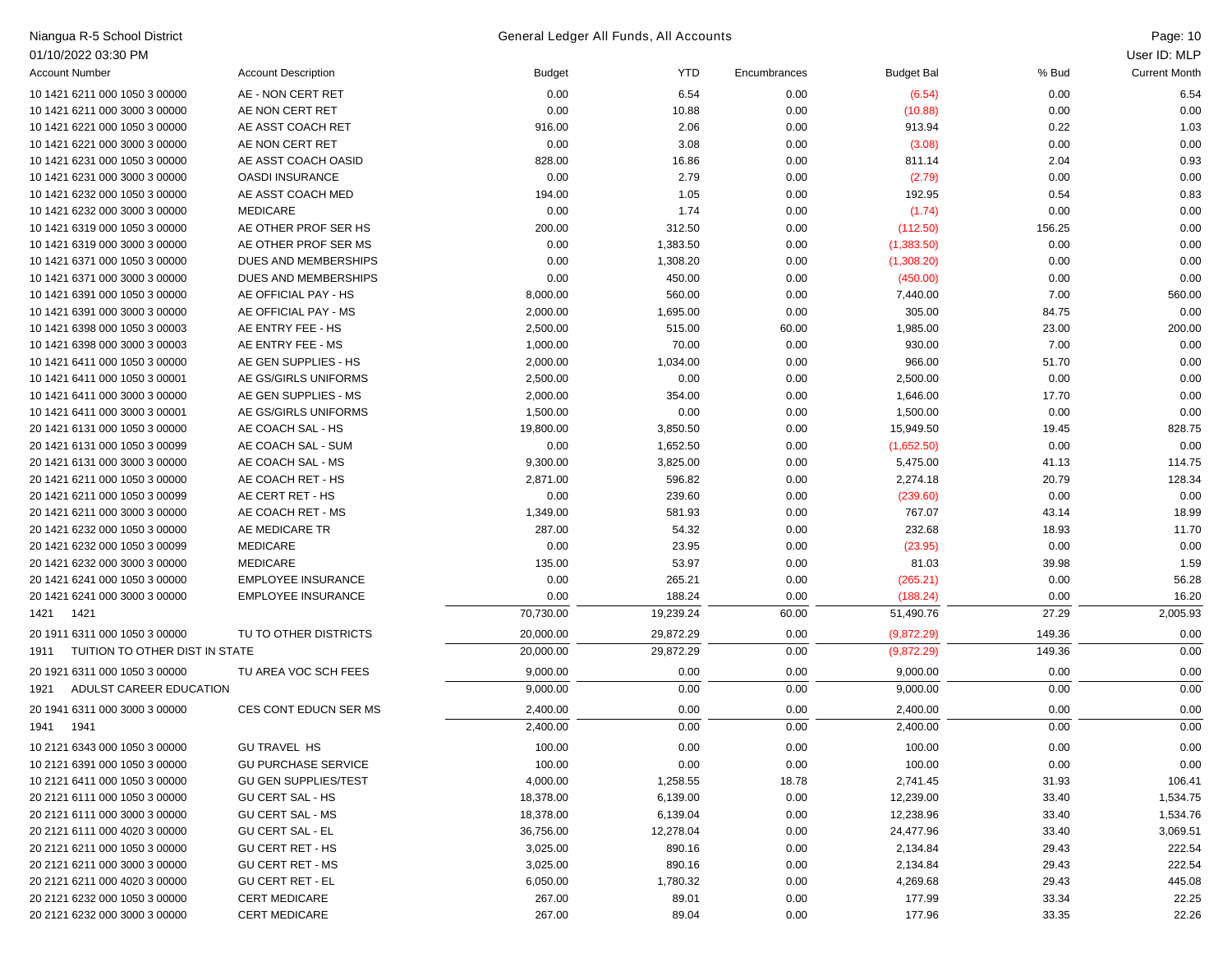| Niangua R-5 School District         |                                    |            | General Ledger All Funds, All Accounts |              |                   |        | Page: 11             |
|-------------------------------------|------------------------------------|------------|----------------------------------------|--------------|-------------------|--------|----------------------|
| 01/10/2022 03:30 PM                 |                                    |            |                                        |              |                   |        | User ID: MLP         |
| <b>Account Number</b>               | <b>Account Description</b>         | Budget     | YTD                                    | Encumbrances | <b>Budget Bal</b> | % Bud  | <b>Current Month</b> |
| 20 2121 6232 000 4020 3 00000       | <b>CERT MEDICARE</b>               | 533.00     | 178.04                                 | 0.00         | 354.96            | 33.40  | 44.51                |
| 20 2121 6241 000 1050 3 00000       | <b>GU CERT INS - HS</b>            | 2,485.00   | 8.12                                   | 0.00         | 2,476.88          | 0.33   | 2.03                 |
| 20 2121 6241 000 3000 3 00000       | <b>GU CERT INS - MS</b>            | 2,484.00   | 8.12                                   | 0.00         | 2,475.88          | 0.33   | 2.03                 |
| 20 2121 6241 000 4020 3 00000       | <b>GU CERT INS - EL</b>            | 4,969.00   | 16.24                                  | 0.00         | 4,952.76          | 0.33   | 4.06                 |
| SERVICE AREA DIRECTION<br>2121      |                                    | 100,817.00 | 29,763.84                              | 18.78        | 71,053.16         | 29.54  | 7,232.73             |
| 10 2125 6151 000 1050 3 00000       | MOSIS NON CERT SAL                 | 12,400.00  | 4,999.98                               | 0.00         | 7,400.02          | 40.32  | 833.33               |
| 10 2125 6171 000 1050 3 00000       | <b>MOSIS - UNUSED SICK PAY</b>     | 200.00     | 0.00                                   | 0.00         | 200.00            | 0.00   | 0.00                 |
| 10 2125 6221 000 1050 3 00000       | <b>MOSIS NON CERT RET</b>          | 655.00     | 0.00                                   | 0.00         | 655.00            | 0.00   | 0.00                 |
| 10 2125 6231 000 1050 3 00000       | <b>MOSIS NON CERT OASDI</b>        | 770.00     | 310.02                                 | 0.00         | 459.98            | 40.26  | 51.67                |
| 10 2125 6232 000 1050 3 00000       | <b>MOSIS NON CERT MED</b>          | 180.00     | 72.48                                  | 0.00         | 107.52            | 40.27  | 12.08                |
| RECORD MAINTENANCE SERVICES<br>2125 |                                    | 14,205.00  | 5,382.48                               | 0.00         | 8,822.52          | 37.89  | 897.08               |
| 10 2134 6151 000 1050 3 00000       | NU NON CERT SAL HS                 | 6,975.00   | 3,174.84                               | 0.00         | 3,800.16          | 45.52  | 793.71               |
| 10 2134 6151 000 3000 3 00000       | NU NON CERT SAL MS                 | 6,974.00   | 3,174.84                               | 0.00         | 3,799.16          | 45.52  | 793.71               |
| 10 2134 6151 000 4020 3 00000       | NU NON CERT SAL EL                 | 6,975.00   | 3,175.76                               | 0.00         | 3,799.24          | 45.53  | 793.94               |
| 10 2134 6221 000 1050 3 00000       | NU NON CERT RET HS                 | 589.00     | 255.28                                 | 0.00         | 333.72            | 43.34  | 63.82                |
| 10 2134 6221 000 3000 3 00000       | NU NON CERT RET MS                 | 588.00     | 255.28                                 | 0.00         | 332.72            | 43.41  | 63.82                |
| 10 2134 6221 000 4020 3 00000       | NU NON CERT RET EL                 | 589.00     | 255.40                                 | 0.00         | 333.60            | 43.36  | 63.85                |
| 10 2134 6231 000 1050 3 00000       | NU NON CERT OASDI HS               | 436.00     | 142.24                                 | 0.00         | 293.76            | 32.62  | 35.56                |
| 10 2134 6231 000 3000 3 00000       | NU NON CERT OASDI MS               | 436.00     | 142.28                                 | 0.00         | 293.72            | 32.63  | 35.57                |
| 10 2134 6231 000 4020 3 00000       | NU NON CERT OASDI EL               | 436.00     | 142.36                                 | 0.00         | 293.64            | 32.65  | 35.59                |
| 10 2134 6232 000 1050 3 00000       | NU NON CERT MED HS                 | 101.00     | 33.32                                  | 0.00         | 67.68             | 32.99  | 8.33                 |
| 10 2134 6232 000 3000 3 00000       | NU NON CERT MED MS                 | 101.00     | 33.28                                  | 0.00         | 67.72             | 32.95  | 8.32                 |
| 10 2134 6232 000 4020 3 00000       | NU NON CERT MED EL                 | 102.00     | 33.24                                  | 0.00         | 68.76             | 32.59  | 8.31                 |
| 10 2134 6241 000 1050 3 00000       | NU NON CERT INS HS                 | 0.00       | 552.08                                 | 0.00         | (552.08)          | 0.00   | 138.02               |
| 10 2134 6241 000 3000 3 00000       | NU NON CERT INS MS                 | 0.00       | 552.00                                 | 0.00         | (552.00)          | 0.00   | 138.00               |
| 10 2134 6241 000 4020 3 00000       | NU NON CERT INS EL                 | 0.00       | 552.16                                 | 0.00         | (552.16)          | 0.00   | 138.04               |
| 10 2134 6343 000 4020 0 00000       | <b>NU TRAVEL</b>                   | 100.00     | 0.00                                   | 0.00         | 100.00            | 0.00   | 0.00                 |
| 10 2134 6391 000 4020 3 00000       | NU PURCHASE SERVICE                | 500.00     | 310.00                                 | 0.00         | 190.00            | 62.00  | 310.00               |
| 10 2134 6411 000 4020 3 00000       | NU GENERAL SUPPLIES                | 1,500.00   | 1,050.97                               | 55.14        | 449.03            | 73.74  | 151.81               |
| 40 2134 6541 000 4020 0 00000       | <b>NU EQUIPMENT</b>                | 0.00       | 1,350.00                               | 0.00         | (1,350.00)        | 0.00   | 0.00                 |
| <b>NURSING SERVICES</b><br>2134     |                                    | 26,402.00  | 15,185.33                              | 55.14        | 11,216.67         | 57.72  | 3,580.40             |
| 10 2152 6391 000 4020 3 12210       | TS SP PURCH SERV EL                | 6,400.00   | 11,438.70                              | 0.00         | (5,038.70)        | 178.73 | 5,627.71             |
| SPEECH PATHOLOGY SERVICES<br>2152   |                                    | 6,400.00   | 11,438.70                              | 0.00         | (5,038.70)        | 178.73 | 5,627.71             |
| 10 2162 6391 000 1050 3 12210       | TS OT PURCH SERV HS                | 850.00     | 340.00                                 | 0.00         | 510.00            | 40.00  | 0.00                 |
| 10 2162 6391 000 3000 3 12210       | TS OT PURCH SERV MS                | 550.00     | 1,088.00                               | 0.00         | (538.00)          | 197.82 | 306.00               |
| 10 2162 6391 000 4020 3 12210       | TS OT PURCH SERV EL                | 9,300.00   | 4,171.00                               | 0.00         | 5,129.00          | 44.85  | 1,332.00             |
| OT RELATED SERVICES<br>2162         |                                    | 10,700.00  | 5,599.00                               | 0.00         | 5,101.00          | 52.33  | 1,638.00             |
| 10 2172 6391 000 3000 3 12210       | TS PT PURCH SERV MS                | 3,000.00   | 654.00                                 | 0.00         | 2,346.00          | 21.80  | 0.00                 |
| 10 2172 6391 000 4020 3 12210       | TS PT PURCH SERV EL                | 2,500.00   | 1,018.00                               | 0.00         | 1,482.00          | 40.72  | 0.00                 |
| PT RELATED SERVICES<br>2172         |                                    | 5,500.00   | 1,672.00                               | 0.00         | 3,828.00          | 30.40  | 0.00                 |
| 10 2182 6391 000 3000 3 12210       | TS VS PURCH SERV MS                | 1,500.00   | 600.00                                 | 0.00         | 900.00            | 40.00  | 180.00               |
| VISUALLY IMPAIRED SERVICES<br>2182  |                                    | 1,500.00   | 600.00                                 | 0.00         | 900.00            | 40.00  | 180.00               |
| 10 2213 6319 000 1050 4 46500       | TITLE II.A - GE STAFF REG FEE - HS | 2,500.00   | 0.00                                   | 0.00         | 2,500.00          | 0.00   | 0.00                 |
| 10 2213 6319 000 3000 4 46500       | TITLE II.A - GE STAFF REG FEE - MS | 1,500.00   | 0.00                                   | 0.00         | 1,500.00          | 0.00   | 0.00                 |
| 10 2213 6319 000 4020 4 46500       | TITLE II.A - GE STAFF REG FEE - EL | 1,000.00   | 0.00                                   | 0.00         | 1,000.00          | 0.00   | 0.00                 |
| 10 2213 6343 000 1050 4 46500       | TITLE II.A - GE STAFF TRAVEL - HS  | 1,000.00   | 0.00                                   | 0.00         | 1,000.00          | 0.00   | 0.00                 |
| 10 2213 6343 000 3000 4 46500       | TITLE II.A - GE STAFF TRAVEL - MS  | 1,000.00   | 0.00                                   | 0.00         | 1,000.00          | 0.00   | 0.00                 |
| 10 2213 6343 000 4020 4 46500       | TITLE II.A - GE STAFF TRAVEL - EL  | 1,000.00   | 291.42                                 | 0.00         | 708.58            | 29.14  | 0.00                 |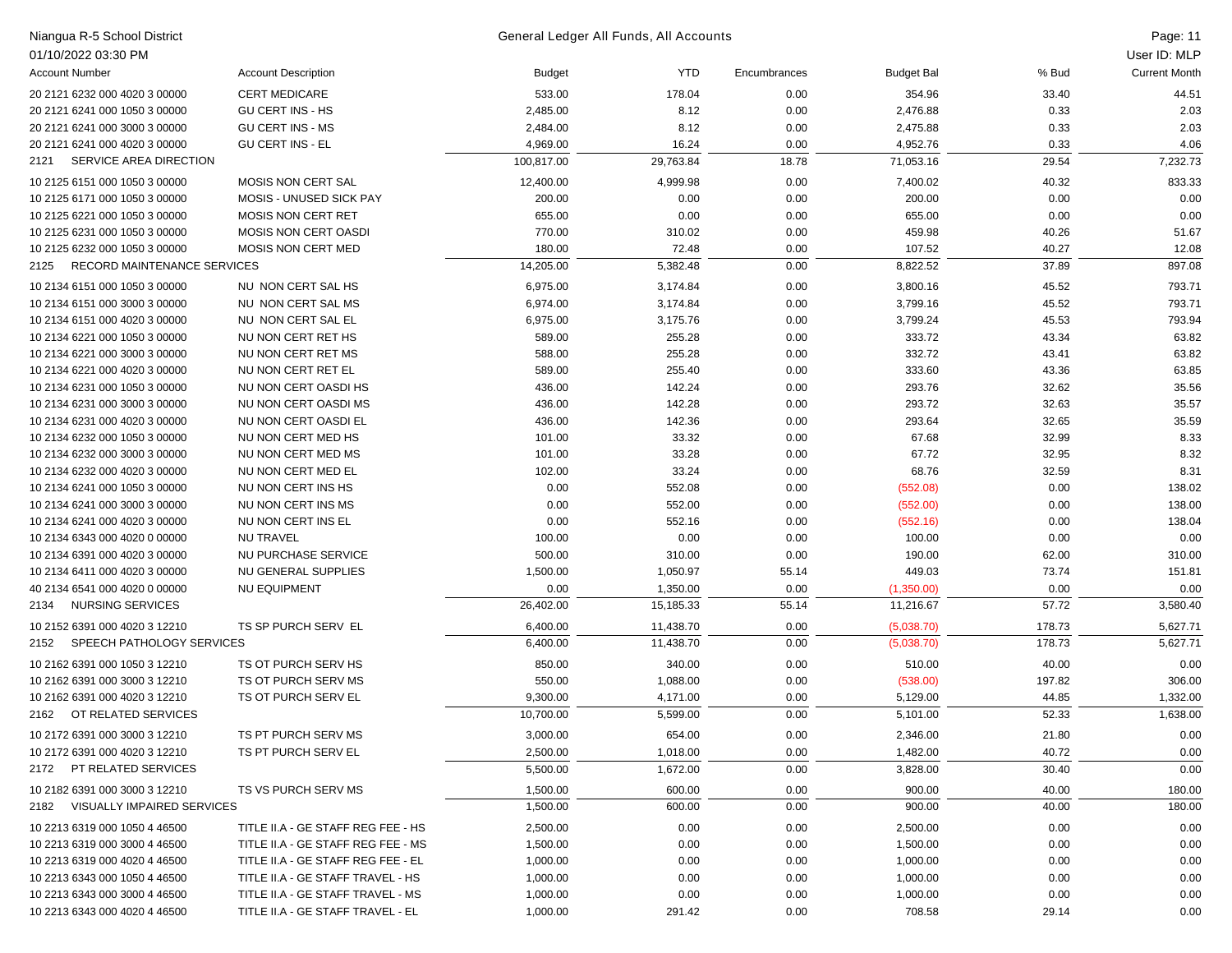## Niangua R-5 School District Page: 12 General Ledger All Funds, All Accounts

|      | 01/10/2022 03:30 PM                             |                                            |               |            |              |                   |        | User ID: MLP         |
|------|-------------------------------------------------|--------------------------------------------|---------------|------------|--------------|-------------------|--------|----------------------|
|      | <b>Account Number</b>                           | <b>Account Description</b>                 | <b>Budget</b> | <b>YTD</b> | Encumbrances | <b>Budget Bal</b> | % Bud  | <b>Current Month</b> |
| 2213 | INSTRUCTIONAL STAFF TRAINING<br><b>SERVICES</b> |                                            | 8,000.00      | 291.42     | 0.00         | 7,708.58          | 3.64   | 0.00                 |
|      | 10 2214 6319 000 1050 3 00000                   | PD REG FEE - HS                            | 0.00          | 585.67     | 291.67       | (585.67)          | 0.00   | 24.00                |
|      | 10 2214 6319 000 3000 3 00000                   | PD REG FEE - MS                            | 0.00          | 291.66     | 291.66       | (291.66)          | 0.00   | 0.00                 |
|      | 10 2214 6319 000 4020 3 00000                   | PD REG FEE - EL                            | 3,000.00      | 1,092.37   | 291.67       | 1,907.63          | 46.13  | 0.00                 |
|      | 10 2214 6343 000 1050 3 00000                   | PD TRAVEL - HS                             | 1,500.00      | 0.00       | 0.00         | 1,500.00          | 0.00   | 0.00                 |
|      | 10 2214 6343 000 3000 3 00000                   | PD TRAVEL - MS                             | 750.00        | 0.00       | 0.00         | 750.00            | 0.00   | 0.00                 |
|      | 10 2214 6343 000 4020 3 00000                   | PD TRAVEL - EL                             | 4,000.00      | 1,624.21   | 717.68       | 2,375.79          | 58.55  | 143.10               |
|      | 10 2214 6391 000 1050 3 00000                   | PD PURCHASED SEV HS                        | 200.00        | 400.00     | 0.00         | (200.00)          | 200.00 | 0.00                 |
|      | 10 2214 6391 000 3000 3 00000                   | PD PURCHASED SEV MS                        | 300.00        | 0.00       | 0.00         | 300.00            | 0.00   | 0.00                 |
|      | 10 2214 6391 000 4020 3 00000                   | PD PURCHASED SEV EL                        | 600.00        | 40.43      | 0.00         | 559.57            | 6.74   | 0.00                 |
|      | 10 2214 6411 000 1050 3 00000                   | PD GEN SUPPLIES - HS                       | 200.00        | 0.00       | 0.00         | 200.00            | 0.00   | 0.00                 |
| 2214 | PROFESSIONAL DEVELOPMENT                        |                                            | 10,550.00     | 4,034.34   | 1,592.68     | 6,515.66          | 53.34  | 167.10               |
|      | 10 2221 6319 000 1050 3 00000                   | LB OTHER PROF/TECHNICAL<br><b>SERVICES</b> | 430.00        | 265.00     | 0.00         | 165.00            | 61.63  | 265.00               |
|      | 10 2221 6319 000 3000 3 00000                   | LB OTHER PROF/TECHNICAL<br><b>SERVICES</b> | 430.00        | 265.00     | 0.00         | 165.00            | 61.63  | 265.00               |
|      | 10 2221 6319 000 4020 3 00000                   | LB OTHER PROF/TECHNICAL<br><b>SERVICES</b> | 430.00        | 265.00     | 0.00         | 165.00            | 61.63  | 265.00               |
| 2221 | SERVICE AREA DIRECTION                          |                                            | 1,290.00      | 795.00     | 0.00         | 495.00            | 61.63  | 795.00               |
|      | 10 2222 6411 000 1050 3 00000                   | LB GEN SUPPLIES - HS                       | 500.00        | 0.00       | 0.00         | 500.00            | 0.00   | 0.00                 |
|      | 10 2222 6411 000 3000 3 00000                   | LB GEN SUPPLIES - MS                       | 500.00        | 0.00       | 0.00         | 500.00            | 0.00   | 0.00                 |
|      | 10 2222 6411 000 4020 3 00000                   | LB GEN SUPPLIES - EL                       | 500.00        | 124.76     | 0.00         | 375.24            | 24.95  | 0.00                 |
|      | 10 2222 6441 000 1050 3 00000                   | LB LIBRARY BOOKS HS                        | 500.00        | 0.00       | 0.00         | 500.00            | 0.00   | 0.00                 |
|      | 10 2222 6441 000 3000 3 00000                   | LB LIBRARY BOOKS MS                        | 500.00        | 0.00       | 0.00         | 500.00            | 0.00   | 0.00                 |
|      | 10 2222 6441 000 4020 3 00000                   | LB LIBRARY BOOKS EL                        | 500.00        | 471.36     | 0.00         | 28.64             | 94.27  | 83.00                |
|      | 10 2222 6451 000 1050 3 00000                   | LB RESOURCE MAT - HS                       | 275.00        | 0.00       | 0.00         | 275.00            | 0.00   | 0.00                 |
|      | 10 2222 6451 000 4020 3 00000                   | LB RESOURCE MAT - EL                       | 0.00          | 135.80     | 0.00         | (135.80)          | 0.00   | 0.00                 |
|      | 20 2222 6111 000 1050 3 00000                   | LB CERT SAL - HS                           | 0.00          | 1,941.32   | 0.00         | (1,941.32)        | 0.00   | 485.33               |
|      | 20 2222 6111 000 3000 3 00000                   | LB CERT SAL - MS                           | 0.00          | 1,941.32   | 0.00         | (1,941.32)        | 0.00   | 485.33               |
|      | 20 2222 6111 000 4020 3 00000                   | LB CERT SAL - EL                           | 17,472.00     | 1,941.32   | 0.00         | 15,530.68         | 11.11  | 485.33               |
|      | 20 2222 6211 000 1050 3 00000                   | LB CERT RET - HS                           | 0.00          | 314.80     | 0.00         | (314.80)          | 0.00   | 78.69                |
|      | 20 2222 6211 000 3000 3 00000                   | LB CERT RET - MS                           | 0.00          | 314.76     | 0.00         | (314.76)          | 0.00   | 78.69                |
|      | 20 2222 6211 000 4020 3 00000                   | LB CERT RET - EL                           | 2,837.00      | 314.76     | 0.00         | 2,522.24          | 11.09  | 78.69                |
|      | 20 2222 6232 000 1050 3 00000                   | LB CERT MED - HS                           | 0.00          | 26.26      | 0.00         | (26.26)           | 0.00   | 6.58                 |
|      | 20 2222 6232 000 3000 3 00000                   | LB CERT MED - MS                           | 254.00        | 26.32      | 0.00         | 227.68            | 10.36  | 6.58                 |
|      | 20 2222 6232 000 4020 3 00000                   | LB CERT MED - EL                           | 0.00          | 26.32      | 0.00         | (26.32)           | 0.00   | 6.58                 |
|      | 20 2222 6241 000 1050 3 00000                   | LB CERT INS - HS                           | 0.00          | 231.88     | 0.00         | (231.88)          | 0.00   | 57.97                |
|      | 20 2222 6241 000 3000 3 00000                   | LB CERT INS - MS                           | 0.00          | 231.88     | 0.00         | (231.88)          | 0.00   | 57.97                |
|      | 20 2222 6241 000 4020 3 00000                   | LB CERT INS - EL                           | 2,837.00      | 231.88     | 0.00         | 2,605.12          | 8.17   | 57.97                |
| 2222 | <b>SCHOOL LIBRARY SERVICES</b>                  |                                            | 26,675.00     | 8,274.74   | 0.00         | 18,400.26         | 31.02  | 1,968.71             |
|      | 10 2225 6361 000 1050 4 42400                   | TECH COMMUNICATION - HS                    | 0.00          | 6,245.88   | 0.00         | (6,245.88)        | 0.00   | 0.00                 |
|      | 10 2225 6361 000 3000 4 42400                   | TECH COMMUNICATION - MS                    | 0.00          | 6,245.87   | 0.00         | (6,245.87)        | 0.00   | 0.00                 |
|      | 10 2225 6361 000 4020 4 42400                   | TECH COMMUNICATION - EL                    | 0.00          | 6,520.87   | 0.00         | (6,520.87)        | 0.00   | 0.00                 |
|      | 10 2225 6391 000 1050 3 00000                   | TEC TECH CONTRACT HS                       | 10,600.00     | 6,252.69   | 0.00         | 4,347.31          | 58.99  | 983.34               |
|      | 10 2225 6391 000 3000 3 00000                   | TEC TECH CONTRACT MS                       | 10,600.00     | 6,180.65   | 0.00         | 4,419.35          | 58.31  | 983.33               |
|      | 10 2225 6391 000 4020 3 00000                   | TEC TECH CONTRACT EL                       | 10,600.00     | 6,180.66   | 0.00         | 4,419.34          | 58.31  | 983.33               |
|      | 10 2225 6412 000 1050 3 00000                   | TEC TECH SUPPLIES HS                       | 2,000.00      | 12,719.31  | 0.00         | (10,719.31)       | 635.97 | 0.00                 |
|      | 10 2225 6412 000 1050 4 42400                   | TECH SUPPLIES - HS CARES                   | 0.00          | 1,954.33   | 0.00         | (1,954.33)        | 0.00   | 0.00                 |
|      | 10 2225 6412 000 3000 3 00000                   | TEC TECH SUPPLIES MS                       | 2,000.00      | 2,505.48   | 0.00         | (505.48)          | 125.27 | 65.94                |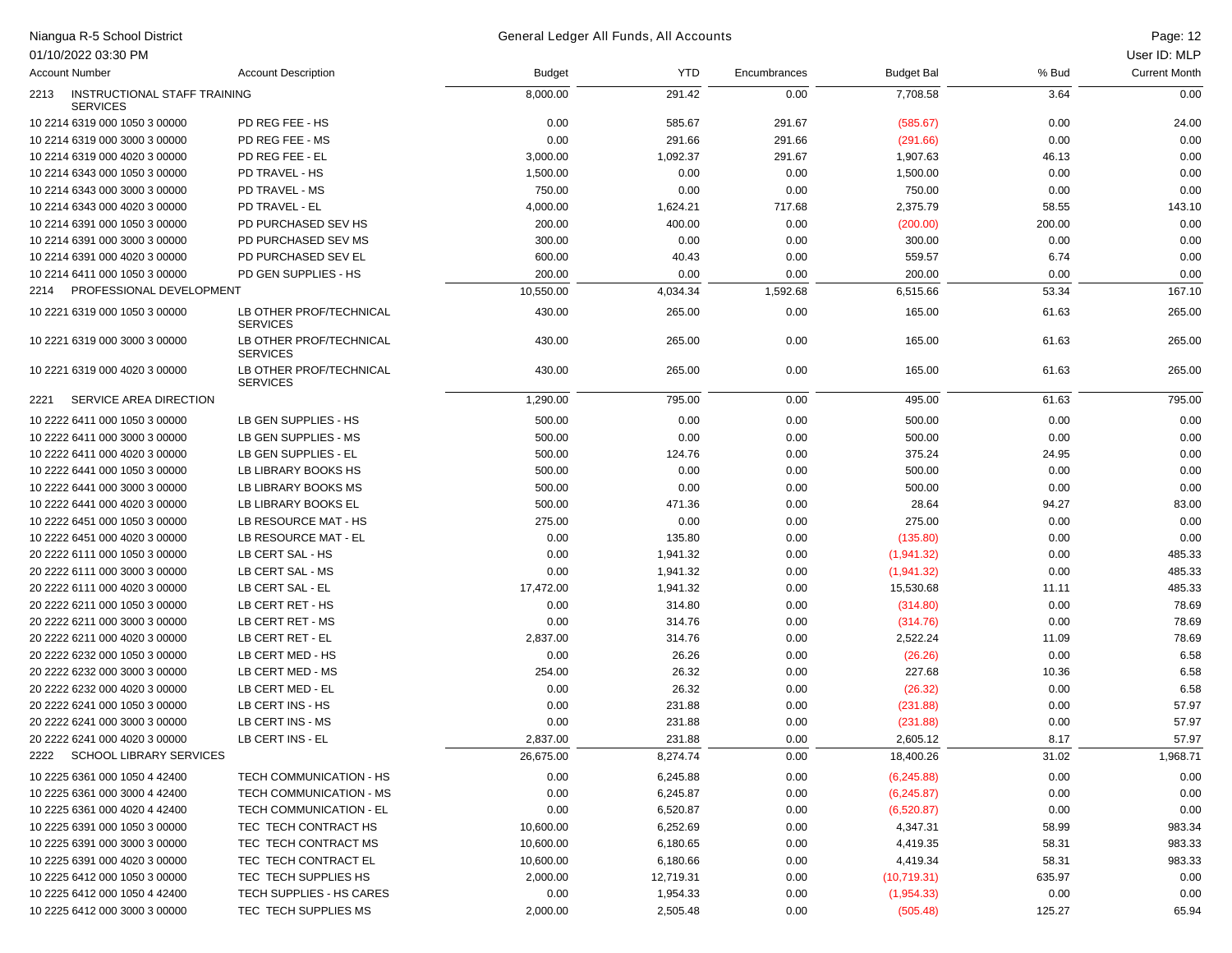| 01/10/2022 03:30 PM<br>User ID: MLP<br><b>Current Month</b><br><b>Account Number</b><br><b>Account Description</b><br>YTD<br>Encumbrances<br>% Bud<br><b>Budget</b><br><b>Budget Bal</b><br>0.00<br>1,954.33<br>0.00<br>0.00<br>10 2225 6412 000 3000 4 42400<br><b>TECH SUPPLIES - MS CARES</b><br>0.00<br>(1,954.33)<br>TEC TECH SUPPLIES EL<br>10 2225 6412 000 4020 3 00000<br>2,000.00<br>16,281.55<br>0.00<br>(14, 281.55)<br>814.08<br>(330.00)<br>TECH SUPPLIES - EL CARES<br>0.00<br>1,954.34<br>0.00<br>10 2225 6412 000 4020 4 42400<br>0.00<br>(1,954.34)<br>0.00<br>TEC TECH EQUIP - HS<br>2,000.00<br>11,676.41<br>0.00<br>583.82<br>0.00<br>40 2225 6543 000 1050 3 00000<br>(9,676.41)<br>TEC TECH EQUIP - MS<br>2,000.00<br>0.00<br>583.82<br>0.00<br>40 2225 6543 000 3000 3 00000<br>11,676.40<br>(9,676.40)<br>TEC TECH EQUIP - EL<br>2,000.00<br>583.82<br>0.00<br>40 2225 6543 000 4020 3 00000<br>11,676.40<br>0.00<br>(9,676.40)<br>COMPUTER-ASSISTED INSTRUCTION<br>43,800.00<br>110,025.17<br>0.00<br>251.20<br>2,685.94<br>2225<br>(66, 225.17)<br>7,500.00<br>0.00<br>0.00<br>10 2311 6315 000 0000 1 00000<br><b>BE AUDIT SERVICES</b><br>0.00<br>0.00<br>7,500.00<br><b>BE LEGAL SERVICES</b><br>7,000.00<br>17,534.44<br>0.00<br>(10,534.44)<br>250.49<br>0.00<br>10 2311 6317 000 0000 1 00000<br>BE ELECTION SERVICES<br>0.00<br>10 2311 6318 000 0000 1 00000<br>1,700.00<br>0.00<br>0.00<br>1,700.00<br>0.00<br>BE OTHER PRO SERVICES<br>10,000.00<br>0.00<br>10,000.00<br>0.00<br>0.00<br>10 2311 6319 000 0000 1 00000<br>0.00<br><b>BE TRAVEL</b><br>500.00<br>0.00<br>500.00<br>0.00<br>0.00<br>10 2311 6343 000 0000 1 00000<br>0.00<br>BE LIABILITY INSURANC<br>2,799.00<br>1.00<br>2,799.00<br>10 2311 6352 000 0000 1 00000<br>2,800.00<br>0.00<br>99.96<br>BE FIDELITY PREMIUM<br>100.00<br>100.00<br>0.00<br>0.00<br>100.00<br>10 2311 6353 000 0000 1 00000<br>100.00<br><b>JUDGMENTS AGAINST LEA</b><br>0.00<br>0.00<br>0.00<br>0.00<br>10 2311 6359 000 0000 1 00000<br>0.00<br>0.00<br><b>BE ADVERTISING</b><br>1,000.00<br>195.84<br>0.00<br>19.58<br>195.84<br>10 2311 6362 000 0000 1 00000<br>804.16<br>BE DUES/MEMBERSHIPS<br>3,800.00<br>3,175.00<br>0.00<br>625.00<br>83.55<br>0.00<br>10 2311 6371 000 0000 1 00000<br>1,000.00<br>0.00<br>0.00<br>10 2311 6411 000 0000 1 00000<br>BE GENERAL SUPPLIES<br>0.00<br>0.00<br>1,000.00<br>67.24<br>SERVICE AREA<br>35,400.00<br>23,804.28<br>0.00<br>11,595.72<br>3,094.84<br>2311<br>EA NON CERT SAL<br>38,571.00<br>10 2321 6151 000 0000 3 00000<br>0.00<br>0.00<br>38,571.00<br>0.00<br>0.00<br>2,970.00<br>0.00<br>0.00<br>2,970.00<br>0.00<br>10 2321 6221 000 0000 3 00000<br>EA NON CERT RET<br>0.00<br>EA NON CERT OASDI<br>0.00<br>0.00<br>10 2321 6231 000 0000 3 00000<br>2,411.00<br>0.00<br>0.00<br>2,411.00<br>EA NON CERT MED<br>560.00<br>0.00<br>0.00<br>560.00<br>0.00<br>0.00<br>10 2321 6232 000 0000 3 00000<br>EA OTHER PROF SERV<br>750.00<br>305.42<br>17.92<br>10 2321 6319 000 0000 3 00000<br>0.00<br>444.58<br>40.72<br>0.00<br>0.00<br>10 2321 6343 000 0000 3 00000<br><b>EA TRAVEL</b><br>1,500.00<br>0.00<br>1,500.00<br>0.00<br>750.00<br>0.00<br>229.00<br>10 2321 6361 000 0000 3 00000<br>EA COMMUNICATION<br>(599.90)<br>1,349.90<br>(79.99)<br>0.00<br>70.00<br>95.33<br>0.00<br>10 2321 6371 000 0000 3 00000<br>EA DUES/MEMBERSHIP<br>1,500.00<br>1,430.00<br>EA OTHER PURCHASE SER<br>500.00<br>4.50<br>0.00<br>495.50<br>0.90<br>0.00<br>10 2321 6391 000 0000 3 00000<br>EA GENERAL SUPPLIES<br>3,000.00<br>831.38<br>0.00<br>27.71<br>84.66<br>10 2321 6411 000 0000 3 00000<br>2,168.62<br>EA GS - STAFF<br>3,655.05<br>27.09<br>73.64<br>526.09<br>10 2321 6411 000 0000 3 00026<br>5,000.00<br>1,344.95<br><b>EA CERT SAL</b><br>0.00<br>50.00<br>20 2321 6111 000 0000 3 00000<br>90,000.00<br>45,000.00<br>45,000.00<br>7,500.00<br>EA UNUSED LEAVE PAY/OR<br>20 2321 6141 000 1000 3 00000<br>3,045.00<br>0.00<br>0.00<br>3,045.00<br>0.00<br>0.00<br><b>SEVERANCE</b><br><b>EA CERT RET</b><br>20 2321 6211 000 0000 3 00000<br>6,881.70<br>0.00<br>58.32<br>11,800.00<br>4,918.30<br>1,146.95<br>1,102.00<br>55.74<br>20 2321 6232 000 0000 3 00000<br><b>EA CERT MED</b><br>614.21<br>0.00<br>487.79<br>104.76<br>2,557.20<br>60.18<br>426.20<br>20 2321 6241 000 0000 3 00000<br>EA CERT INS<br>4,249.00<br>0.00<br>1,691.80<br>OFFICE OF THE SUPERINTENDENT<br>167,708.00<br>60.679.56<br>27.09<br>107,028.44<br>36.20<br>10,035.58<br>2321<br>FD NON CERT OASDI<br>10 2329 6231 000 4020 3 00000<br>248.00<br>0.00<br>0.00<br>248.00<br>0.00<br>0.00<br>10 2329 6391 000 1050 3 00000<br>OE - OTHER PURCHASED SERVICES<br>1,500.00<br>0.00<br>0.00<br>1,500.00<br>0.00<br>0.00<br>4,200.00<br>42.50<br>20 2329 6112 000 0000 3 00000<br>ATHLETIC DIRECTOR - CERT SAL<br>1,785.00<br>0.00<br>2,415.00<br>357.00<br>0.00<br>0.00<br>20 2329 6112 000 0000 3 12210<br>SPED DIRECTOR - CERT SAL<br>7,700.00<br>0.00<br>7,700.00<br>0.00<br>20 2329 6112 000 4020 4 45100<br>FEDERAL PROGRAM - CERT SAL<br>4,000.00<br>1,360.00<br>0.00<br>2,640.00<br>34.00<br>340.00<br>20 2329 6211 000 0000 3 00000<br>ATHLETIC DIRECTOR - CERT RET<br>609.00<br>278.24<br>0.00<br>330.76<br>45.69<br>55.64 | 20 2329 6211 000 4020 3 12210<br>SPED DIRECTOR - CERT RET<br>1,117.00<br>0.00<br>0.00<br>1,117.00<br>0.00<br>0.00<br>197.20<br>49.30<br>20 2329 6211 000 4020 4 45100<br>FEDERAL PROGRAM - CERT RET<br>580.00<br>0.00<br>382.80<br>34.00<br>20 2329 6232 000 0000 3 00000<br>ATHLETIC DIRECTOR - CERT MED<br>61.00<br>25.10<br>0.00<br>35.90<br>5.02<br>41.15<br>SPED DIRECTOR - CERT MET<br>0.00<br>20 2329 6232 000 4020 3 12210<br>112.00<br>0.00<br>0.00<br>112.00<br>0.00<br>20 2329 6232 000 4020 4 45100<br>FEDERAL PROGRAM - CERT MED<br>58.00<br>19.72<br>0.00<br>38.28<br>34.00<br>4.93 | Niangua R-5 School District   |                      |      | General Ledger All Funds, All Accounts |      |          |      | Page: 13 |
|-----------------------------------------------------------------------------------------------------------------------------------------------------------------------------------------------------------------------------------------------------------------------------------------------------------------------------------------------------------------------------------------------------------------------------------------------------------------------------------------------------------------------------------------------------------------------------------------------------------------------------------------------------------------------------------------------------------------------------------------------------------------------------------------------------------------------------------------------------------------------------------------------------------------------------------------------------------------------------------------------------------------------------------------------------------------------------------------------------------------------------------------------------------------------------------------------------------------------------------------------------------------------------------------------------------------------------------------------------------------------------------------------------------------------------------------------------------------------------------------------------------------------------------------------------------------------------------------------------------------------------------------------------------------------------------------------------------------------------------------------------------------------------------------------------------------------------------------------------------------------------------------------------------------------------------------------------------------------------------------------------------------------------------------------------------------------------------------------------------------------------------------------------------------------------------------------------------------------------------------------------------------------------------------------------------------------------------------------------------------------------------------------------------------------------------------------------------------------------------------------------------------------------------------------------------------------------------------------------------------------------------------------------------------------------------------------------------------------------------------------------------------------------------------------------------------------------------------------------------------------------------------------------------------------------------------------------------------------------------------------------------------------------------------------------------------------------------------------------------------------------------------------------------------------------------------------------------------------------------------------------------------------------------------------------------------------------------------------------------------------------------------------------------------------------------------------------------------------------------------------------------------------------------------------------------------------------------------------------------------------------------------------------------------------------------------------------------------------------------------------------------------------------------------------------------------------------------------------------------------------------------------------------------------------------------------------------------------------------------------------------------------------------------------------------------------------------------------------------------------------------------------------------------------------------------------------------------------------------------------------------------------------------------------------------------------------------------------------------------------------------------------------------------------------------------------------------------------------------------------------------------------------------------------------------------------------------------------------------------------------------------------------------------------------------------------------------------------------------------------------------------------------------------------------------------------------------------------------------------------------------------------------------------------------------------------------------------------------------------------------------------------------------------------------------------------------------------------------------------------------------------------------------------------------------------------------------------------------------------------------------------|---------------------------------------------------------------------------------------------------------------------------------------------------------------------------------------------------------------------------------------------------------------------------------------------------------------------------------------------------------------------------------------------------------------------------------------------------------------------------------------------------------------------------------------------------------------------------------------------------|-------------------------------|----------------------|------|----------------------------------------|------|----------|------|----------|
|                                                                                                                                                                                                                                                                                                                                                                                                                                                                                                                                                                                                                                                                                                                                                                                                                                                                                                                                                                                                                                                                                                                                                                                                                                                                                                                                                                                                                                                                                                                                                                                                                                                                                                                                                                                                                                                                                                                                                                                                                                                                                                                                                                                                                                                                                                                                                                                                                                                                                                                                                                                                                                                                                                                                                                                                                                                                                                                                                                                                                                                                                                                                                                                                                                                                                                                                                                                                                                                                                                                                                                                                                                                                                                                                                                                                                                                                                                                                                                                                                                                                                                                                                                                                                                                                                                                                                                                                                                                                                                                                                                                                                                                                                                                                                                                                                                                                                                                                                                                                                                                                                                                                                                                                                                                           |                                                                                                                                                                                                                                                                                                                                                                                                                                                                                                                                                                                                   |                               |                      |      |                                        |      |          |      |          |
|                                                                                                                                                                                                                                                                                                                                                                                                                                                                                                                                                                                                                                                                                                                                                                                                                                                                                                                                                                                                                                                                                                                                                                                                                                                                                                                                                                                                                                                                                                                                                                                                                                                                                                                                                                                                                                                                                                                                                                                                                                                                                                                                                                                                                                                                                                                                                                                                                                                                                                                                                                                                                                                                                                                                                                                                                                                                                                                                                                                                                                                                                                                                                                                                                                                                                                                                                                                                                                                                                                                                                                                                                                                                                                                                                                                                                                                                                                                                                                                                                                                                                                                                                                                                                                                                                                                                                                                                                                                                                                                                                                                                                                                                                                                                                                                                                                                                                                                                                                                                                                                                                                                                                                                                                                                           |                                                                                                                                                                                                                                                                                                                                                                                                                                                                                                                                                                                                   |                               |                      |      |                                        |      |          |      |          |
|                                                                                                                                                                                                                                                                                                                                                                                                                                                                                                                                                                                                                                                                                                                                                                                                                                                                                                                                                                                                                                                                                                                                                                                                                                                                                                                                                                                                                                                                                                                                                                                                                                                                                                                                                                                                                                                                                                                                                                                                                                                                                                                                                                                                                                                                                                                                                                                                                                                                                                                                                                                                                                                                                                                                                                                                                                                                                                                                                                                                                                                                                                                                                                                                                                                                                                                                                                                                                                                                                                                                                                                                                                                                                                                                                                                                                                                                                                                                                                                                                                                                                                                                                                                                                                                                                                                                                                                                                                                                                                                                                                                                                                                                                                                                                                                                                                                                                                                                                                                                                                                                                                                                                                                                                                                           |                                                                                                                                                                                                                                                                                                                                                                                                                                                                                                                                                                                                   |                               |                      |      |                                        |      |          |      |          |
|                                                                                                                                                                                                                                                                                                                                                                                                                                                                                                                                                                                                                                                                                                                                                                                                                                                                                                                                                                                                                                                                                                                                                                                                                                                                                                                                                                                                                                                                                                                                                                                                                                                                                                                                                                                                                                                                                                                                                                                                                                                                                                                                                                                                                                                                                                                                                                                                                                                                                                                                                                                                                                                                                                                                                                                                                                                                                                                                                                                                                                                                                                                                                                                                                                                                                                                                                                                                                                                                                                                                                                                                                                                                                                                                                                                                                                                                                                                                                                                                                                                                                                                                                                                                                                                                                                                                                                                                                                                                                                                                                                                                                                                                                                                                                                                                                                                                                                                                                                                                                                                                                                                                                                                                                                                           |                                                                                                                                                                                                                                                                                                                                                                                                                                                                                                                                                                                                   |                               |                      |      |                                        |      |          |      |          |
|                                                                                                                                                                                                                                                                                                                                                                                                                                                                                                                                                                                                                                                                                                                                                                                                                                                                                                                                                                                                                                                                                                                                                                                                                                                                                                                                                                                                                                                                                                                                                                                                                                                                                                                                                                                                                                                                                                                                                                                                                                                                                                                                                                                                                                                                                                                                                                                                                                                                                                                                                                                                                                                                                                                                                                                                                                                                                                                                                                                                                                                                                                                                                                                                                                                                                                                                                                                                                                                                                                                                                                                                                                                                                                                                                                                                                                                                                                                                                                                                                                                                                                                                                                                                                                                                                                                                                                                                                                                                                                                                                                                                                                                                                                                                                                                                                                                                                                                                                                                                                                                                                                                                                                                                                                                           |                                                                                                                                                                                                                                                                                                                                                                                                                                                                                                                                                                                                   |                               |                      |      |                                        |      |          |      |          |
|                                                                                                                                                                                                                                                                                                                                                                                                                                                                                                                                                                                                                                                                                                                                                                                                                                                                                                                                                                                                                                                                                                                                                                                                                                                                                                                                                                                                                                                                                                                                                                                                                                                                                                                                                                                                                                                                                                                                                                                                                                                                                                                                                                                                                                                                                                                                                                                                                                                                                                                                                                                                                                                                                                                                                                                                                                                                                                                                                                                                                                                                                                                                                                                                                                                                                                                                                                                                                                                                                                                                                                                                                                                                                                                                                                                                                                                                                                                                                                                                                                                                                                                                                                                                                                                                                                                                                                                                                                                                                                                                                                                                                                                                                                                                                                                                                                                                                                                                                                                                                                                                                                                                                                                                                                                           |                                                                                                                                                                                                                                                                                                                                                                                                                                                                                                                                                                                                   |                               |                      |      |                                        |      |          |      |          |
|                                                                                                                                                                                                                                                                                                                                                                                                                                                                                                                                                                                                                                                                                                                                                                                                                                                                                                                                                                                                                                                                                                                                                                                                                                                                                                                                                                                                                                                                                                                                                                                                                                                                                                                                                                                                                                                                                                                                                                                                                                                                                                                                                                                                                                                                                                                                                                                                                                                                                                                                                                                                                                                                                                                                                                                                                                                                                                                                                                                                                                                                                                                                                                                                                                                                                                                                                                                                                                                                                                                                                                                                                                                                                                                                                                                                                                                                                                                                                                                                                                                                                                                                                                                                                                                                                                                                                                                                                                                                                                                                                                                                                                                                                                                                                                                                                                                                                                                                                                                                                                                                                                                                                                                                                                                           |                                                                                                                                                                                                                                                                                                                                                                                                                                                                                                                                                                                                   |                               |                      |      |                                        |      |          |      |          |
|                                                                                                                                                                                                                                                                                                                                                                                                                                                                                                                                                                                                                                                                                                                                                                                                                                                                                                                                                                                                                                                                                                                                                                                                                                                                                                                                                                                                                                                                                                                                                                                                                                                                                                                                                                                                                                                                                                                                                                                                                                                                                                                                                                                                                                                                                                                                                                                                                                                                                                                                                                                                                                                                                                                                                                                                                                                                                                                                                                                                                                                                                                                                                                                                                                                                                                                                                                                                                                                                                                                                                                                                                                                                                                                                                                                                                                                                                                                                                                                                                                                                                                                                                                                                                                                                                                                                                                                                                                                                                                                                                                                                                                                                                                                                                                                                                                                                                                                                                                                                                                                                                                                                                                                                                                                           |                                                                                                                                                                                                                                                                                                                                                                                                                                                                                                                                                                                                   |                               |                      |      |                                        |      |          |      |          |
|                                                                                                                                                                                                                                                                                                                                                                                                                                                                                                                                                                                                                                                                                                                                                                                                                                                                                                                                                                                                                                                                                                                                                                                                                                                                                                                                                                                                                                                                                                                                                                                                                                                                                                                                                                                                                                                                                                                                                                                                                                                                                                                                                                                                                                                                                                                                                                                                                                                                                                                                                                                                                                                                                                                                                                                                                                                                                                                                                                                                                                                                                                                                                                                                                                                                                                                                                                                                                                                                                                                                                                                                                                                                                                                                                                                                                                                                                                                                                                                                                                                                                                                                                                                                                                                                                                                                                                                                                                                                                                                                                                                                                                                                                                                                                                                                                                                                                                                                                                                                                                                                                                                                                                                                                                                           |                                                                                                                                                                                                                                                                                                                                                                                                                                                                                                                                                                                                   |                               |                      |      |                                        |      |          |      |          |
|                                                                                                                                                                                                                                                                                                                                                                                                                                                                                                                                                                                                                                                                                                                                                                                                                                                                                                                                                                                                                                                                                                                                                                                                                                                                                                                                                                                                                                                                                                                                                                                                                                                                                                                                                                                                                                                                                                                                                                                                                                                                                                                                                                                                                                                                                                                                                                                                                                                                                                                                                                                                                                                                                                                                                                                                                                                                                                                                                                                                                                                                                                                                                                                                                                                                                                                                                                                                                                                                                                                                                                                                                                                                                                                                                                                                                                                                                                                                                                                                                                                                                                                                                                                                                                                                                                                                                                                                                                                                                                                                                                                                                                                                                                                                                                                                                                                                                                                                                                                                                                                                                                                                                                                                                                                           |                                                                                                                                                                                                                                                                                                                                                                                                                                                                                                                                                                                                   |                               |                      |      |                                        |      |          |      |          |
|                                                                                                                                                                                                                                                                                                                                                                                                                                                                                                                                                                                                                                                                                                                                                                                                                                                                                                                                                                                                                                                                                                                                                                                                                                                                                                                                                                                                                                                                                                                                                                                                                                                                                                                                                                                                                                                                                                                                                                                                                                                                                                                                                                                                                                                                                                                                                                                                                                                                                                                                                                                                                                                                                                                                                                                                                                                                                                                                                                                                                                                                                                                                                                                                                                                                                                                                                                                                                                                                                                                                                                                                                                                                                                                                                                                                                                                                                                                                                                                                                                                                                                                                                                                                                                                                                                                                                                                                                                                                                                                                                                                                                                                                                                                                                                                                                                                                                                                                                                                                                                                                                                                                                                                                                                                           |                                                                                                                                                                                                                                                                                                                                                                                                                                                                                                                                                                                                   |                               |                      |      |                                        |      |          |      |          |
|                                                                                                                                                                                                                                                                                                                                                                                                                                                                                                                                                                                                                                                                                                                                                                                                                                                                                                                                                                                                                                                                                                                                                                                                                                                                                                                                                                                                                                                                                                                                                                                                                                                                                                                                                                                                                                                                                                                                                                                                                                                                                                                                                                                                                                                                                                                                                                                                                                                                                                                                                                                                                                                                                                                                                                                                                                                                                                                                                                                                                                                                                                                                                                                                                                                                                                                                                                                                                                                                                                                                                                                                                                                                                                                                                                                                                                                                                                                                                                                                                                                                                                                                                                                                                                                                                                                                                                                                                                                                                                                                                                                                                                                                                                                                                                                                                                                                                                                                                                                                                                                                                                                                                                                                                                                           |                                                                                                                                                                                                                                                                                                                                                                                                                                                                                                                                                                                                   |                               |                      |      |                                        |      |          |      |          |
|                                                                                                                                                                                                                                                                                                                                                                                                                                                                                                                                                                                                                                                                                                                                                                                                                                                                                                                                                                                                                                                                                                                                                                                                                                                                                                                                                                                                                                                                                                                                                                                                                                                                                                                                                                                                                                                                                                                                                                                                                                                                                                                                                                                                                                                                                                                                                                                                                                                                                                                                                                                                                                                                                                                                                                                                                                                                                                                                                                                                                                                                                                                                                                                                                                                                                                                                                                                                                                                                                                                                                                                                                                                                                                                                                                                                                                                                                                                                                                                                                                                                                                                                                                                                                                                                                                                                                                                                                                                                                                                                                                                                                                                                                                                                                                                                                                                                                                                                                                                                                                                                                                                                                                                                                                                           |                                                                                                                                                                                                                                                                                                                                                                                                                                                                                                                                                                                                   |                               |                      |      |                                        |      |          |      |          |
|                                                                                                                                                                                                                                                                                                                                                                                                                                                                                                                                                                                                                                                                                                                                                                                                                                                                                                                                                                                                                                                                                                                                                                                                                                                                                                                                                                                                                                                                                                                                                                                                                                                                                                                                                                                                                                                                                                                                                                                                                                                                                                                                                                                                                                                                                                                                                                                                                                                                                                                                                                                                                                                                                                                                                                                                                                                                                                                                                                                                                                                                                                                                                                                                                                                                                                                                                                                                                                                                                                                                                                                                                                                                                                                                                                                                                                                                                                                                                                                                                                                                                                                                                                                                                                                                                                                                                                                                                                                                                                                                                                                                                                                                                                                                                                                                                                                                                                                                                                                                                                                                                                                                                                                                                                                           |                                                                                                                                                                                                                                                                                                                                                                                                                                                                                                                                                                                                   |                               |                      |      |                                        |      |          |      |          |
|                                                                                                                                                                                                                                                                                                                                                                                                                                                                                                                                                                                                                                                                                                                                                                                                                                                                                                                                                                                                                                                                                                                                                                                                                                                                                                                                                                                                                                                                                                                                                                                                                                                                                                                                                                                                                                                                                                                                                                                                                                                                                                                                                                                                                                                                                                                                                                                                                                                                                                                                                                                                                                                                                                                                                                                                                                                                                                                                                                                                                                                                                                                                                                                                                                                                                                                                                                                                                                                                                                                                                                                                                                                                                                                                                                                                                                                                                                                                                                                                                                                                                                                                                                                                                                                                                                                                                                                                                                                                                                                                                                                                                                                                                                                                                                                                                                                                                                                                                                                                                                                                                                                                                                                                                                                           |                                                                                                                                                                                                                                                                                                                                                                                                                                                                                                                                                                                                   |                               |                      |      |                                        |      |          |      |          |
|                                                                                                                                                                                                                                                                                                                                                                                                                                                                                                                                                                                                                                                                                                                                                                                                                                                                                                                                                                                                                                                                                                                                                                                                                                                                                                                                                                                                                                                                                                                                                                                                                                                                                                                                                                                                                                                                                                                                                                                                                                                                                                                                                                                                                                                                                                                                                                                                                                                                                                                                                                                                                                                                                                                                                                                                                                                                                                                                                                                                                                                                                                                                                                                                                                                                                                                                                                                                                                                                                                                                                                                                                                                                                                                                                                                                                                                                                                                                                                                                                                                                                                                                                                                                                                                                                                                                                                                                                                                                                                                                                                                                                                                                                                                                                                                                                                                                                                                                                                                                                                                                                                                                                                                                                                                           |                                                                                                                                                                                                                                                                                                                                                                                                                                                                                                                                                                                                   |                               |                      |      |                                        |      |          |      |          |
|                                                                                                                                                                                                                                                                                                                                                                                                                                                                                                                                                                                                                                                                                                                                                                                                                                                                                                                                                                                                                                                                                                                                                                                                                                                                                                                                                                                                                                                                                                                                                                                                                                                                                                                                                                                                                                                                                                                                                                                                                                                                                                                                                                                                                                                                                                                                                                                                                                                                                                                                                                                                                                                                                                                                                                                                                                                                                                                                                                                                                                                                                                                                                                                                                                                                                                                                                                                                                                                                                                                                                                                                                                                                                                                                                                                                                                                                                                                                                                                                                                                                                                                                                                                                                                                                                                                                                                                                                                                                                                                                                                                                                                                                                                                                                                                                                                                                                                                                                                                                                                                                                                                                                                                                                                                           |                                                                                                                                                                                                                                                                                                                                                                                                                                                                                                                                                                                                   |                               |                      |      |                                        |      |          |      |          |
|                                                                                                                                                                                                                                                                                                                                                                                                                                                                                                                                                                                                                                                                                                                                                                                                                                                                                                                                                                                                                                                                                                                                                                                                                                                                                                                                                                                                                                                                                                                                                                                                                                                                                                                                                                                                                                                                                                                                                                                                                                                                                                                                                                                                                                                                                                                                                                                                                                                                                                                                                                                                                                                                                                                                                                                                                                                                                                                                                                                                                                                                                                                                                                                                                                                                                                                                                                                                                                                                                                                                                                                                                                                                                                                                                                                                                                                                                                                                                                                                                                                                                                                                                                                                                                                                                                                                                                                                                                                                                                                                                                                                                                                                                                                                                                                                                                                                                                                                                                                                                                                                                                                                                                                                                                                           |                                                                                                                                                                                                                                                                                                                                                                                                                                                                                                                                                                                                   |                               |                      |      |                                        |      |          |      |          |
|                                                                                                                                                                                                                                                                                                                                                                                                                                                                                                                                                                                                                                                                                                                                                                                                                                                                                                                                                                                                                                                                                                                                                                                                                                                                                                                                                                                                                                                                                                                                                                                                                                                                                                                                                                                                                                                                                                                                                                                                                                                                                                                                                                                                                                                                                                                                                                                                                                                                                                                                                                                                                                                                                                                                                                                                                                                                                                                                                                                                                                                                                                                                                                                                                                                                                                                                                                                                                                                                                                                                                                                                                                                                                                                                                                                                                                                                                                                                                                                                                                                                                                                                                                                                                                                                                                                                                                                                                                                                                                                                                                                                                                                                                                                                                                                                                                                                                                                                                                                                                                                                                                                                                                                                                                                           |                                                                                                                                                                                                                                                                                                                                                                                                                                                                                                                                                                                                   |                               |                      |      |                                        |      |          |      |          |
|                                                                                                                                                                                                                                                                                                                                                                                                                                                                                                                                                                                                                                                                                                                                                                                                                                                                                                                                                                                                                                                                                                                                                                                                                                                                                                                                                                                                                                                                                                                                                                                                                                                                                                                                                                                                                                                                                                                                                                                                                                                                                                                                                                                                                                                                                                                                                                                                                                                                                                                                                                                                                                                                                                                                                                                                                                                                                                                                                                                                                                                                                                                                                                                                                                                                                                                                                                                                                                                                                                                                                                                                                                                                                                                                                                                                                                                                                                                                                                                                                                                                                                                                                                                                                                                                                                                                                                                                                                                                                                                                                                                                                                                                                                                                                                                                                                                                                                                                                                                                                                                                                                                                                                                                                                                           |                                                                                                                                                                                                                                                                                                                                                                                                                                                                                                                                                                                                   |                               |                      |      |                                        |      |          |      |          |
|                                                                                                                                                                                                                                                                                                                                                                                                                                                                                                                                                                                                                                                                                                                                                                                                                                                                                                                                                                                                                                                                                                                                                                                                                                                                                                                                                                                                                                                                                                                                                                                                                                                                                                                                                                                                                                                                                                                                                                                                                                                                                                                                                                                                                                                                                                                                                                                                                                                                                                                                                                                                                                                                                                                                                                                                                                                                                                                                                                                                                                                                                                                                                                                                                                                                                                                                                                                                                                                                                                                                                                                                                                                                                                                                                                                                                                                                                                                                                                                                                                                                                                                                                                                                                                                                                                                                                                                                                                                                                                                                                                                                                                                                                                                                                                                                                                                                                                                                                                                                                                                                                                                                                                                                                                                           |                                                                                                                                                                                                                                                                                                                                                                                                                                                                                                                                                                                                   |                               |                      |      |                                        |      |          |      |          |
|                                                                                                                                                                                                                                                                                                                                                                                                                                                                                                                                                                                                                                                                                                                                                                                                                                                                                                                                                                                                                                                                                                                                                                                                                                                                                                                                                                                                                                                                                                                                                                                                                                                                                                                                                                                                                                                                                                                                                                                                                                                                                                                                                                                                                                                                                                                                                                                                                                                                                                                                                                                                                                                                                                                                                                                                                                                                                                                                                                                                                                                                                                                                                                                                                                                                                                                                                                                                                                                                                                                                                                                                                                                                                                                                                                                                                                                                                                                                                                                                                                                                                                                                                                                                                                                                                                                                                                                                                                                                                                                                                                                                                                                                                                                                                                                                                                                                                                                                                                                                                                                                                                                                                                                                                                                           |                                                                                                                                                                                                                                                                                                                                                                                                                                                                                                                                                                                                   |                               |                      |      |                                        |      |          |      |          |
|                                                                                                                                                                                                                                                                                                                                                                                                                                                                                                                                                                                                                                                                                                                                                                                                                                                                                                                                                                                                                                                                                                                                                                                                                                                                                                                                                                                                                                                                                                                                                                                                                                                                                                                                                                                                                                                                                                                                                                                                                                                                                                                                                                                                                                                                                                                                                                                                                                                                                                                                                                                                                                                                                                                                                                                                                                                                                                                                                                                                                                                                                                                                                                                                                                                                                                                                                                                                                                                                                                                                                                                                                                                                                                                                                                                                                                                                                                                                                                                                                                                                                                                                                                                                                                                                                                                                                                                                                                                                                                                                                                                                                                                                                                                                                                                                                                                                                                                                                                                                                                                                                                                                                                                                                                                           |                                                                                                                                                                                                                                                                                                                                                                                                                                                                                                                                                                                                   |                               |                      |      |                                        |      |          |      |          |
|                                                                                                                                                                                                                                                                                                                                                                                                                                                                                                                                                                                                                                                                                                                                                                                                                                                                                                                                                                                                                                                                                                                                                                                                                                                                                                                                                                                                                                                                                                                                                                                                                                                                                                                                                                                                                                                                                                                                                                                                                                                                                                                                                                                                                                                                                                                                                                                                                                                                                                                                                                                                                                                                                                                                                                                                                                                                                                                                                                                                                                                                                                                                                                                                                                                                                                                                                                                                                                                                                                                                                                                                                                                                                                                                                                                                                                                                                                                                                                                                                                                                                                                                                                                                                                                                                                                                                                                                                                                                                                                                                                                                                                                                                                                                                                                                                                                                                                                                                                                                                                                                                                                                                                                                                                                           |                                                                                                                                                                                                                                                                                                                                                                                                                                                                                                                                                                                                   |                               |                      |      |                                        |      |          |      |          |
|                                                                                                                                                                                                                                                                                                                                                                                                                                                                                                                                                                                                                                                                                                                                                                                                                                                                                                                                                                                                                                                                                                                                                                                                                                                                                                                                                                                                                                                                                                                                                                                                                                                                                                                                                                                                                                                                                                                                                                                                                                                                                                                                                                                                                                                                                                                                                                                                                                                                                                                                                                                                                                                                                                                                                                                                                                                                                                                                                                                                                                                                                                                                                                                                                                                                                                                                                                                                                                                                                                                                                                                                                                                                                                                                                                                                                                                                                                                                                                                                                                                                                                                                                                                                                                                                                                                                                                                                                                                                                                                                                                                                                                                                                                                                                                                                                                                                                                                                                                                                                                                                                                                                                                                                                                                           |                                                                                                                                                                                                                                                                                                                                                                                                                                                                                                                                                                                                   |                               |                      |      |                                        |      |          |      |          |
|                                                                                                                                                                                                                                                                                                                                                                                                                                                                                                                                                                                                                                                                                                                                                                                                                                                                                                                                                                                                                                                                                                                                                                                                                                                                                                                                                                                                                                                                                                                                                                                                                                                                                                                                                                                                                                                                                                                                                                                                                                                                                                                                                                                                                                                                                                                                                                                                                                                                                                                                                                                                                                                                                                                                                                                                                                                                                                                                                                                                                                                                                                                                                                                                                                                                                                                                                                                                                                                                                                                                                                                                                                                                                                                                                                                                                                                                                                                                                                                                                                                                                                                                                                                                                                                                                                                                                                                                                                                                                                                                                                                                                                                                                                                                                                                                                                                                                                                                                                                                                                                                                                                                                                                                                                                           |                                                                                                                                                                                                                                                                                                                                                                                                                                                                                                                                                                                                   |                               |                      |      |                                        |      |          |      |          |
|                                                                                                                                                                                                                                                                                                                                                                                                                                                                                                                                                                                                                                                                                                                                                                                                                                                                                                                                                                                                                                                                                                                                                                                                                                                                                                                                                                                                                                                                                                                                                                                                                                                                                                                                                                                                                                                                                                                                                                                                                                                                                                                                                                                                                                                                                                                                                                                                                                                                                                                                                                                                                                                                                                                                                                                                                                                                                                                                                                                                                                                                                                                                                                                                                                                                                                                                                                                                                                                                                                                                                                                                                                                                                                                                                                                                                                                                                                                                                                                                                                                                                                                                                                                                                                                                                                                                                                                                                                                                                                                                                                                                                                                                                                                                                                                                                                                                                                                                                                                                                                                                                                                                                                                                                                                           |                                                                                                                                                                                                                                                                                                                                                                                                                                                                                                                                                                                                   |                               |                      |      |                                        |      |          |      |          |
|                                                                                                                                                                                                                                                                                                                                                                                                                                                                                                                                                                                                                                                                                                                                                                                                                                                                                                                                                                                                                                                                                                                                                                                                                                                                                                                                                                                                                                                                                                                                                                                                                                                                                                                                                                                                                                                                                                                                                                                                                                                                                                                                                                                                                                                                                                                                                                                                                                                                                                                                                                                                                                                                                                                                                                                                                                                                                                                                                                                                                                                                                                                                                                                                                                                                                                                                                                                                                                                                                                                                                                                                                                                                                                                                                                                                                                                                                                                                                                                                                                                                                                                                                                                                                                                                                                                                                                                                                                                                                                                                                                                                                                                                                                                                                                                                                                                                                                                                                                                                                                                                                                                                                                                                                                                           |                                                                                                                                                                                                                                                                                                                                                                                                                                                                                                                                                                                                   |                               |                      |      |                                        |      |          |      |          |
|                                                                                                                                                                                                                                                                                                                                                                                                                                                                                                                                                                                                                                                                                                                                                                                                                                                                                                                                                                                                                                                                                                                                                                                                                                                                                                                                                                                                                                                                                                                                                                                                                                                                                                                                                                                                                                                                                                                                                                                                                                                                                                                                                                                                                                                                                                                                                                                                                                                                                                                                                                                                                                                                                                                                                                                                                                                                                                                                                                                                                                                                                                                                                                                                                                                                                                                                                                                                                                                                                                                                                                                                                                                                                                                                                                                                                                                                                                                                                                                                                                                                                                                                                                                                                                                                                                                                                                                                                                                                                                                                                                                                                                                                                                                                                                                                                                                                                                                                                                                                                                                                                                                                                                                                                                                           |                                                                                                                                                                                                                                                                                                                                                                                                                                                                                                                                                                                                   |                               |                      |      |                                        |      |          |      |          |
|                                                                                                                                                                                                                                                                                                                                                                                                                                                                                                                                                                                                                                                                                                                                                                                                                                                                                                                                                                                                                                                                                                                                                                                                                                                                                                                                                                                                                                                                                                                                                                                                                                                                                                                                                                                                                                                                                                                                                                                                                                                                                                                                                                                                                                                                                                                                                                                                                                                                                                                                                                                                                                                                                                                                                                                                                                                                                                                                                                                                                                                                                                                                                                                                                                                                                                                                                                                                                                                                                                                                                                                                                                                                                                                                                                                                                                                                                                                                                                                                                                                                                                                                                                                                                                                                                                                                                                                                                                                                                                                                                                                                                                                                                                                                                                                                                                                                                                                                                                                                                                                                                                                                                                                                                                                           |                                                                                                                                                                                                                                                                                                                                                                                                                                                                                                                                                                                                   |                               |                      |      |                                        |      |          |      |          |
|                                                                                                                                                                                                                                                                                                                                                                                                                                                                                                                                                                                                                                                                                                                                                                                                                                                                                                                                                                                                                                                                                                                                                                                                                                                                                                                                                                                                                                                                                                                                                                                                                                                                                                                                                                                                                                                                                                                                                                                                                                                                                                                                                                                                                                                                                                                                                                                                                                                                                                                                                                                                                                                                                                                                                                                                                                                                                                                                                                                                                                                                                                                                                                                                                                                                                                                                                                                                                                                                                                                                                                                                                                                                                                                                                                                                                                                                                                                                                                                                                                                                                                                                                                                                                                                                                                                                                                                                                                                                                                                                                                                                                                                                                                                                                                                                                                                                                                                                                                                                                                                                                                                                                                                                                                                           |                                                                                                                                                                                                                                                                                                                                                                                                                                                                                                                                                                                                   |                               |                      |      |                                        |      |          |      |          |
|                                                                                                                                                                                                                                                                                                                                                                                                                                                                                                                                                                                                                                                                                                                                                                                                                                                                                                                                                                                                                                                                                                                                                                                                                                                                                                                                                                                                                                                                                                                                                                                                                                                                                                                                                                                                                                                                                                                                                                                                                                                                                                                                                                                                                                                                                                                                                                                                                                                                                                                                                                                                                                                                                                                                                                                                                                                                                                                                                                                                                                                                                                                                                                                                                                                                                                                                                                                                                                                                                                                                                                                                                                                                                                                                                                                                                                                                                                                                                                                                                                                                                                                                                                                                                                                                                                                                                                                                                                                                                                                                                                                                                                                                                                                                                                                                                                                                                                                                                                                                                                                                                                                                                                                                                                                           |                                                                                                                                                                                                                                                                                                                                                                                                                                                                                                                                                                                                   |                               |                      |      |                                        |      |          |      |          |
|                                                                                                                                                                                                                                                                                                                                                                                                                                                                                                                                                                                                                                                                                                                                                                                                                                                                                                                                                                                                                                                                                                                                                                                                                                                                                                                                                                                                                                                                                                                                                                                                                                                                                                                                                                                                                                                                                                                                                                                                                                                                                                                                                                                                                                                                                                                                                                                                                                                                                                                                                                                                                                                                                                                                                                                                                                                                                                                                                                                                                                                                                                                                                                                                                                                                                                                                                                                                                                                                                                                                                                                                                                                                                                                                                                                                                                                                                                                                                                                                                                                                                                                                                                                                                                                                                                                                                                                                                                                                                                                                                                                                                                                                                                                                                                                                                                                                                                                                                                                                                                                                                                                                                                                                                                                           |                                                                                                                                                                                                                                                                                                                                                                                                                                                                                                                                                                                                   |                               |                      |      |                                        |      |          |      |          |
|                                                                                                                                                                                                                                                                                                                                                                                                                                                                                                                                                                                                                                                                                                                                                                                                                                                                                                                                                                                                                                                                                                                                                                                                                                                                                                                                                                                                                                                                                                                                                                                                                                                                                                                                                                                                                                                                                                                                                                                                                                                                                                                                                                                                                                                                                                                                                                                                                                                                                                                                                                                                                                                                                                                                                                                                                                                                                                                                                                                                                                                                                                                                                                                                                                                                                                                                                                                                                                                                                                                                                                                                                                                                                                                                                                                                                                                                                                                                                                                                                                                                                                                                                                                                                                                                                                                                                                                                                                                                                                                                                                                                                                                                                                                                                                                                                                                                                                                                                                                                                                                                                                                                                                                                                                                           |                                                                                                                                                                                                                                                                                                                                                                                                                                                                                                                                                                                                   |                               |                      |      |                                        |      |          |      |          |
|                                                                                                                                                                                                                                                                                                                                                                                                                                                                                                                                                                                                                                                                                                                                                                                                                                                                                                                                                                                                                                                                                                                                                                                                                                                                                                                                                                                                                                                                                                                                                                                                                                                                                                                                                                                                                                                                                                                                                                                                                                                                                                                                                                                                                                                                                                                                                                                                                                                                                                                                                                                                                                                                                                                                                                                                                                                                                                                                                                                                                                                                                                                                                                                                                                                                                                                                                                                                                                                                                                                                                                                                                                                                                                                                                                                                                                                                                                                                                                                                                                                                                                                                                                                                                                                                                                                                                                                                                                                                                                                                                                                                                                                                                                                                                                                                                                                                                                                                                                                                                                                                                                                                                                                                                                                           |                                                                                                                                                                                                                                                                                                                                                                                                                                                                                                                                                                                                   |                               |                      |      |                                        |      |          |      |          |
|                                                                                                                                                                                                                                                                                                                                                                                                                                                                                                                                                                                                                                                                                                                                                                                                                                                                                                                                                                                                                                                                                                                                                                                                                                                                                                                                                                                                                                                                                                                                                                                                                                                                                                                                                                                                                                                                                                                                                                                                                                                                                                                                                                                                                                                                                                                                                                                                                                                                                                                                                                                                                                                                                                                                                                                                                                                                                                                                                                                                                                                                                                                                                                                                                                                                                                                                                                                                                                                                                                                                                                                                                                                                                                                                                                                                                                                                                                                                                                                                                                                                                                                                                                                                                                                                                                                                                                                                                                                                                                                                                                                                                                                                                                                                                                                                                                                                                                                                                                                                                                                                                                                                                                                                                                                           |                                                                                                                                                                                                                                                                                                                                                                                                                                                                                                                                                                                                   |                               |                      |      |                                        |      |          |      |          |
|                                                                                                                                                                                                                                                                                                                                                                                                                                                                                                                                                                                                                                                                                                                                                                                                                                                                                                                                                                                                                                                                                                                                                                                                                                                                                                                                                                                                                                                                                                                                                                                                                                                                                                                                                                                                                                                                                                                                                                                                                                                                                                                                                                                                                                                                                                                                                                                                                                                                                                                                                                                                                                                                                                                                                                                                                                                                                                                                                                                                                                                                                                                                                                                                                                                                                                                                                                                                                                                                                                                                                                                                                                                                                                                                                                                                                                                                                                                                                                                                                                                                                                                                                                                                                                                                                                                                                                                                                                                                                                                                                                                                                                                                                                                                                                                                                                                                                                                                                                                                                                                                                                                                                                                                                                                           |                                                                                                                                                                                                                                                                                                                                                                                                                                                                                                                                                                                                   |                               |                      |      |                                        |      |          |      |          |
|                                                                                                                                                                                                                                                                                                                                                                                                                                                                                                                                                                                                                                                                                                                                                                                                                                                                                                                                                                                                                                                                                                                                                                                                                                                                                                                                                                                                                                                                                                                                                                                                                                                                                                                                                                                                                                                                                                                                                                                                                                                                                                                                                                                                                                                                                                                                                                                                                                                                                                                                                                                                                                                                                                                                                                                                                                                                                                                                                                                                                                                                                                                                                                                                                                                                                                                                                                                                                                                                                                                                                                                                                                                                                                                                                                                                                                                                                                                                                                                                                                                                                                                                                                                                                                                                                                                                                                                                                                                                                                                                                                                                                                                                                                                                                                                                                                                                                                                                                                                                                                                                                                                                                                                                                                                           |                                                                                                                                                                                                                                                                                                                                                                                                                                                                                                                                                                                                   |                               |                      |      |                                        |      |          |      |          |
|                                                                                                                                                                                                                                                                                                                                                                                                                                                                                                                                                                                                                                                                                                                                                                                                                                                                                                                                                                                                                                                                                                                                                                                                                                                                                                                                                                                                                                                                                                                                                                                                                                                                                                                                                                                                                                                                                                                                                                                                                                                                                                                                                                                                                                                                                                                                                                                                                                                                                                                                                                                                                                                                                                                                                                                                                                                                                                                                                                                                                                                                                                                                                                                                                                                                                                                                                                                                                                                                                                                                                                                                                                                                                                                                                                                                                                                                                                                                                                                                                                                                                                                                                                                                                                                                                                                                                                                                                                                                                                                                                                                                                                                                                                                                                                                                                                                                                                                                                                                                                                                                                                                                                                                                                                                           |                                                                                                                                                                                                                                                                                                                                                                                                                                                                                                                                                                                                   |                               |                      |      |                                        |      |          |      |          |
|                                                                                                                                                                                                                                                                                                                                                                                                                                                                                                                                                                                                                                                                                                                                                                                                                                                                                                                                                                                                                                                                                                                                                                                                                                                                                                                                                                                                                                                                                                                                                                                                                                                                                                                                                                                                                                                                                                                                                                                                                                                                                                                                                                                                                                                                                                                                                                                                                                                                                                                                                                                                                                                                                                                                                                                                                                                                                                                                                                                                                                                                                                                                                                                                                                                                                                                                                                                                                                                                                                                                                                                                                                                                                                                                                                                                                                                                                                                                                                                                                                                                                                                                                                                                                                                                                                                                                                                                                                                                                                                                                                                                                                                                                                                                                                                                                                                                                                                                                                                                                                                                                                                                                                                                                                                           |                                                                                                                                                                                                                                                                                                                                                                                                                                                                                                                                                                                                   |                               |                      |      |                                        |      |          |      |          |
|                                                                                                                                                                                                                                                                                                                                                                                                                                                                                                                                                                                                                                                                                                                                                                                                                                                                                                                                                                                                                                                                                                                                                                                                                                                                                                                                                                                                                                                                                                                                                                                                                                                                                                                                                                                                                                                                                                                                                                                                                                                                                                                                                                                                                                                                                                                                                                                                                                                                                                                                                                                                                                                                                                                                                                                                                                                                                                                                                                                                                                                                                                                                                                                                                                                                                                                                                                                                                                                                                                                                                                                                                                                                                                                                                                                                                                                                                                                                                                                                                                                                                                                                                                                                                                                                                                                                                                                                                                                                                                                                                                                                                                                                                                                                                                                                                                                                                                                                                                                                                                                                                                                                                                                                                                                           |                                                                                                                                                                                                                                                                                                                                                                                                                                                                                                                                                                                                   |                               |                      |      |                                        |      |          |      |          |
|                                                                                                                                                                                                                                                                                                                                                                                                                                                                                                                                                                                                                                                                                                                                                                                                                                                                                                                                                                                                                                                                                                                                                                                                                                                                                                                                                                                                                                                                                                                                                                                                                                                                                                                                                                                                                                                                                                                                                                                                                                                                                                                                                                                                                                                                                                                                                                                                                                                                                                                                                                                                                                                                                                                                                                                                                                                                                                                                                                                                                                                                                                                                                                                                                                                                                                                                                                                                                                                                                                                                                                                                                                                                                                                                                                                                                                                                                                                                                                                                                                                                                                                                                                                                                                                                                                                                                                                                                                                                                                                                                                                                                                                                                                                                                                                                                                                                                                                                                                                                                                                                                                                                                                                                                                                           |                                                                                                                                                                                                                                                                                                                                                                                                                                                                                                                                                                                                   |                               |                      |      |                                        |      |          |      |          |
|                                                                                                                                                                                                                                                                                                                                                                                                                                                                                                                                                                                                                                                                                                                                                                                                                                                                                                                                                                                                                                                                                                                                                                                                                                                                                                                                                                                                                                                                                                                                                                                                                                                                                                                                                                                                                                                                                                                                                                                                                                                                                                                                                                                                                                                                                                                                                                                                                                                                                                                                                                                                                                                                                                                                                                                                                                                                                                                                                                                                                                                                                                                                                                                                                                                                                                                                                                                                                                                                                                                                                                                                                                                                                                                                                                                                                                                                                                                                                                                                                                                                                                                                                                                                                                                                                                                                                                                                                                                                                                                                                                                                                                                                                                                                                                                                                                                                                                                                                                                                                                                                                                                                                                                                                                                           |                                                                                                                                                                                                                                                                                                                                                                                                                                                                                                                                                                                                   |                               |                      |      |                                        |      |          |      |          |
|                                                                                                                                                                                                                                                                                                                                                                                                                                                                                                                                                                                                                                                                                                                                                                                                                                                                                                                                                                                                                                                                                                                                                                                                                                                                                                                                                                                                                                                                                                                                                                                                                                                                                                                                                                                                                                                                                                                                                                                                                                                                                                                                                                                                                                                                                                                                                                                                                                                                                                                                                                                                                                                                                                                                                                                                                                                                                                                                                                                                                                                                                                                                                                                                                                                                                                                                                                                                                                                                                                                                                                                                                                                                                                                                                                                                                                                                                                                                                                                                                                                                                                                                                                                                                                                                                                                                                                                                                                                                                                                                                                                                                                                                                                                                                                                                                                                                                                                                                                                                                                                                                                                                                                                                                                                           |                                                                                                                                                                                                                                                                                                                                                                                                                                                                                                                                                                                                   |                               |                      |      |                                        |      |          |      |          |
|                                                                                                                                                                                                                                                                                                                                                                                                                                                                                                                                                                                                                                                                                                                                                                                                                                                                                                                                                                                                                                                                                                                                                                                                                                                                                                                                                                                                                                                                                                                                                                                                                                                                                                                                                                                                                                                                                                                                                                                                                                                                                                                                                                                                                                                                                                                                                                                                                                                                                                                                                                                                                                                                                                                                                                                                                                                                                                                                                                                                                                                                                                                                                                                                                                                                                                                                                                                                                                                                                                                                                                                                                                                                                                                                                                                                                                                                                                                                                                                                                                                                                                                                                                                                                                                                                                                                                                                                                                                                                                                                                                                                                                                                                                                                                                                                                                                                                                                                                                                                                                                                                                                                                                                                                                                           |                                                                                                                                                                                                                                                                                                                                                                                                                                                                                                                                                                                                   |                               |                      |      |                                        |      |          |      |          |
|                                                                                                                                                                                                                                                                                                                                                                                                                                                                                                                                                                                                                                                                                                                                                                                                                                                                                                                                                                                                                                                                                                                                                                                                                                                                                                                                                                                                                                                                                                                                                                                                                                                                                                                                                                                                                                                                                                                                                                                                                                                                                                                                                                                                                                                                                                                                                                                                                                                                                                                                                                                                                                                                                                                                                                                                                                                                                                                                                                                                                                                                                                                                                                                                                                                                                                                                                                                                                                                                                                                                                                                                                                                                                                                                                                                                                                                                                                                                                                                                                                                                                                                                                                                                                                                                                                                                                                                                                                                                                                                                                                                                                                                                                                                                                                                                                                                                                                                                                                                                                                                                                                                                                                                                                                                           |                                                                                                                                                                                                                                                                                                                                                                                                                                                                                                                                                                                                   |                               |                      |      |                                        |      |          |      |          |
|                                                                                                                                                                                                                                                                                                                                                                                                                                                                                                                                                                                                                                                                                                                                                                                                                                                                                                                                                                                                                                                                                                                                                                                                                                                                                                                                                                                                                                                                                                                                                                                                                                                                                                                                                                                                                                                                                                                                                                                                                                                                                                                                                                                                                                                                                                                                                                                                                                                                                                                                                                                                                                                                                                                                                                                                                                                                                                                                                                                                                                                                                                                                                                                                                                                                                                                                                                                                                                                                                                                                                                                                                                                                                                                                                                                                                                                                                                                                                                                                                                                                                                                                                                                                                                                                                                                                                                                                                                                                                                                                                                                                                                                                                                                                                                                                                                                                                                                                                                                                                                                                                                                                                                                                                                                           |                                                                                                                                                                                                                                                                                                                                                                                                                                                                                                                                                                                                   |                               |                      |      |                                        |      |          |      |          |
|                                                                                                                                                                                                                                                                                                                                                                                                                                                                                                                                                                                                                                                                                                                                                                                                                                                                                                                                                                                                                                                                                                                                                                                                                                                                                                                                                                                                                                                                                                                                                                                                                                                                                                                                                                                                                                                                                                                                                                                                                                                                                                                                                                                                                                                                                                                                                                                                                                                                                                                                                                                                                                                                                                                                                                                                                                                                                                                                                                                                                                                                                                                                                                                                                                                                                                                                                                                                                                                                                                                                                                                                                                                                                                                                                                                                                                                                                                                                                                                                                                                                                                                                                                                                                                                                                                                                                                                                                                                                                                                                                                                                                                                                                                                                                                                                                                                                                                                                                                                                                                                                                                                                                                                                                                                           |                                                                                                                                                                                                                                                                                                                                                                                                                                                                                                                                                                                                   |                               |                      |      |                                        |      |          |      |          |
|                                                                                                                                                                                                                                                                                                                                                                                                                                                                                                                                                                                                                                                                                                                                                                                                                                                                                                                                                                                                                                                                                                                                                                                                                                                                                                                                                                                                                                                                                                                                                                                                                                                                                                                                                                                                                                                                                                                                                                                                                                                                                                                                                                                                                                                                                                                                                                                                                                                                                                                                                                                                                                                                                                                                                                                                                                                                                                                                                                                                                                                                                                                                                                                                                                                                                                                                                                                                                                                                                                                                                                                                                                                                                                                                                                                                                                                                                                                                                                                                                                                                                                                                                                                                                                                                                                                                                                                                                                                                                                                                                                                                                                                                                                                                                                                                                                                                                                                                                                                                                                                                                                                                                                                                                                                           |                                                                                                                                                                                                                                                                                                                                                                                                                                                                                                                                                                                                   |                               |                      |      |                                        |      |          |      |          |
|                                                                                                                                                                                                                                                                                                                                                                                                                                                                                                                                                                                                                                                                                                                                                                                                                                                                                                                                                                                                                                                                                                                                                                                                                                                                                                                                                                                                                                                                                                                                                                                                                                                                                                                                                                                                                                                                                                                                                                                                                                                                                                                                                                                                                                                                                                                                                                                                                                                                                                                                                                                                                                                                                                                                                                                                                                                                                                                                                                                                                                                                                                                                                                                                                                                                                                                                                                                                                                                                                                                                                                                                                                                                                                                                                                                                                                                                                                                                                                                                                                                                                                                                                                                                                                                                                                                                                                                                                                                                                                                                                                                                                                                                                                                                                                                                                                                                                                                                                                                                                                                                                                                                                                                                                                                           |                                                                                                                                                                                                                                                                                                                                                                                                                                                                                                                                                                                                   |                               |                      |      |                                        |      |          |      |          |
|                                                                                                                                                                                                                                                                                                                                                                                                                                                                                                                                                                                                                                                                                                                                                                                                                                                                                                                                                                                                                                                                                                                                                                                                                                                                                                                                                                                                                                                                                                                                                                                                                                                                                                                                                                                                                                                                                                                                                                                                                                                                                                                                                                                                                                                                                                                                                                                                                                                                                                                                                                                                                                                                                                                                                                                                                                                                                                                                                                                                                                                                                                                                                                                                                                                                                                                                                                                                                                                                                                                                                                                                                                                                                                                                                                                                                                                                                                                                                                                                                                                                                                                                                                                                                                                                                                                                                                                                                                                                                                                                                                                                                                                                                                                                                                                                                                                                                                                                                                                                                                                                                                                                                                                                                                                           |                                                                                                                                                                                                                                                                                                                                                                                                                                                                                                                                                                                                   | 20 2329 6241 000 0000 3 00000 | OE - AD DIRECTOR INS | 0.00 | 133.65                                 | 0.00 | (133.65) | 0.00 | 26.73    |
|                                                                                                                                                                                                                                                                                                                                                                                                                                                                                                                                                                                                                                                                                                                                                                                                                                                                                                                                                                                                                                                                                                                                                                                                                                                                                                                                                                                                                                                                                                                                                                                                                                                                                                                                                                                                                                                                                                                                                                                                                                                                                                                                                                                                                                                                                                                                                                                                                                                                                                                                                                                                                                                                                                                                                                                                                                                                                                                                                                                                                                                                                                                                                                                                                                                                                                                                                                                                                                                                                                                                                                                                                                                                                                                                                                                                                                                                                                                                                                                                                                                                                                                                                                                                                                                                                                                                                                                                                                                                                                                                                                                                                                                                                                                                                                                                                                                                                                                                                                                                                                                                                                                                                                                                                                                           |                                                                                                                                                                                                                                                                                                                                                                                                                                                                                                                                                                                                   |                               |                      |      |                                        |      |          |      |          |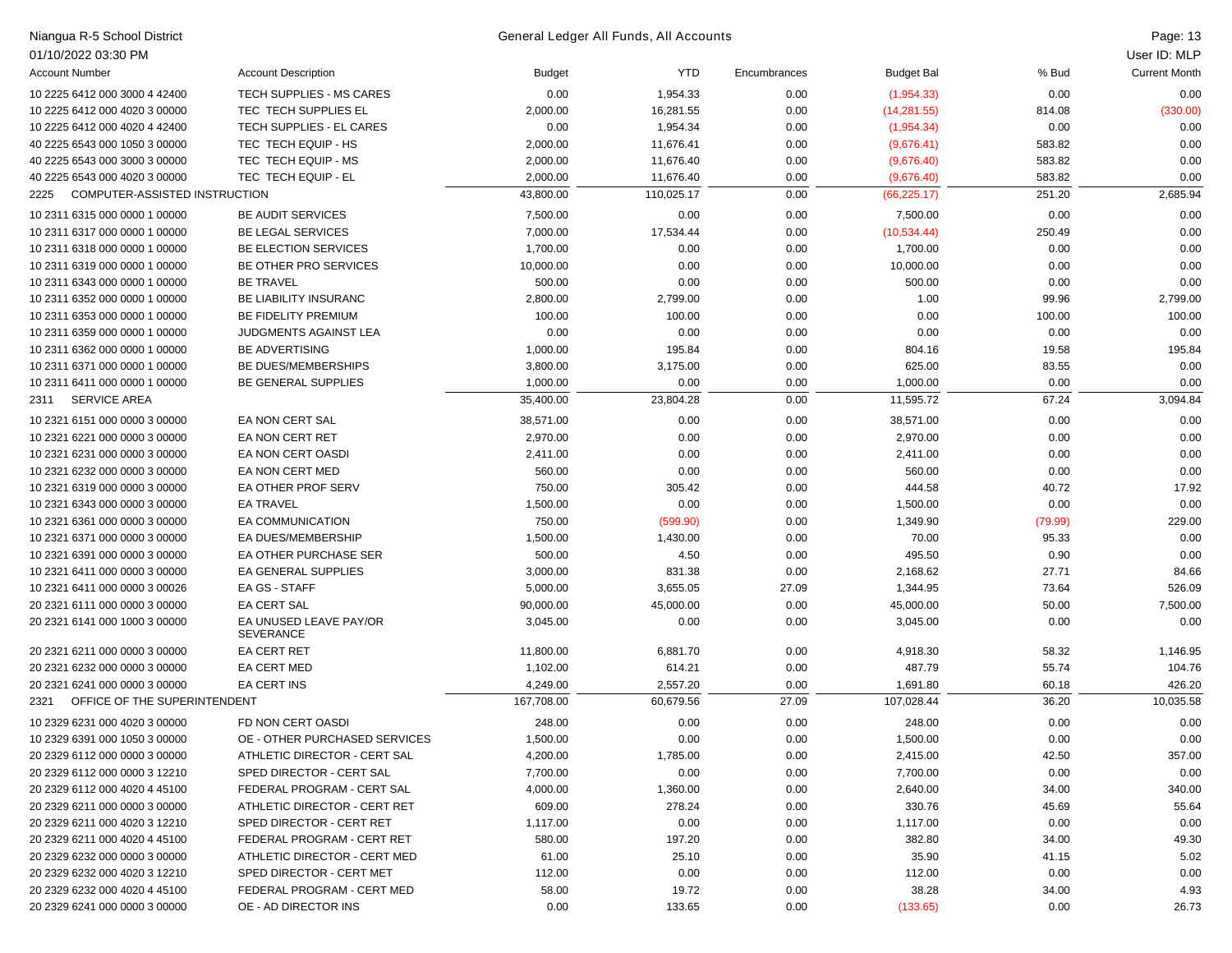## Niangua R-5 School District Page: 14 General Ledger All Funds, All Accounts

| 01/10/2022 03:30 PM                    |                            |               |            |              |                   |        | User ID: MLP         |
|----------------------------------------|----------------------------|---------------|------------|--------------|-------------------|--------|----------------------|
| <b>Account Number</b>                  | <b>Account Description</b> | <b>Budget</b> | <b>YTD</b> | Encumbrances | <b>Budget Bal</b> | % Bud  | <b>Current Month</b> |
| OTHER EXECUTIVE ADMIN SERVICES<br>2329 |                            | 20,185.00     | 3,798.91   | 0.00         | 16,386.09         | 18.82  | 838.62               |
| 10 2331 6337 000 1050 3 00000          | TEC MAINT FEE              | 3,400.00      | 1,737.79   | 0.00         | 1,662.21          | 51.11  | 218.07               |
| 10 2331 6337 000 3000 3 00000          | TEC MAINT FEE              | 3,400.00      | 1,384.33   | 0.00         | 2,015.67          | 40.72  | 162.37               |
| 10 2331 6337 000 4020 3 00000          | TEC MAINT FEE              | 3,400.00      | 1,384.34   | 0.00         | 2,015.66          | 40.72  | 162.37               |
| 10 2331 6338 000 1050 3 00000          | TEC RENTAL EQ              | 1,300.00      | 1,395.12   | 205.00       | (95.12)           | 123.09 | 222.02               |
| 10 2331 6338 000 3000 3 00000          | TEC RENTAL EQ              | 1,300.00      | 1,395.10   | 205.00       | (95.10)           | 123.08 | 222.02               |
| 10 2331 6338 000 4020 3 00000          | TEC RENTAL EQ              | 1,550.00      | 1,395.13   | 205.00       | 154.87            | 103.23 | 222.03               |
| 10 2331 6361 000 0000 3 00000          | TEC COMMUNICATION - PHONE  | 6,915.00      | 7,608.96   | 0.00         | (693.96)          | 110.04 | 1,659.90             |
| 10 2331 6412 000 1000 3 00000          | TEC ADMIN GEN SUP          | 14,000.00     | 15,069.76  | 0.00         | (1,069.76)        | 107.64 | 0.00                 |
| 10 2331 6412 000 1050 3 00000          | TEC TECH SUPPLIES          | 1,600.00      | 4,810.66   | 0.00         | (3,210.66)        | 300.67 | 0.00                 |
| 10 2331 6412 000 3000 3 00000          | TEC TECH SUPPLIES          | 2,378.00      | 4,810.67   | 0.00         | (2,432.67)        | 202.30 | 0.00                 |
| 10 2331 6412 000 4020 3 00000          | TEC TECH SUPPLIES          | 2,378.00      | 7,153.67   | 0.00         | (4,775.67)        | 300.83 | 0.00                 |
| <b>ADMIN TECH SERVICES</b><br>2331     |                            | 41,621.00     | 48,145.53  | 615.00       | (6,524.53)        | 117.15 | 2,868.78             |
| 10 2411 6151 000 1050 3 00000          | BL NON CERT SAL - HS       | 29,182.00     |            | 0.00         |                   | 60.81  |                      |
|                                        | BL NON CERT SUB - HS       |               | 17,744.63  |              | 11,437.37         |        | 2,636.46             |
| 10 2411 6153 000 1050 3 00000          |                            | 600.00        | 340.00     | 0.00         | 260.00            | 56.67  | 85.00                |
| 10 2411 6221 000 1050 3 00000          | BL NON CERT RET - HS       | 1,990.00      | 1,217.29   | 0.00         | 772.71            | 61.17  | 180.86               |
| 10 2411 6231 000 1050 3 00000          | BL NON CERT OASDI          | 1,824.00      | 1,121.26   | 0.00         | 702.74            | 61.47  | 168.73               |
| 10 2411 6232 000 1050 3 00000          | BL NON CERT MED - HS       | 425.00        | 262.23     | 0.00         | 162.77            | 61.70  | 39.47                |
| 10 2411 6241 000 1050 3 00000          | BL NON CERT INS - HS       | 0.00          | 12.18      | 0.00         | (12.18)           | 0.00   | 0.00                 |
| 10 2411 6343 000 1050 3 00000          | <b>BL TRAVEL HS</b>        | 250.00        | 0.00       | 0.00         | 250.00            | 0.00   | 0.00                 |
| 10 2411 6343 000 4020 3 00000          | BL TRAVEL EL               | 250.00        | 111.60     | 0.00         | 138.40            | 44.64  | 111.60               |
| 10 2411 6361 000 1050 3 00000          | BL COMMUNICATION-HS        | 200.00        | 119.00     | 0.00         | 81.00             | 59.50  | 119.00               |
| 10 2411 6371 000 1050 3 00000          | BL DUES/MEMBER HS          | 250.00        | 0.00       | 0.00         | 250.00            | 0.00   | 0.00                 |
| 10 2411 6371 000 4020 3 00000          | BL DUES/MEMBER EL          | 250.00        | 305.00     | 0.00         | (55.00)           | 122.00 | 0.00                 |
| 10 2411 6411 000 1050 3 00000          | BL GEN SUPPLY HS           | 750.00        | 116.38     | 0.00         | 633.62            | 15.52  | 0.00                 |
| 10 2411 6411 000 3000 3 00000          | BL GEN SUPPLY MS           | 550.00        | 83.40      | 0.00         | 466.60            | 15.16  | 0.00                 |
| 10 2411 6411 000 4020 3 00000          | BL GEN SUPPLY EL           | 300.00        | 83.40      | 0.00         | 216.60            | 27.80  | 0.00                 |
| 20 2411 6111 000 1050 3 00000          | BL CERT SAL - HS           | 31,350.00     | 11,458.35  | 0.00         | 19,891.65         | 36.55  | 2,291.67             |
| 20 2411 6111 000 3000 3 00000          | BL CERT SAL - MS           | 23,650.00     | 11,458.30  | 0.00         | 12,191.70         | 48.45  | 2,291.66             |
| 20 2411 6111 000 4020 3 00000          | <b>BL CERT SAL - EL</b>    | 64,000.00     | 26,666.65  | 0.00         | 37,333.35         | 41.67  | 5,333.33             |
| 20 2411 6211 000 1050 3 00000          | BL CERT RET - HS           | 4,938.00      | 1,785.85   | 0.00         | 3,152.15          | 36.17  | 357.17               |
| 20 2411 6211 000 3000 3 00000          | BL CERT RET - MS           | 3,736.00      | 4,075.85   | 0.00         | (339.85)          | 109.10 | 357.17               |
| 20 2411 6211 000 4020 3 00000          | BL CERT RET - EL           | 9,993.00      | 4,163.90   | 0.00         | 5,829.10          | 41.67  | 832.78               |
| 20 2411 6232 000 1050 3 00000          | BL CERT MED - HS           | 455.00        | 161.20     | 0.00         | 293.80            | 35.43  | 32.24                |
| 20 2411 6232 000 3000 3 00000          | BL CERT MED - MS           | 343.00        | 190.20     | 0.00         | 152.80            | 55.45  | 32.24                |
| 20 2411 6232 000 4020 3 00000          | BL CERT MED - EL           | 928.00        | 368.55     | 0.00         | 559.45            | 39.71  | 73.71                |
| 20 2411 6241 000 1050 3 00000          | BL CERT INS - HS           | 0.00          | 884.95     | 0.00         | (884.95)          | 0.00   | 176.99               |
| 20 2411 6241 000 3000 3 00000          | BL CERT INS - MS           | 4,969.00      | 884.95     | 0.00         | 4,084.05          | 17.81  | 176.99               |
| 20 2411 6241 000 4020 3 00000          | BL CERT INS - EL           | 4,969.00      | 2,106.30   | 0.00         | 2,862.70          | 42.39  | 421.26               |
| OFFICE OF THE PRINCIPAL SERV<br>2411   |                            | 186,152.00    | 85,721.42  | 0.00         | 100,430.58        | 46.05  | 15,718.33            |
| 10 2522 6151 000 1000 3 00000          | <b>BS NON CERT SAL</b>     | 0.00          | 3,374.82   | 0.00         | (3,374.82)        | 0.00   | 562.47               |
| 10 2522 6221 000 1000 3 00000          | <b>BS NON CERT RET</b>     | 0.00          | 258.84     | 0.00         | (258.84)          | 0.00   | 43.14                |
| 10 2522 6231 000 1000 3 00000          | <b>BS NON CERT OASDI</b>   | 0.00          | 149.28     | 0.00         | (149.28)          | 0.00   | 24.88                |
| 10 2522 6232 000 1000 3 00000          | <b>BS NON CERT MED</b>     | 0.00          | 34.92      | 0.00         | (34.92)           | 0.00   | 5.82                 |
| 10 2522 6241 000 1000 3 00000          | <b>BS NON CERT INS</b>     | 0.00          | 403.08     | 0.00         | (403.08)          | 0.00   | 67.18                |
| <b>BUDGETING SERVICES</b><br>2522      |                            | 0.00          | 4,220.94   | 0.00         | (4,220.94)        | 0.00   | 703.49               |
| 10 2523 6151 000 1000 3 00000          | <b>RD NON CERT SAL</b>     | 0.00          | 3,182.10   | 0.00         | (3, 182.10)       | 0.00   | 530.35               |
| 10 2523 6221 000 1000 3 00000          | RD NON CERT RET            | 0.00          | 244.08     | 0.00         | (244.08)          | 0.00   | 40.68                |
| 10 2523 6231 000 1000 3 00000          | RD NON CERT OASDI          | 0.00          | 140.82     | 0.00         | (140.82)          | 0.00   | 23.47                |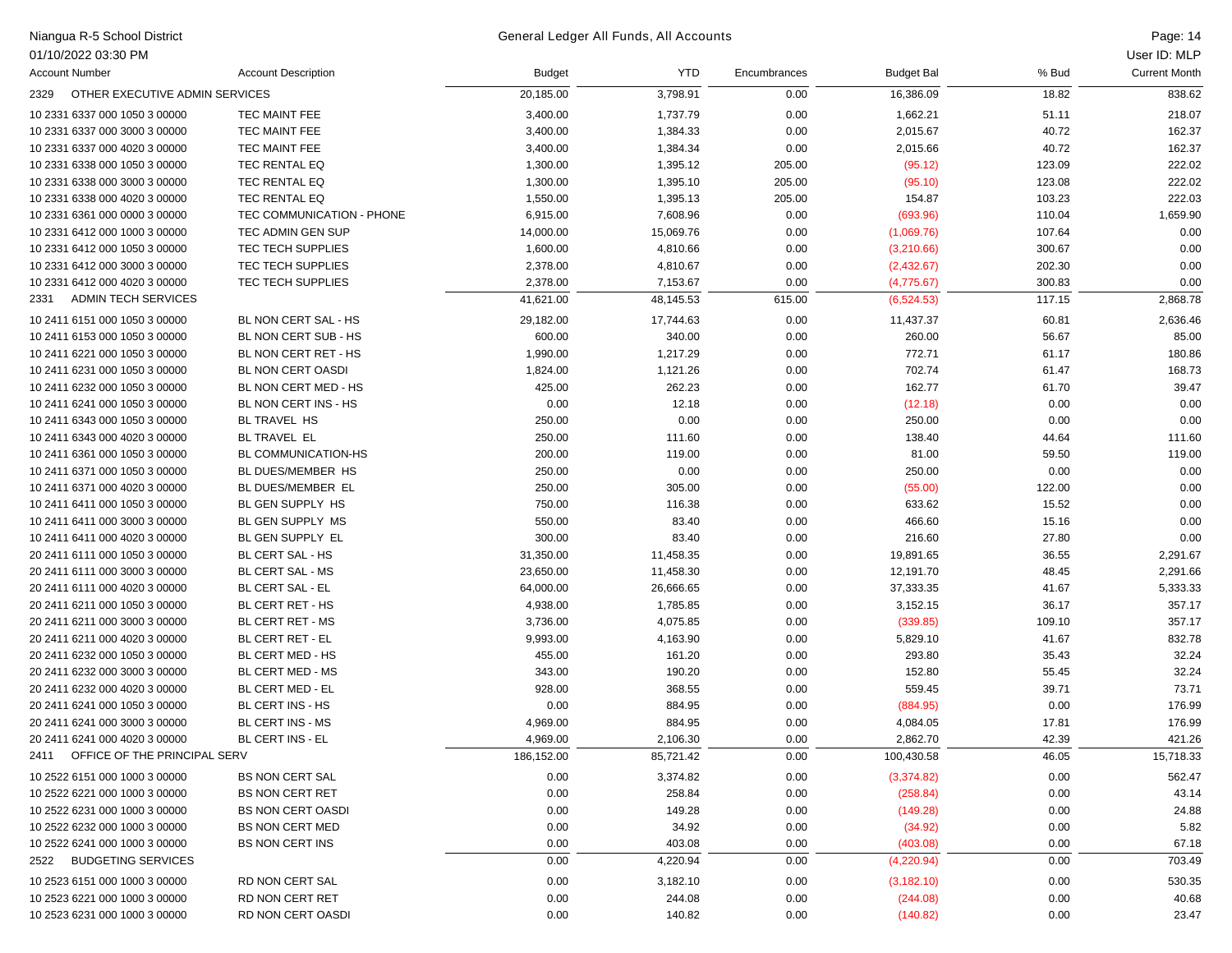| Niangua R-5 School District                            |                              |               | General Ledger All Funds, All Accounts |              |                   |        | Page: 15             |
|--------------------------------------------------------|------------------------------|---------------|----------------------------------------|--------------|-------------------|--------|----------------------|
| 01/10/2022 03:30 PM                                    |                              |               |                                        |              |                   |        | User ID: MLP         |
| <b>Account Number</b>                                  | <b>Account Description</b>   | <b>Budget</b> | <b>YTD</b>                             | Encumbrances | <b>Budget Bal</b> | % Bud  | <b>Current Month</b> |
| 10 2523 6232 000 1000 3 00000                          | RD NON CERT MED              | 0.00          | 32.88                                  | 0.00         | (32.88)           | 0.00   | 5.48                 |
| 10 2523 6241 000 1000 3 00000                          | RD NON CERT 6241             | 0.00          | 380.10                                 | 0.00         | (380.10)          | 0.00   | 63.35                |
| <b>RECEIVING &amp; DISBUSING FUND SERVICES</b><br>2523 |                              | 0.00          | 3,979.98                               | 0.00         | (3,979.98)        | 0.00   | 663.33               |
| 10 2524 6151 000 1000 3 00000                          | PR NON CERT SAL              | 0.00          | 3,182.10                               | 0.00         | (3, 182.10)       | 0.00   | 530.35               |
| 10 2524 6221 000 1000 3 00000                          | PR NON CERT RET              | 0.00          | 244.08                                 | 0.00         | (244.08)          | 0.00   | 40.68                |
| 10 2524 6231 000 1000 3 00000                          | PR NON CERT OASDI            | 0.00          | 140.82                                 | 0.00         | (140.82)          | 0.00   | 23.47                |
| 10 2524 6232 000 1000 3 00000                          | PR NON CERT MED              | 0.00          | 32.88                                  | 0.00         | (32.88)           | 0.00   | 5.48                 |
| 10 2524 6241 000 1000 3 00000                          | PR NON CERT INS              | 0.00          | 380.10                                 | 0.00         | (380.10)          | 0.00   | 63.35                |
| <b>PAYROLL SERVICES</b><br>2524                        |                              | 0.00          | 3,979.98                               | 0.00         | (3,979.98)        | 0.00   | 663.33               |
| 10 2525 6151 000 1000 3 00000                          | <b>FAS NON CERT SAL</b>      | 0.00          | 4,712.10                               | 0.00         | (4,712.10)        | 0.00   | 785.35               |
| 10 2525 6221 000 1000 3 00000                          | <b>FAS NON CERT RET</b>      | 0.00          | 361.50                                 | 0.00         | (361.50)          | 0.00   | 60.25                |
| 10 2525 6231 000 1000 3 00000                          | <b>FAS NON CERT OASDI</b>    | 0.00          | 210.06                                 | 0.00         | (210.06)          | 0.00   | 35.01                |
| 10 2525 6232 000 1000 3 00000                          | <b>FAS NON CERT MED</b>      | 0.00          | 49.32                                  | 0.00         | (49.32)           | 0.00   | 8.22                 |
| 10 2525 6241 000 1000 3 00000                          | <b>FAS NON CERT INS</b>      | 0.00          | 560.88                                 | 0.00         | (560.88)          | 0.00   | 93.48                |
| FINANCIAL ACCOUNTING SERVICES<br>2525                  |                              | 0.00          | 5,893.86                               | 0.00         | (5,893.86)        | 0.00   | 982.31               |
| 10 2526 6151 000 1000 3 00000                          | IAS NON CERT SAL             | 0.00          | 3,182.10                               | 0.00         | (3, 182.10)       | 0.00   | 530.35               |
| 10 2526 6221 000 1000 3 00000                          | <b>IAS NON CERT RET</b>      | 0.00          | 244.08                                 | 0.00         | (244.08)          | 0.00   | 40.68                |
| 10 2526 6231 000 1000 3 00000                          | IAS NON CERT OASDI           | 0.00          | 140.82                                 | 0.00         | (140.82)          | 0.00   | 23.47                |
| 10 2526 6232 000 1000 3 00000                          | IAS NON CERT MED             | 0.00          | 32.88                                  | 0.00         | (32.88)           | 0.00   | 5.48                 |
| 10 2526 6241 000 1000 3 00000                          | IAS NON CERT INS             | 0.00          | 380.10                                 | 0.00         | (380.10)          | 0.00   | 63.35                |
| INTERNAL AUDITING SERVICES<br>2526                     |                              | 0.00          | 3,979.98                               | 0.00         | (3,979.98)        | 0.00   | 663.33               |
| 10 2527 6151 000 1000 3 00000                          | PAS NON CERT SAL             | 0.00          | 3,182.10                               | 0.00         | (3, 182.10)       | 0.00   | 530.35               |
| 10 2527 6221 000 1000 3 00000                          | PAS NON CERT RET             | 0.00          | 244.08                                 | 0.00         | (244.08)          | 0.00   | 40.68                |
| 10 2527 6231 000 1000 3 00000                          | PAS NON CERT OASDI           | 0.00          | 140.82                                 | 0.00         | (140.82)          | 0.00   | 23.47                |
| 10 2527 6232 000 1000 3 00000                          | PAS NON CERT MED             | 0.00          | 32.88                                  | 0.00         | (32.88)           | 0.00   | 5.48                 |
| 10 2527 6241 000 1000 3 00000                          | PAS NON CERT INS             | 0.00          | 380.10                                 | 0.00         | (380.10)          | 0.00   | 63.35                |
| PROPERTY ACCOUNTING SERVICES<br>2527                   |                              | 0.00          | 3,979.98                               | 0.00         | (3,979.98)        | 0.00   | 663.33               |
| 10 2529 6319 000 0000 3 00000                          | OF MEDICAID FEES             | 0.00          | 191.13                                 | 0.00         | (191.13)          | 0.00   | 135.15               |
| OTHER FISCAL SERVICES<br>2529                          |                              | 0.00          | 191.13                                 | 0.00         | (191.13)          | 0.00   | 135.15               |
| 10 2541 6131 000 0000 1 00000                          | <b>CERT SUPPLEMENTAL PAY</b> | 0.00          | 4,387.00                               | 0.00         | (4,387.00)        | 0.00   | 0.00                 |
| 10 2541 6151 000 0000 1 00000                          | OM NON CERT SAL              | 103,875.00    | 64,016.15                              | 0.00         | 39,858.85         | 61.63  | 7,759.27             |
| 10 2541 6153 000 0000 1 00000                          | OM - NON CERT SUB SAL        | 4,000.00      | 3,123.60                               | 0.00         | 876.40            | 78.09  | 1,773.75             |
| 10 2541 6161 000 0000 1 00000                          | OM - NON CERT PART-TIME SAL  | 0.00          | 9,762.74                               | 0.00         | (9,762.74)        | 0.00   | 0.00                 |
| 10 2541 6211 000 0000 1 00000                          | OM CERT RET                  | 0.00          | 633.65                                 | 0.00         | (633.65)          | 0.00   | 0.00                 |
| 10 2541 6221 000 0000 1 00000                          | OM NON CERT RET              | 7,095.00      | 3,806.20                               | 0.00         | 3,288.80          | 53.65  | 588.54               |
| 10 2541 6231 000 0000 1 00000                          | OM NON CERT OASDI            | 6,412.00      | 4,587.19                               | 0.00         | 1,824.81          | 71.54  | 560.74               |
| 10 2541 6232 000 0000 1 00000                          | OM NON CERT MED              | 1,500.00      | 1,136.20                               | 0.00         | 363.80            | 75.75  | 131.15               |
| 10 2541 6241 000 0000 1 00000                          | OM NON CERT INS              | 12,800.00     | 5,005.27                               | 0.00         | 7,794.73          | 39.10  | 833.50               |
| 10 2541 6271 000 0000 1 00000                          | OM UNEMPLOYMENT COMP         | 1,000.00      | 0.00                                   | 0.00         | 1,000.00          | 0.00   | 0.00                 |
| 10 2541 6332 000 0000 1 00000                          | OM REPAIRS & MAINT           | 30,000.00     | 19,161.25                              | 27.99        | 10,838.75         | 63.96  | 7,485.38             |
| 10 2541 6334 000 0000 1 00000                          | OM LEASING/RENTAL EQ         | 4,000.00      | 1,406.76                               | 0.00         | 2,593.24          | 35.17  | 234.46               |
| 10 2541 6335 000 0000 1 00000                          | OM WATER/SEWER               | 6,250.00      | 3,217.52                               | 366.86       | 3,032.48          | 57.35  | 550.17               |
| 10 2541 6336 000 0000 1 00000                          | OM TRASH REMOVAL             | 3,000.00      | 2,427.52                               | 0.00         | 572.48            | 80.92  | 730.54               |
| 10 2541 6343 000 0000 1 00000                          | OM TRAVEL                    | 800.00        | 288.90                                 | 0.00         | 511.10            | 36.11  | 112.50               |
| 10 2541 6351 000 0000 1 00000                          | OM PROPERTY INS              | 20,000.00     | 14,798.00                              | 0.00         | 5,202.00          | 73.99  | 14,798.00            |
| 10 2541 6352 000 0000 1 00000                          | OM GENERAL LIABILITY         | 17,500.00     | 19,185.00                              | 0.00         | (1,685.00)        | 109.63 | 19,185.00            |
| 10 2541 6361 000 0000 1 00000                          | OM COMMUNICATIONS            | 1,200.00      | 0.00                                   | 0.00         | 1,200.00          | 0.00   | 0.00                 |
| 10 2541 6371 000 0000 3 00000                          | OM DUES/MEMBERSHIP           | 250.00        | 0.00                                   | 0.00         | 250.00            | 0.00   | 0.00                 |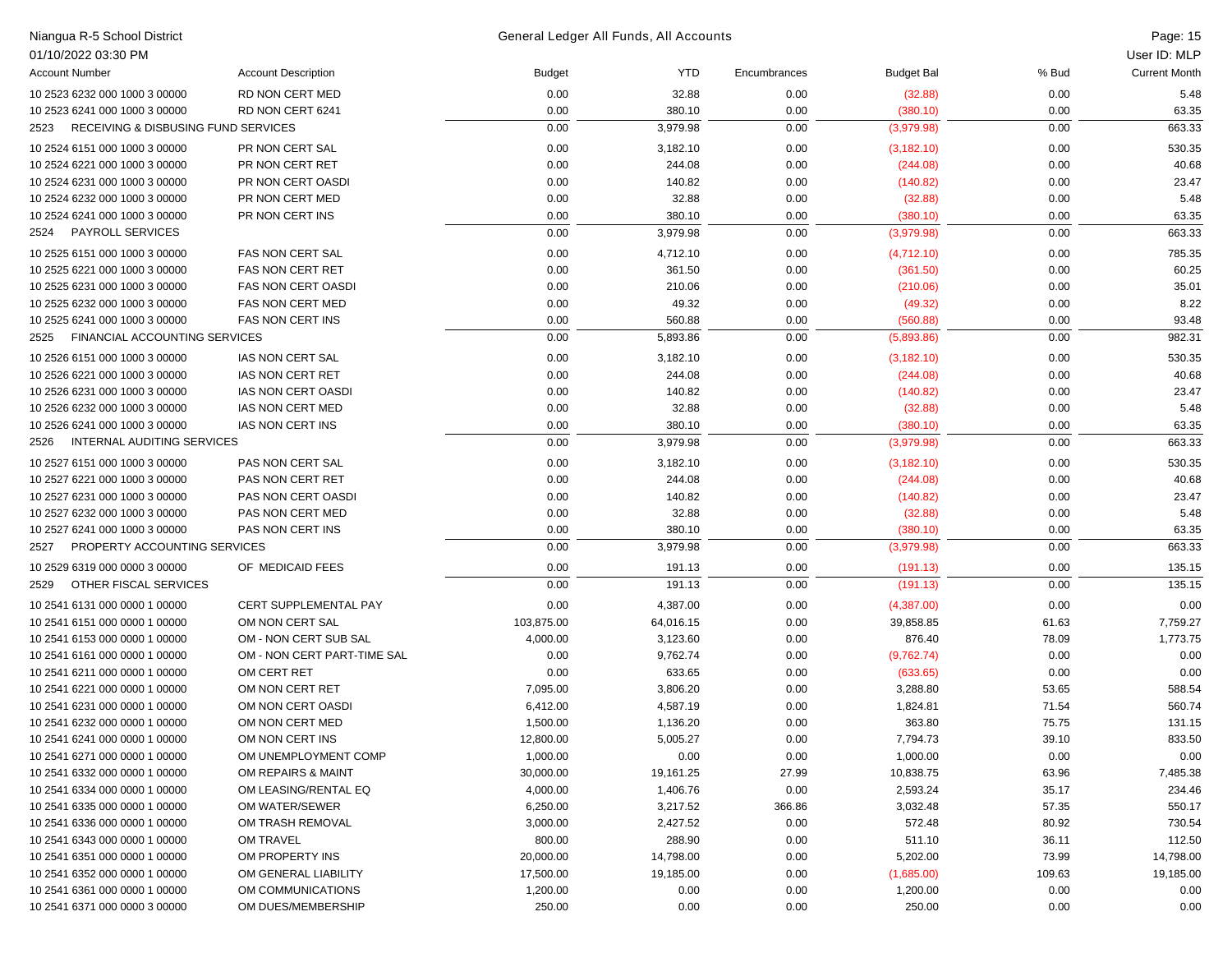| Niangua R-5 School District                               |                               |               | General Ledger All Funds, All Accounts |              |                   |        | Page: 16             |
|-----------------------------------------------------------|-------------------------------|---------------|----------------------------------------|--------------|-------------------|--------|----------------------|
| 01/10/2022 03:30 PM                                       |                               |               |                                        |              |                   |        | User ID: MLP         |
| <b>Account Number</b>                                     | <b>Account Description</b>    | <b>Budget</b> | <b>YTD</b>                             | Encumbrances | <b>Budget Bal</b> | % Bud  | <b>Current Month</b> |
| 10 2541 6391 000 0000 1 00000                             | OM OTHER PROF SER             | 22,000.00     | 24,856.22                              | 0.00         | (2,856.22)        | 112.98 | 1,775.00             |
| 10 2541 6411 000 0000 1 00000                             | OM GENERAL SUPPLIES           | 20,000.00     | 3,699.40                               | 267.63       | 16,300.60         | 19.84  | 527.98               |
| 10 2541 6411 000 0000 4 42400                             | OM - GENERAL SUPPLIES - CARES | 0.00          | 3,517.89                               | 0.00         | (3,517.89)        | 0.00   | 0.00                 |
| 10 2541 6481 000 0000 1 00000                             | OM ELECTRIC                   | 34,000.00     | 17,981.05                              | 0.00         | 16,018.95         | 52.89  | 2,280.65             |
| 10 2541 6483 000 0000 1 00000                             | OM LP GAS                     | 35,000.00     | 9,122.69                               | 0.00         | 25,877.31         | 26.06  | 4,256.56             |
| 40 2541 6521 000 0000 1 00000                             | OM BUILDING EXP               | 0.00          | 3,500.00                               | 0.00         | (3,500.00)        | 0.00   | 0.00                 |
| SERVICE AREA DIRECTION<br>2541                            |                               | 330,682.00    | 219,620.20                             | 662.48       | 111,061.80        | 66.61  | 63,583.19            |
| 10 2552 6151 000 0000 1 00000                             | PT NON CERT SAL               | 38,083.00     | 25,223.78                              | 0.00         | 12,859.22         | 66.23  | 4,795.21             |
| 10 2552 6153 000 0000 1 00000                             | PT NON CERT SUB SAL           | 2,000.00      | 1,552.50                               | 0.00         | 447.50            | 77.63  | 225.00               |
| 10 2552 6161 000 0000 1 00000                             | PT - NON CERT PART-TIME SAL   | 6,500.00      | 985.00                                 | 0.00         | 5,515.00          | 15.15  | 185.00               |
| 10 2552 6221 000 0000 1 00000                             | PT NON CERT RET               | 2,370.00      | 2,204.72                               | 0.00         | 165.28            | 93.03  | 205.73               |
| 10 2552 6231 000 0000 1 00000                             | PT NON CERT OASDI             | 2,142.00      | 1,775.44                               | 0.00         | 366.56            | 82.89  | 322.72               |
| 10 2552 6232 000 0000 1 00000                             | PT NON CERT MED               | 600.00        | 415.22                                 | 0.00         | 184.78            | 69.20  | 75.48                |
| 10 2552 6241 000 0000 1 00000                             | PT NON CERT INS               | 4,249.00      | 48.13                                  | 0.00         | 4,200.87          | 1.13   | 8.00                 |
| 10 2552 6261 000 0000 1 00000                             | PT WORKMENS COMP              | 2,500.00      | 2,500.00                               | 0.00         | 0.00              | 100.00 | 2,500.00             |
| 10 2552 6319 000 0000 1 00000                             | PT OTHER PROF SER             | 750.00        | 784.46                                 | 0.00         | (34.46)           | 104.59 | 0.00                 |
| 10 2552 6332 000 0000 1 00000                             | PT REPAIRS & MAINT            | 25,000.00     | 8,885.38                               | 0.00         | 16,114.62         | 35.54  | 828.15               |
| 10 2552 6343 000 0000 1 00000                             | PT TRAVEL                     | 1,500.00      | 0.00                                   | 0.00         | 1,500.00          | 0.00   | 0.00                 |
| 10 2552 6349 000 0000 1 00000                             | PT OTHER TRANS SER            | 250.00        | 0.00                                   | 0.00         | 250.00            | 0.00   | 0.00                 |
| 10 2552 6411 000 0000 1 00000                             | PT GENERAL SUPPLIES           | 500.00        | 17.96                                  | 0.00         | 482.04            | 3.59   | 0.00                 |
| 10 2552 6486 000 0000 1 00000                             | PT BUS FUEL                   | 18,000.00     | 9,698.66                               | 0.00         | 8,301.34          | 53.88  | 1,960.27             |
| 20 2552 6211 000 0000 1 00000                             | PT CERT RET                   | 0.00          | 18.49                                  | 0.00         | (18.49)           | 0.00   | 0.00                 |
| 20 2552 6232 000 0000 1 00000                             | PT CERT MED                   | 0.00          | 129.35                                 | 0.00         | (129.35)          | 0.00   | 0.00                 |
| 40 2552 6552 000 0000 1 00000                             | PT PUPIL TRANS - BUS          | 26,000.00     | 0.00                                   | 0.00         | 26,000.00         | 0.00   | 0.00                 |
| DISTRICT PUPIL TRANSPORTATION-<br>2552<br><b>HANDICAP</b> |                               | 130,444.00    | 54,239.09                              | 0.00         | 76,204.91         | 41.58  | 11,105.56            |
| 10 2561 6151 000 0000 4 00000                             | FS NON CERT SAL               | 50,801.00     | 28,279.56                              | 0.00         | 22,521.44         | 55.67  | 4,953.26             |
| 10 2561 6153 000 0000 4 00000                             | FS NON CERT SUB SAL           | 1,000.00      | 645.72                                 | 0.00         | 354.28            | 64.57  | 218.76               |
| 10 2561 6221 000 0000 4 00000                             | <b>FS NON CERT RET</b>        | 3,485.00      | 1,939.96                               | 0.00         | 1,545.04          | 55.67  | 339.79               |
| 10 2561 6231 000 0000 4 00000                             | <b>FS NON CERT OASDI</b>      | 3,150.00      | 1,793.43                               | 0.00         | 1,356.57          | 56.93  | 320.68               |
| 10 2561 6232 000 0000 4 00000                             | <b>FS NON CERT MED</b>        | 736.00        | 419.40                                 | 0.00         | 316.60            | 56.98  | 74.99                |
| 10 2561 6241 000 0000 4 00000                             | FS EMPLOYEE INSURANCE         | 0.00          | 73.08                                  | 0.00         | (73.08)           | 0.00   | 12.18                |
| 10 2561 6334 000 0000 4 00000                             | <b>FS LEASE/RENTAL</b>        | 3,000.00      | 1,500.00                               | 0.00         | 1,500.00          | 50.00  | 275.00               |
| 10 2561 6343 000 0000 4 00000                             | <b>FS TRAVEL</b>              | 200.00        | 0.00                                   | 0.00         | 200.00            | 0.00   | 0.00                 |
| 10 2561 6362 000 0000 1 00000                             | <b>FS ADVERTISING</b>         | 300.00        | 0.00                                   | 0.00         | 300.00            | 0.00   | 0.00                 |
| 10 2561 6411 000 0000 4 00000                             | <b>FS GENERAL SUPPLIES</b>    | 65,000.00     | 30,621.21                              | 0.00         | 34,378.79         | 47.11  | 6,293.04             |
| 20 2561 6131 000 4020 4 00000                             | <b>FS CERT STIPEND PAY</b>    | 0.00          | 2,150.00                               | 0.00         | (2, 150.00)       | 0.00   | 0.00                 |
| 20 2561 6232 000 4020 4 00000                             | <b>FS CERT MED</b>            | 0.00          | 31.18                                  | 0.00         | (31.18)           | 0.00   | 0.00                 |
| 2561<br>SERVICE AREA DIRECTION                            |                               | 127,672.00    | 67,453.54                              | 0.00         | 60,218.46         | 52.83  | 12,487.70            |
| 10 2643 6319 000 0000 3 00000                             | <b>BACKGROUND CHECK</b>       | 0.00          | 208.75                                 | 0.00         | (208.75)          | 0.00   | 41.75                |
| STAFF ACCOUNTING SERVICES<br>2643                         |                               | 0.00          | 208.75                                 | 0.00         | (208.75)          | 0.00   | 41.75                |
| 10 3511 6343 000 4020 3 32400                             | PAT TRAVEL                    | 200.00        | 12.24                                  | 0.00         | 187.76            | 6.12   | 4.23                 |
| 10 3511 6391 000 4020 3 32400                             | PAT PURCHASED SER             | 300.00        | 0.00                                   | 0.00         | 300.00            | 0.00   | 0.00                 |
| 10 3511 6411 000 4020 3 32400                             | PAT GENERAL SUPPLIES          | 1,200.00      | 216.66                                 | 0.00         | 983.34            | 18.06  | 0.00                 |
| 20 3511 6131 000 4020 3 32400                             | PAT CERT SAL                  | 6,500.00      | 1,175.00                               | 0.00         | 5,325.00          | 18.08  | 175.00               |
| 20 3511 6211 000 4020 3 32400                             | PAT CERT RET                  | 1,100.00      | 170.37                                 | 0.00         | 929.63            | 15.49  | 25.37                |
| 20 3511 6232 000 4020 3 32400                             | PAT CERT MED                  | 300.00        | 17.05                                  | 0.00         | 282.95            | 5.68   | 2.54                 |
| EARLY CHILDHOOD PROGRAM<br>3511                           |                               | 9,600.00      | 1,591.32                               | 0.00         | 8,008.68          | 16.58  | 207.14               |
| 10 3512 6152 000 4020 3 00000                             | PS NON CERT PARA SAL          | 18,291.00     | 6,585.18                               | 0.00         | 11,705.82         | 36.00  | 1,479.00             |